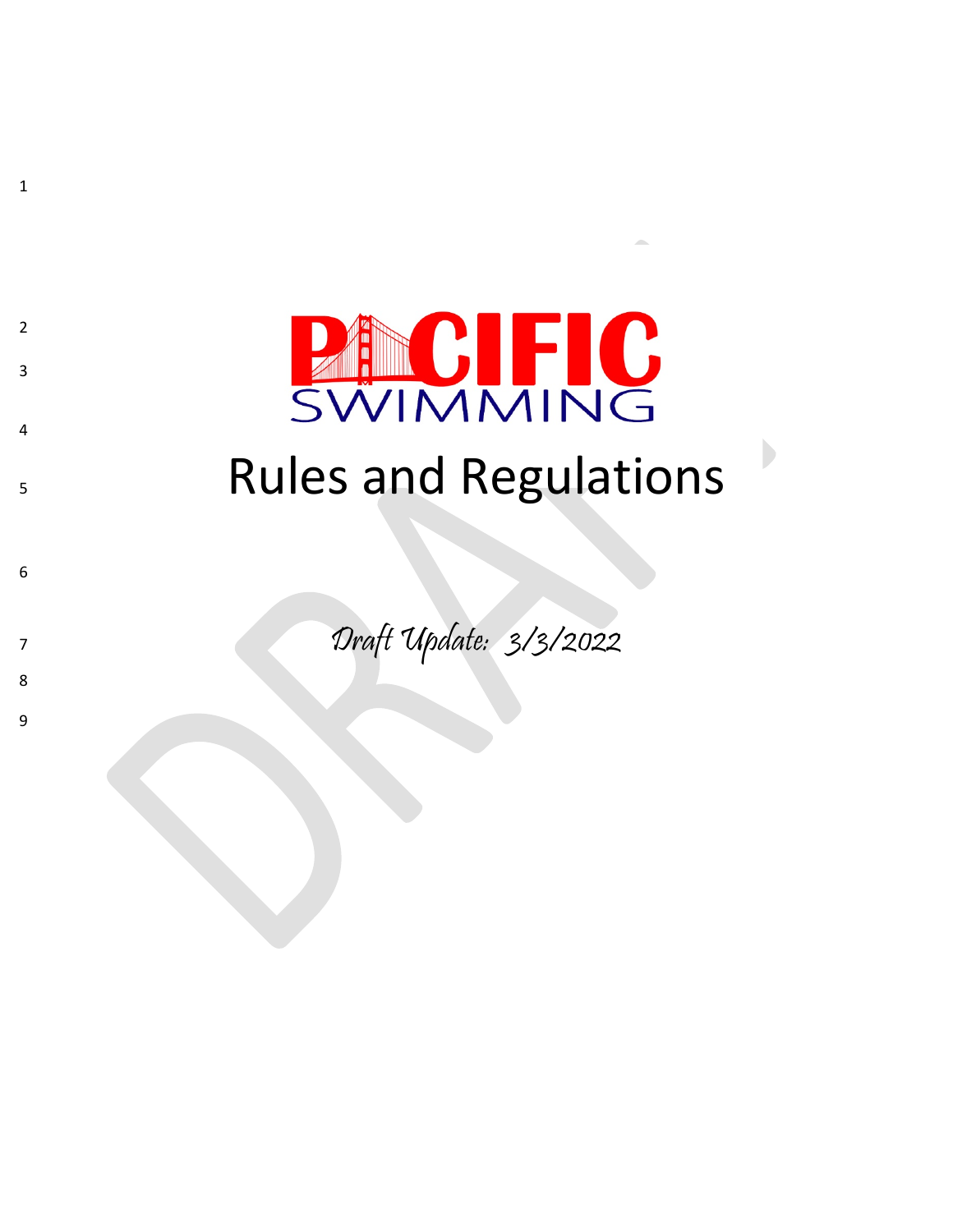| 10 | <b>TABLE OF CONTENTS</b> |  |
|----|--------------------------|--|
| 11 |                          |  |
| 12 |                          |  |
| 13 |                          |  |
| 14 |                          |  |
| 15 |                          |  |
| 16 |                          |  |
| 17 |                          |  |
| 18 |                          |  |
| 19 |                          |  |
| 20 |                          |  |
| 21 |                          |  |
| 22 |                          |  |
| 23 |                          |  |
| 24 |                          |  |
|    |                          |  |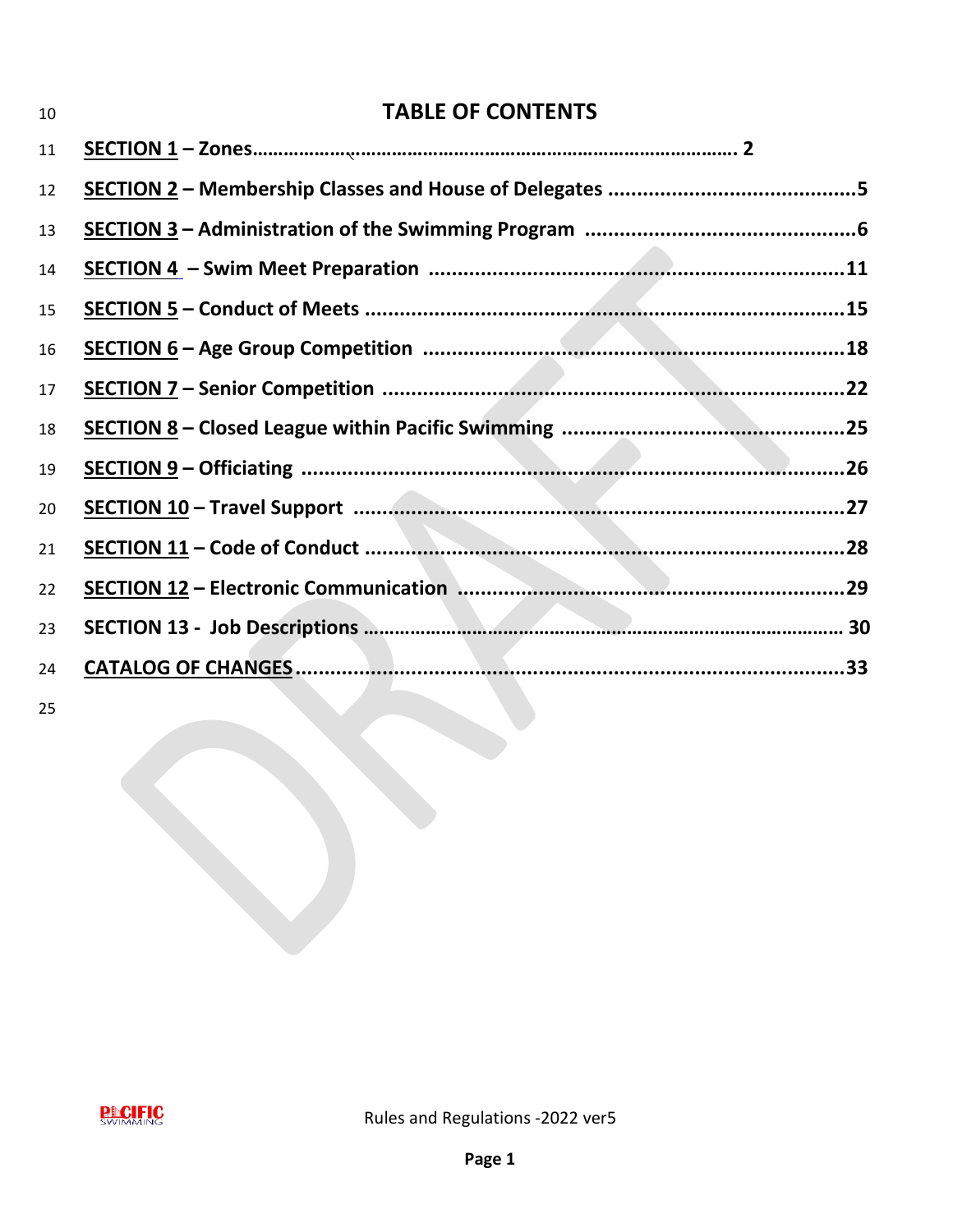| 26                                           |    | <b>SECTION 1</b>                                                                                                                                                                                                                                                                                                                                                                                                                                                                                                                                                                                                                                                                                                                                                                                                                                         |
|----------------------------------------------|----|----------------------------------------------------------------------------------------------------------------------------------------------------------------------------------------------------------------------------------------------------------------------------------------------------------------------------------------------------------------------------------------------------------------------------------------------------------------------------------------------------------------------------------------------------------------------------------------------------------------------------------------------------------------------------------------------------------------------------------------------------------------------------------------------------------------------------------------------------------|
| 27                                           |    | <b>ZONES</b><br>۰                                                                                                                                                                                                                                                                                                                                                                                                                                                                                                                                                                                                                                                                                                                                                                                                                                        |
| 28<br>29<br>30<br>31<br>32<br>33<br>34<br>35 |    | A. Zones - Pacific Swimming is responsible for promoting the sport of swimming over a large geographical region<br>stretching north to the Oregon border, east through part of the state of Nevada near Reno, south through<br>Monterey County, and west to the Pacific Ocean. This region is comprised of many different and diverse<br>communities, with a wide spectrum of demographics. In order to better serve the local communities, Pacific is<br>divided into 5 zones within this region. The definitions of the 5 Zones are described below. The swimming<br>needs of these distinctly different local communities are best served by allowing these 5 Zones the ability to<br>develop procedures and processes that can best address their unique and specific demographics. The roles and<br>responsibilities of the Zones are listed below. |
| 36                                           |    | <b>B.</b> Geographic Definition                                                                                                                                                                                                                                                                                                                                                                                                                                                                                                                                                                                                                                                                                                                                                                                                                          |
| 37<br>38                                     |    | 1. Zone 1 North - County of San Mateo and County of Santa Clara north of Highway 9 and west of Mathilda<br>Avenue/Sunnyvale-Saratoga Road/De Anza Boulevard/Saratoga-Sunnyvale Road                                                                                                                                                                                                                                                                                                                                                                                                                                                                                                                                                                                                                                                                      |
| 39<br>40                                     |    | 2. Zone 1 South - County of Santa Clara south of Highway 9 and east of Mathilda Avenue/Sunnyvale-Saratoga<br>Road/De Anza Boulevard/Saratoga-Sunnyvale Road, and counties of San Benito, Santa Cruz and Monterey                                                                                                                                                                                                                                                                                                                                                                                                                                                                                                                                                                                                                                         |
| 41<br>42<br>43                               |    | 3. Zone 2 - Counties of Contra Costa and Alameda and all of the area of Pacific Swimming in the State of<br>California lying east of the counties of Contra Costa, Alameda and Santa Clara, except the counties of Alpine<br>and El Dorado and communities of Bishop and Mammoth Lakes                                                                                                                                                                                                                                                                                                                                                                                                                                                                                                                                                                   |
| 44<br>45<br>46                               |    | 4. Zone 3 - Counties of Del Norte, Humboldt, Mendocino, Lake, Sonoma, Napa, Marin, San Francisco, and the<br>portions of Solano County south of Highway 12, including the communities of Vallejo and Benicia and<br>excluding the communities of Fairfield, Suisun City, and Rio Vista                                                                                                                                                                                                                                                                                                                                                                                                                                                                                                                                                                   |
| 47<br>48                                     |    | 5. Zone 4 - All the area of Pacific Swimming lying in the State of Nevada, the counties of Alpine and El Dorado<br>and the communities of Bishop and Mammoth Lakes, California                                                                                                                                                                                                                                                                                                                                                                                                                                                                                                                                                                                                                                                                           |
| 49                                           |    | C. Governing Body/Zone Structure                                                                                                                                                                                                                                                                                                                                                                                                                                                                                                                                                                                                                                                                                                                                                                                                                         |
| 50<br>51<br>52                               |    | 1. Each Zone will establish a Board of Directors and conduct meetings. The minutes of these meetings will be<br>reported to the Pacific Swimming Board of Directors and posted to the Pacific Swimming website. The Zone<br>Chairs and Zone Athlete Representatives are members of the Pacific Swimming Board of Directors.                                                                                                                                                                                                                                                                                                                                                                                                                                                                                                                              |
| 53                                           |    | D. Bylaws                                                                                                                                                                                                                                                                                                                                                                                                                                                                                                                                                                                                                                                                                                                                                                                                                                                |
| 54<br>55                                     |    | 1. Each Zone shall establish its own Bylaws in addition to the LSC Bylaws to better describe or address specific<br>Zone needs. The Zone Bylaws shall not be in conflict with the Bylaws of Pacific Swimming or USA Swimming.                                                                                                                                                                                                                                                                                                                                                                                                                                                                                                                                                                                                                            |
| 56                                           | Е. | <b>Elections</b>                                                                                                                                                                                                                                                                                                                                                                                                                                                                                                                                                                                                                                                                                                                                                                                                                                         |
| 57                                           |    | 1. Each Zone will establish rules for the elections of the Zone Officers and the terms for the Zone Officers.                                                                                                                                                                                                                                                                                                                                                                                                                                                                                                                                                                                                                                                                                                                                            |
| 58                                           | F. | <b>Budget</b>                                                                                                                                                                                                                                                                                                                                                                                                                                                                                                                                                                                                                                                                                                                                                                                                                                            |
| 59<br>60                                     |    | 1. Each Zone shall establish an annual budget to guide the operation of the Zone. Financial practices by the<br>Zone shall follow generally accepted accounting principles.                                                                                                                                                                                                                                                                                                                                                                                                                                                                                                                                                                                                                                                                              |
|                                              |    | <b>PERCEPTE</b><br>Rules and Regulations -2022 ver5                                                                                                                                                                                                                                                                                                                                                                                                                                                                                                                                                                                                                                                                                                                                                                                                      |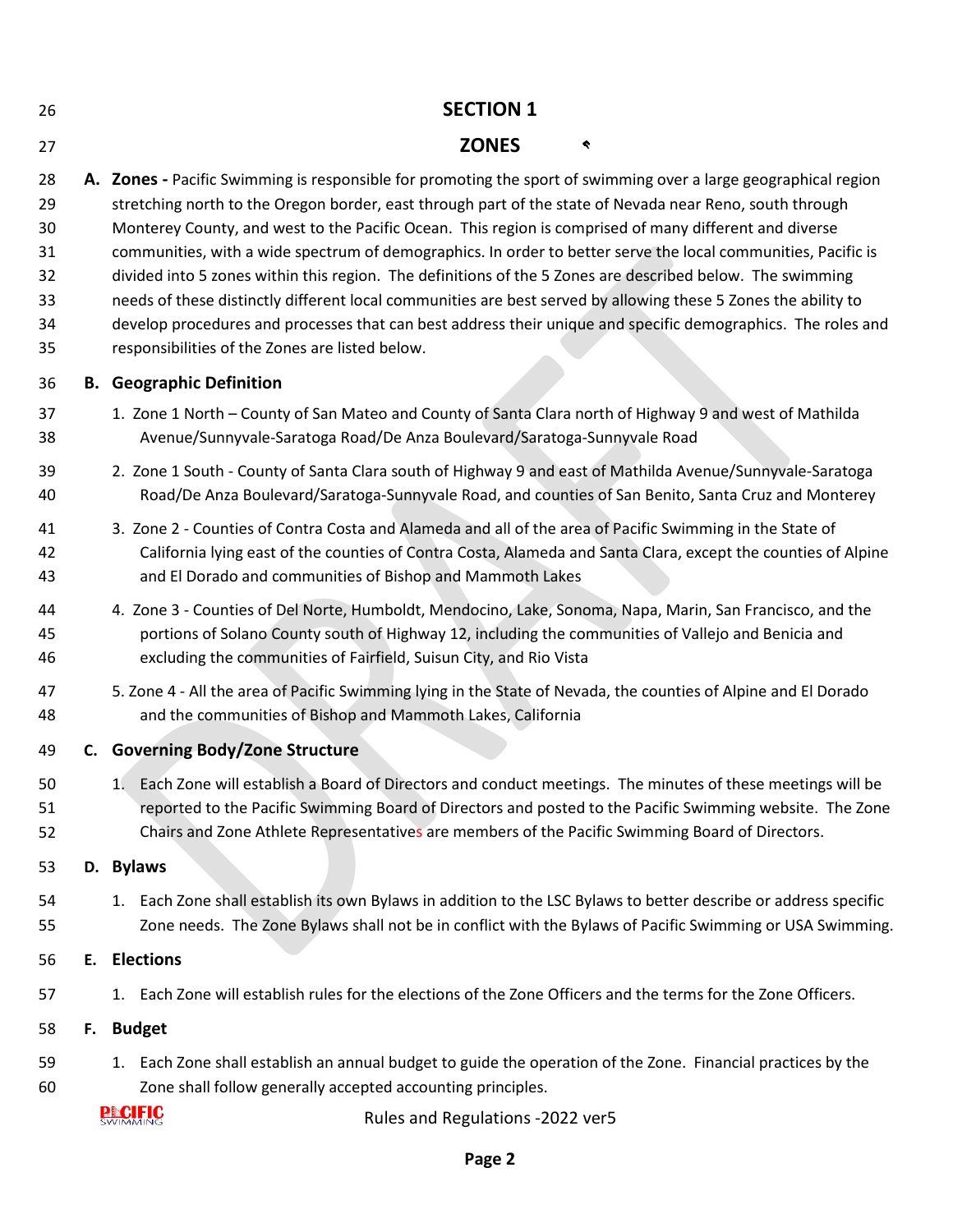# **G. Policies and Procedures**

 1. The Zone shall establish Policies and Procedures to govern Zone operations. Each Zone shall develop and establish its own governing process provided that such process is not in conflict with Pacific or USA Swimming Rules and Regulations.

# **H. Meets and Sanctions**

 1. Each Zone shall define its Zone meet formats and establish a Zone meet schedule with a defined host assignment process. The Zone shall be responsible for team assignment to meets, team priority for meets, and the meet Sanction requirements that are specific to the Zone.

# **I. Scheduling**

- 1. Zones shall facilitate the scheduling and awarding of meets within their geographical boundaries except:
- a. On days that are reserved by the LSC for the purpose of holding essential functions.
- b. Zone meets scheduled on the same weekend as LSC Far Western and JO meets must have a lower time 73 standards i.e. FW(-) and JO(-) time.

# **J. Zone Meet Autonomy**

- 1. Eligibility of athletes and conduct of meets shall conform to Pacific Swimming Rules and Regulations except as follows:
- a. Zones may restrict entry to residents of the zones in certain meets.
- b. Meet time standards may be set by the Zone.
- c. Meet format may be set by the Zone.
- d. Zone meets shall be reviewed and approved by the meet referee and Zone Sanction Chair prior to submission to Pacific Swimming Sanction Chair for final approval.
- e. Zones may make their own policies regarding restrictions to be applied to their athletes.
- 83 f. Each Zone may set its own policies for minimum number of officials required per club for Zone meets, except that this requirement must meet or exceed the requirement set by USA Swimming Rules and Regulations. Each Zone may determine and enforce a penalty for noncompliance with this policy.

#### **K. Zone Representatives**

- 87 1. Each Zone is responsible for appointing and/or electing Zone representatives to LSC committees such as the Nominating Committee, Officials Committee, Scheduling Committee, Athlete Committees and other standing or ad hoc LSC committees when Zone representation is required or desired. Zone athlete representatives also shall be nominated and approved by the Zone. Zone Officials Chairs or Co-Chairs shall be appointed by the respective Zone Chairs with the approval of the Zone Board and the concurrence of the General Chair and the LSC Officials Chair.
- **L. Duties of the Zone Officials Chair**
- 1. The Zone Officials Chair shall: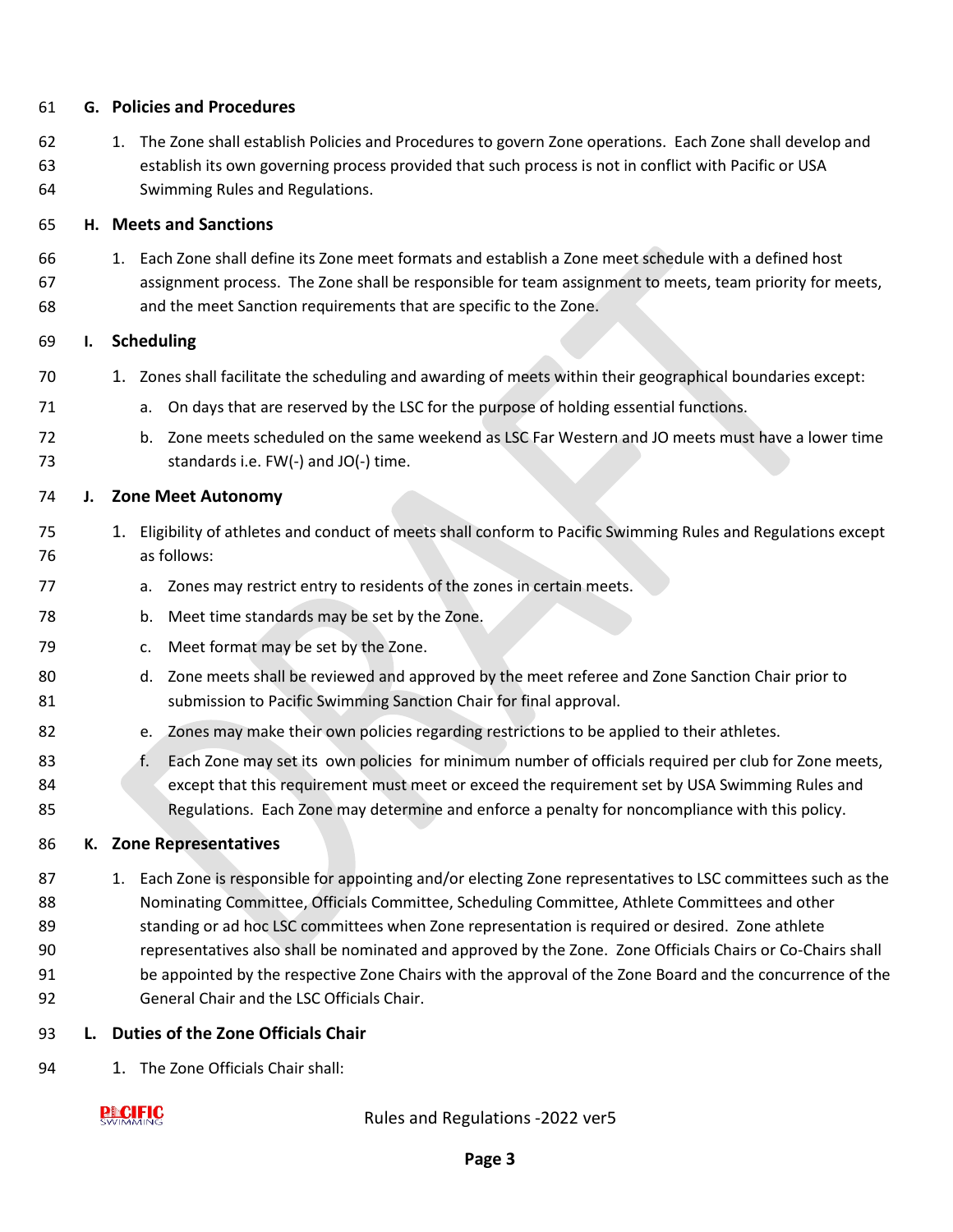| 95                       | a. | Schedule and conduct training clinics in the Zone.                                                                                                                                                                                                                                        |
|--------------------------|----|-------------------------------------------------------------------------------------------------------------------------------------------------------------------------------------------------------------------------------------------------------------------------------------------|
| 96<br>97                 | b. | Maintain a list of trained officials, including qualifications of these people based on experience,<br>performance, and interest.                                                                                                                                                         |
| 98                       | c. | Assign qualified officials to Zone scheduled and sanctioned meets as needed.                                                                                                                                                                                                              |
| 99<br>100                | d. | Assist the LSC Officials Chair and meet directors in obtaining qualified officials suitable to the needs of<br>scheduled LSC meets.                                                                                                                                                       |
| 101                      |    | M. Meet and Office Equipment                                                                                                                                                                                                                                                              |
| 102<br>103               | 1. | Each Zone may purchase and maintain office equipment to support Zone functions plus Meet Equipment to<br>support Zone Teams in hosting swim meets.                                                                                                                                        |
| 104                      |    | N. Fines or Penalties                                                                                                                                                                                                                                                                     |
| 105<br>106<br>107<br>108 | 1. | Each Zone may determine and levy penalties or fines on Zone Teams and/or members who violate Zone<br>Bylaws, Rules and Regulations and/or agreed upon processes and procedures. Such fines or penalty shall be<br>clearly established and agreed to by a majority vote of the Zone Board. |

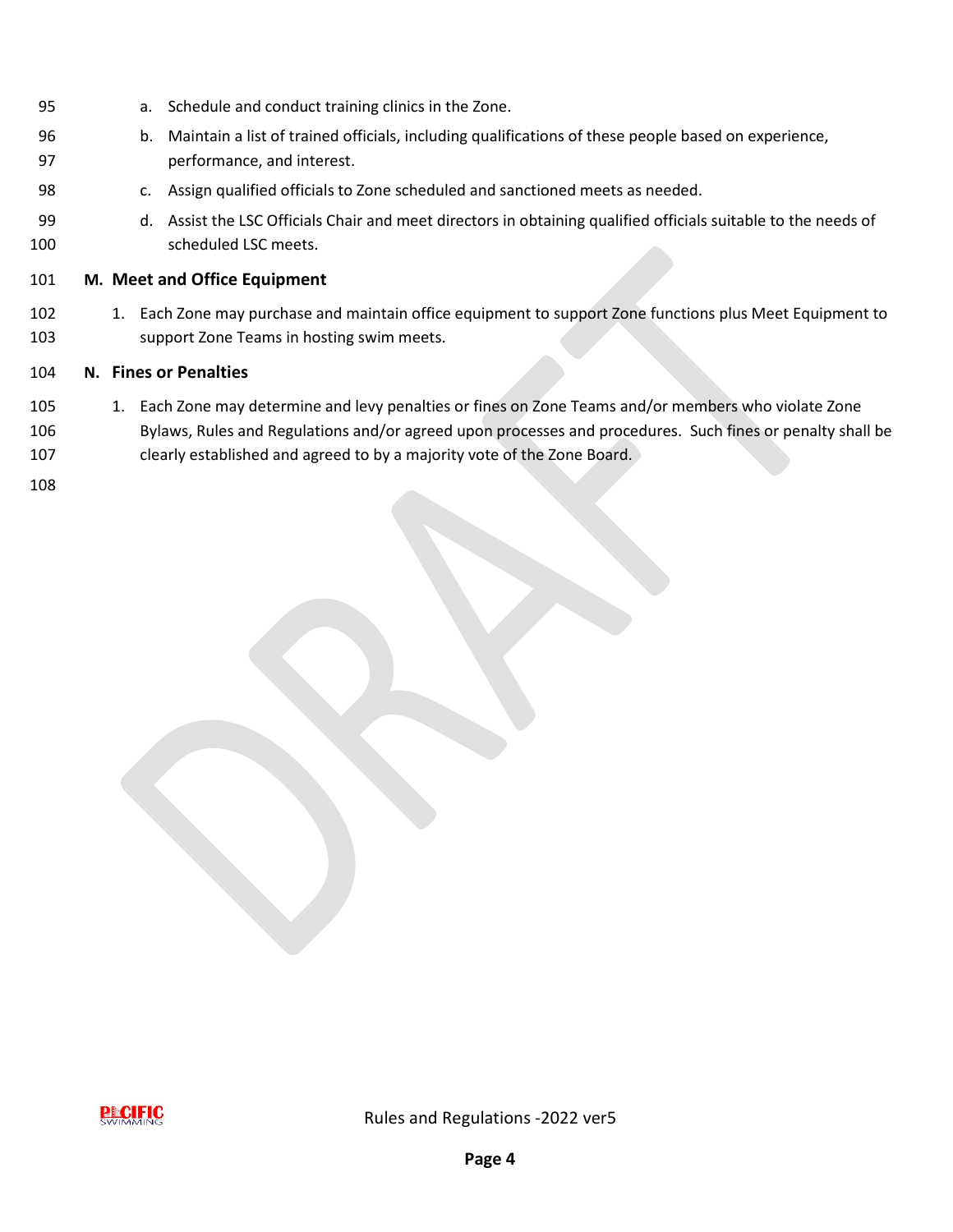| 109                      |                           |    | <b>SECTION 2</b>                                                                                                                                                                                                                                                                                                                                                     |
|--------------------------|---------------------------|----|----------------------------------------------------------------------------------------------------------------------------------------------------------------------------------------------------------------------------------------------------------------------------------------------------------------------------------------------------------------------|
| 110<br>111               |                           |    | <b>MEMBERSHIP CLASSES AND THE HOUSE OF DELEGATES</b>                                                                                                                                                                                                                                                                                                                 |
| 112                      |                           |    | A. Membership                                                                                                                                                                                                                                                                                                                                                        |
| 113<br>114<br>115<br>116 |                           |    | 1. As defined in the Pacific Swimming Bylaws consists of the clubs, organizations and individuals who have<br>registered with Pacific Swimming as set forth in the USA Swimming Corporate Bylaws, including the optional<br>categories of seasonal athlete membership, seasonal club membership, flex membership, and single event<br>open water athlete membership. |
| 117                      |                           |    | <b>B.</b> House of Delegates - The House of Delegates of Pacific Swimming shall consist of:                                                                                                                                                                                                                                                                          |
| 118                      |                           | 1. | Group Member Representatives in good standing                                                                                                                                                                                                                                                                                                                        |
| 119                      |                           | 2. | <b>Board of Director Members</b>                                                                                                                                                                                                                                                                                                                                     |
| 120<br>121               |                           | 3. | Following Committee Chairs and Coordinators<br>Club Development Committee<br>а.                                                                                                                                                                                                                                                                                      |
| 122                      |                           |    | <b>Governance Committee</b><br>b.                                                                                                                                                                                                                                                                                                                                    |
| 123                      |                           |    | <b>Administrative Review Board</b><br>c.                                                                                                                                                                                                                                                                                                                             |
| 124                      |                           |    | Scheduling<br>d.                                                                                                                                                                                                                                                                                                                                                     |
| 125                      |                           |    | e. Open Water                                                                                                                                                                                                                                                                                                                                                        |
| 126                      |                           | 4. | Non-Athlete At-Large House Members (appointed or elected)                                                                                                                                                                                                                                                                                                            |
| 127<br>128               |                           | 5. | Athlete At-Large House Members (appointed or elected)                                                                                                                                                                                                                                                                                                                |
| 129                      | $\overline{\mathsf{C}}$ . |    | <b>Duties and Qualifications of Board Members</b>                                                                                                                                                                                                                                                                                                                    |
| 130                      |                           |    | 1. The Duties and Qualifications of the General Chair and Vice Chairs are more specifically set forth in                                                                                                                                                                                                                                                             |
| 131                      |                           |    | Section 13 of these Rules & Regulations.                                                                                                                                                                                                                                                                                                                             |



<span id="page-5-0"></span>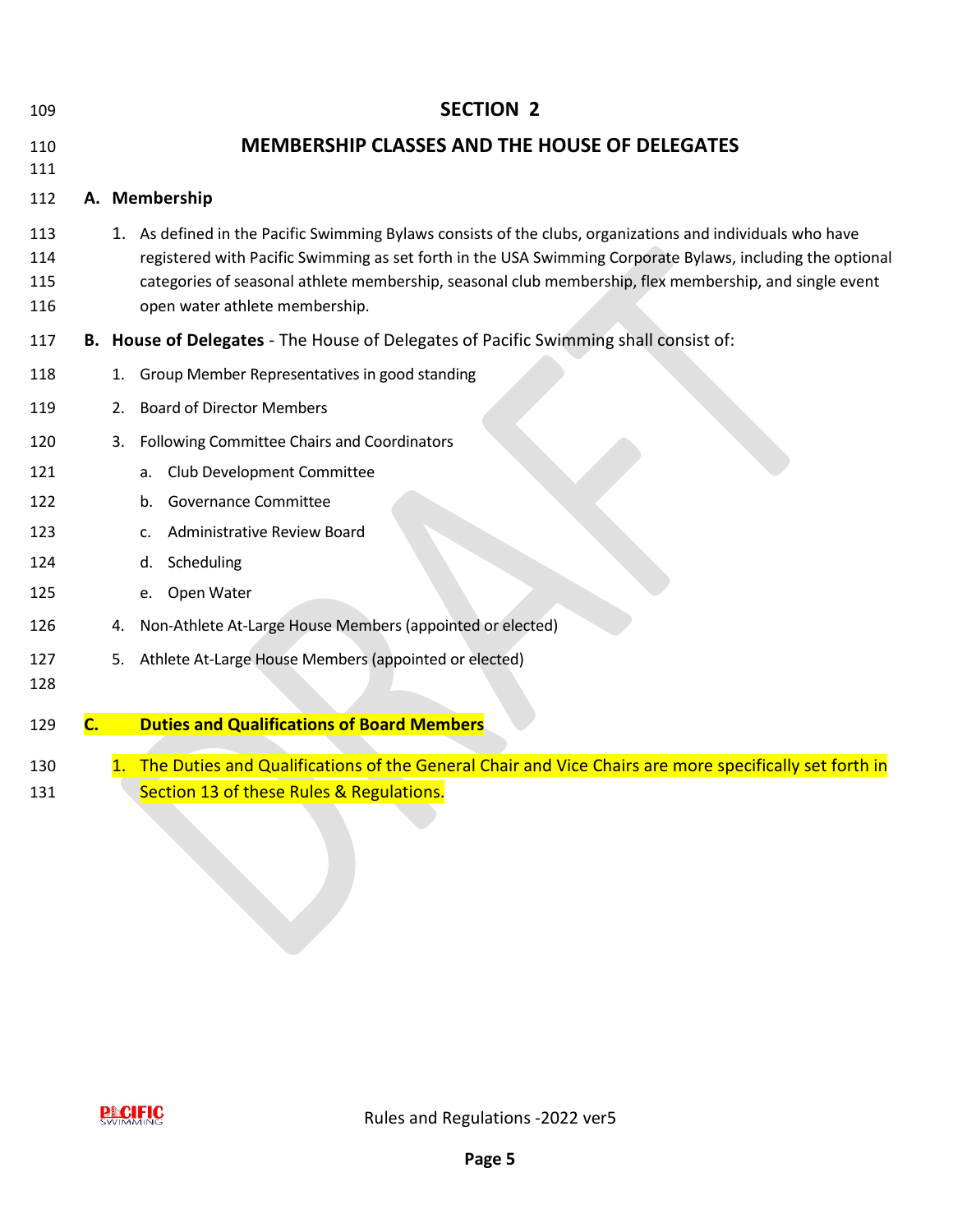| 132                      |    | <b>SECTION 3</b>                                                                                                                                                                                                                                                                                                                              |
|--------------------------|----|-----------------------------------------------------------------------------------------------------------------------------------------------------------------------------------------------------------------------------------------------------------------------------------------------------------------------------------------------|
| 133<br>134               |    | <b>ADMINISTRATION OF THE SWIMMING PROGRAM</b>                                                                                                                                                                                                                                                                                                 |
| 135                      |    | A. Registration and Membership                                                                                                                                                                                                                                                                                                                |
| 136                      |    | 1. Categories                                                                                                                                                                                                                                                                                                                                 |
| 137<br>138               |    | a. All athletes who participate in practices with member clubs or meets sanctioned by Pacific Swimming<br>shall be registered with USA Swimming as athlete members.                                                                                                                                                                           |
| 139<br>140<br>141        |    | b. All coaches who are on deck at practices and/or meets shall be registered with USA Swimming as coach<br>members and shall meet special training requirements to qualify for coach membership as required by<br>USA Swimming.                                                                                                               |
| 142<br>143<br>144        |    | All officials and other non-athlete members shall complete all required training and certifications<br>c.<br>(including but not limited to criminal background checks and athlete protection education) as required<br>by USA Swimming and/or State and local authorities.                                                                    |
| 145<br>146<br>147<br>148 |    | d. In order to meet the requirements for club membership, the club shall have at least one coach member<br>and one athlete member. All meet directors, deck officials, Board members, employees, and owners of<br>member clubs of Pacific Swimming, and its zones shall be non-athlete members in accordance with USA<br>Swimming guidelines. |
| 149                      | 2. | <b>Registration Periods</b>                                                                                                                                                                                                                                                                                                                   |
| 150<br>151<br>152<br>153 |    | a. Athletes may register for a full year, a summer season and/or a fall season. They are offered a single<br>continuous 30-day try out period when first joining USA Swimming, during which time registration is not<br>required. The period ends after thirty (30) days or upon submitting an entry for a meet, whichever is<br>earlier.     |
| 154                      | 3. | Applications                                                                                                                                                                                                                                                                                                                                  |
| 155<br>156               |    | a. Pacific Swimming Membership Manager shall handle athlete registration, non-athlete membership and<br>club membership.                                                                                                                                                                                                                      |
| 157                      |    | Club names and abbreviations shall be approved per Pacific Swimming's Policies and Procedures.<br>b.                                                                                                                                                                                                                                          |
| 158<br>159               |    | All registration and membership forms are available on the Pacific Swimming website including<br>c.<br>directions on how to complete them.                                                                                                                                                                                                    |
| 160<br>161               |    | Refunds of duplicate registrations/memberships will be made upon approval of the Pacific Swimming<br>d.<br>Membership Manager.                                                                                                                                                                                                                |
| 162                      |    | 4. Registration and Membership Fees                                                                                                                                                                                                                                                                                                           |
| 163<br>164               |    | The Registration fee for a Premium Athlete membership shall be the USA Swimming Premium Athlete<br>a.<br>registration fee plus \$18.00.                                                                                                                                                                                                       |
| 165<br>166               |    | The Registration fee for a Seasonal Athlete membership shall be the USA Swimming Seasonal Athlete<br>b.<br>registration fee plus \$15.00.                                                                                                                                                                                                     |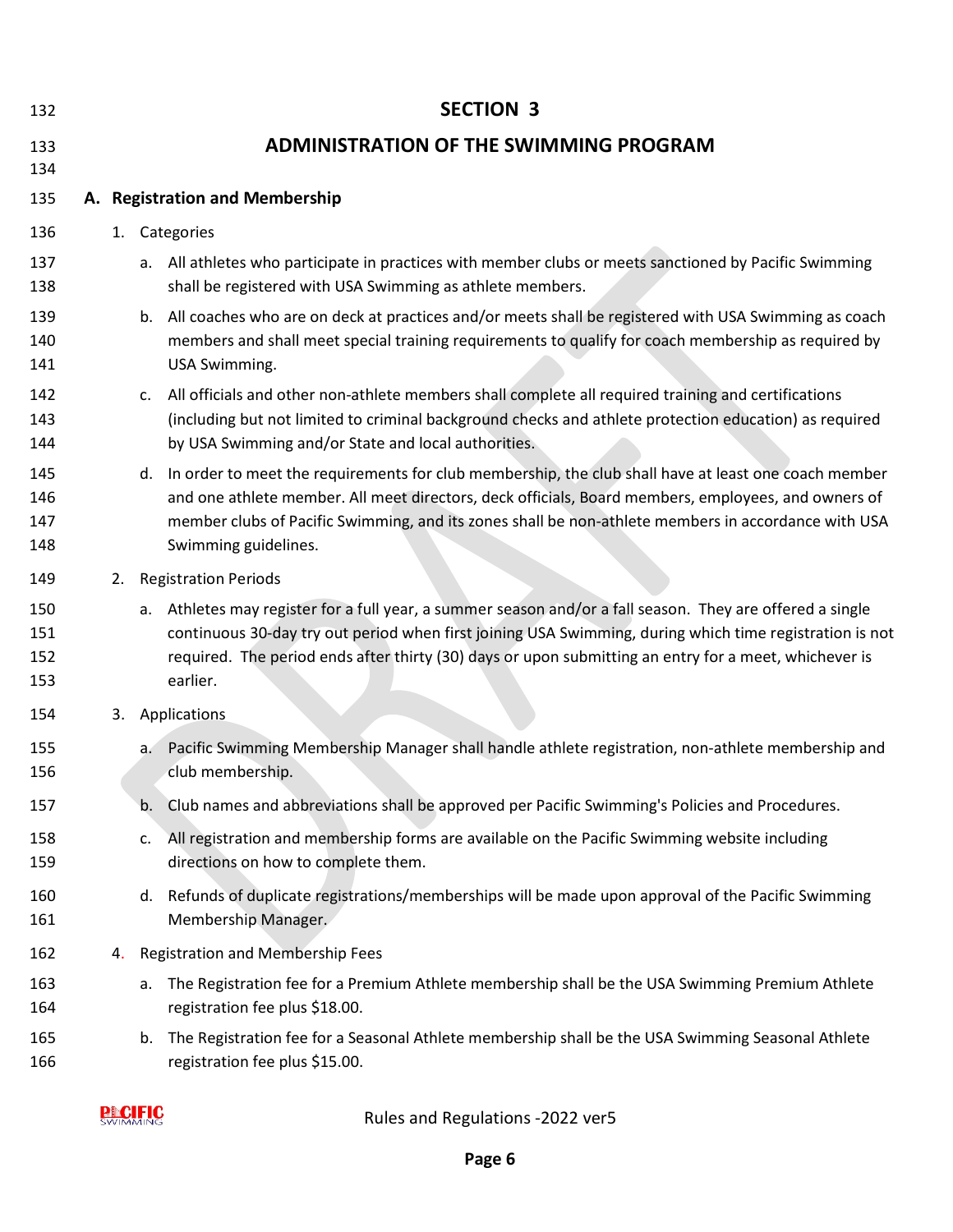| 167<br>168                      |    | c.       | The Registration fee for an Outreach Athlete membership shall be the USA Swimming Outreach Athlete<br>registration fee.                                                                                                                                                                                                                                                                                                                                                 |  |  |  |  |
|---------------------------------|----|----------|-------------------------------------------------------------------------------------------------------------------------------------------------------------------------------------------------------------------------------------------------------------------------------------------------------------------------------------------------------------------------------------------------------------------------------------------------------------------------|--|--|--|--|
| 169<br>170                      |    | d.       | The Registration fee for a Coach Non-Athlete membership shall be the USA Swimming Non-Athlete<br>registration fee plus \$18.00.                                                                                                                                                                                                                                                                                                                                         |  |  |  |  |
| 171<br>172                      |    |          | e. The Registration fee for an Official and Other Non-Coach/Non-Athlete membership shall be the USA<br>Swimming Non-Athlete registration fee plus \$8.                                                                                                                                                                                                                                                                                                                  |  |  |  |  |
| 173<br>174<br>175               |    | f.<br>g. | The Registration fee for an Outreach Non-Coach/Non-Athlete membership shall be \$5.00.<br>The Registration fee for an Administrator shall be the USA Swimming's Administrator registration fee<br>plus \$5                                                                                                                                                                                                                                                              |  |  |  |  |
| 176<br>177                      |    | h.       | The membership fee for an Annual Club shall be the USA Swimming Annual Club membership fee plus<br>\$155.00.                                                                                                                                                                                                                                                                                                                                                            |  |  |  |  |
| 178<br>179                      |    | i.       | The membership fee for a Seasonal Club shall be the USA Swimming Seasonal Club membership fee plus<br>\$100.00.                                                                                                                                                                                                                                                                                                                                                         |  |  |  |  |
| 180<br>181<br>182               |    | i.       | The membership fee for an Outreach Club shall be the USA Swimming Annual Club membership fee. An<br>Outreach Club shall be designated annually if the Outreach membership is twenty percent (20%) of the<br>total athlete membership during the previous or prior swim year.                                                                                                                                                                                            |  |  |  |  |
| 183                             | 5. |          | <b>Transfers and Changes</b>                                                                                                                                                                                                                                                                                                                                                                                                                                            |  |  |  |  |
| 184<br>185<br>186               |    |          | a. An athlete who changes clubs, intra-LSC or inter-LSC, shall wait for 120 days after his/her last<br>competition representing the old club before representing the new club in competition. The athlete<br>shall compete as an unattached athlete during the 120-day period.                                                                                                                                                                                          |  |  |  |  |
| 187<br>188                      |    | b.       | The athlete shall notify the Registration Chair of the date of last competition with the old club by<br>completing a transfer form.                                                                                                                                                                                                                                                                                                                                     |  |  |  |  |
| 189<br>190                      |    | c.       | Pacific Swimming shall charge a \$15 fee for all athlete transfers between two clubs withing Pacific<br>Swimming. Outreach athletes are exempt from this fee.                                                                                                                                                                                                                                                                                                           |  |  |  |  |
| 191                             | 6. |          | High School/College Competition                                                                                                                                                                                                                                                                                                                                                                                                                                         |  |  |  |  |
| 192<br>193<br>194<br>195<br>196 |    | а.       | California Interscholastic Federation (CIF) does not penalize USA Swimming members for swimming<br>attached to their local swim clubs during high school season for the Sectionals and National<br>Championship meets. However, the CIF does require that in any other USA Swimming or Pacific<br>Swimming meet held during the high school club season, athletes shall compete unattached. It is the<br>CIF athlete's responsibility to be unattached for these meets. |  |  |  |  |
| 197                             | 7. |          | Responsibility                                                                                                                                                                                                                                                                                                                                                                                                                                                          |  |  |  |  |
| 198<br>199                      |    |          | a. The club shall ensure that all of its athletes, coaches, officials, Board members, employees, owners, and<br>meet directors are members of USA Swimming in accordance with USA Swimming guidelines.                                                                                                                                                                                                                                                                  |  |  |  |  |
| 200<br>201                      |    | b.       | The meet director shall ensure that all athletes, coaches and officials participating in a meet are members<br>of USA Swimming.                                                                                                                                                                                                                                                                                                                                         |  |  |  |  |
| 202                             |    |          | <b>B.</b> Classes and Time Standards                                                                                                                                                                                                                                                                                                                                                                                                                                    |  |  |  |  |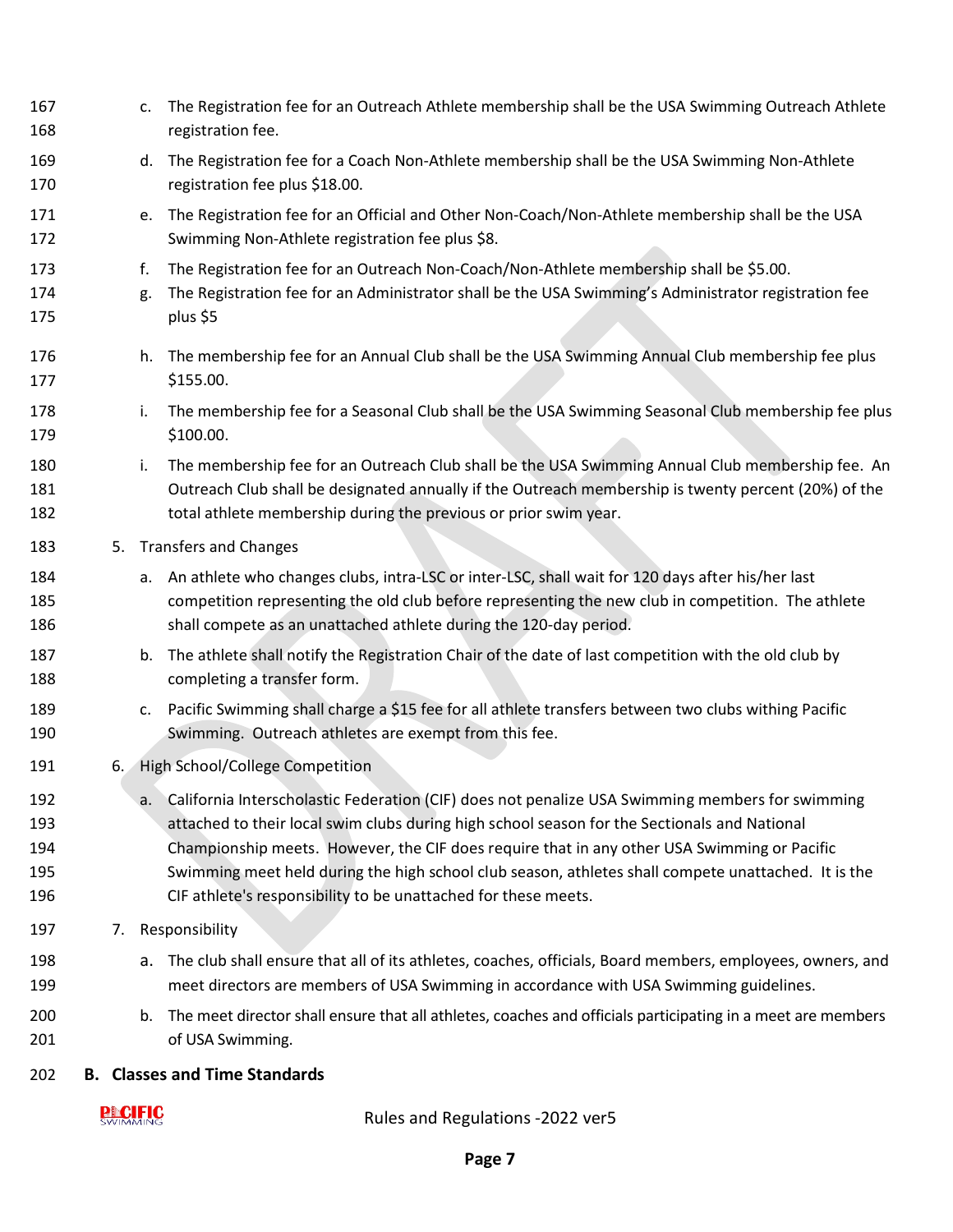| 203                             |    |    | 1. Classes of Swimming Competition                                                                                                                                                                                                                                                                                                                                                                                                            |
|---------------------------------|----|----|-----------------------------------------------------------------------------------------------------------------------------------------------------------------------------------------------------------------------------------------------------------------------------------------------------------------------------------------------------------------------------------------------------------------------------------------------|
| 204                             |    | а. | Swimming competition shall be conducted by various classes of swim meets:                                                                                                                                                                                                                                                                                                                                                                     |
| 205                             |    |    | (1) Senior                                                                                                                                                                                                                                                                                                                                                                                                                                    |
| 206                             |    |    | (2) Age-Group - 18 years of age and younger, grouped by ages                                                                                                                                                                                                                                                                                                                                                                                  |
| 207<br>208<br>209<br>210        |    |    | Age-group meets, with time standards, may offer events grouped by ages or by any combination<br>i.<br>of ages. Athletes shall qualify at the time standards for their own age group, or if no standards<br>exist for their age group, at the standard for the next oldest age group for their gender where<br>the event is included. Athletes 19 and over shall qualify at 17-18 age-group time standards.                                    |
| 211<br>212                      |    |    | Age group meets, without time standards, may offer events grouped by age or by any<br>ii.<br>combination of ages.                                                                                                                                                                                                                                                                                                                             |
| 213                             |    |    | (3) Open Water                                                                                                                                                                                                                                                                                                                                                                                                                                |
| 214                             | 2. |    | <b>Time Standards</b>                                                                                                                                                                                                                                                                                                                                                                                                                         |
| 215<br>216                      |    | а. | Time standards are used to regulate the qualifying of athletes for a given class of competition and are<br>set in accordance with Pacific Swimming's Policies and Procedures.                                                                                                                                                                                                                                                                 |
| 217                             |    | b. | Time standards may be found in the Time Standards section of the Pacific Swimming website.                                                                                                                                                                                                                                                                                                                                                    |
| 218<br>219<br>220               |    | c. | Times achieved at an altitude of 3,000 feet or more may be adjusted as provided by the USA Swimming<br>Policies for the purpose of entering any Pacific Swimming meet in which the entered time is subject to<br>verification.                                                                                                                                                                                                                |
| 221<br>222                      |    |    | d. Special consideration time is the time standard used to select the team which represents Pacific<br>Swimming at any All Star meet.                                                                                                                                                                                                                                                                                                         |
| 223<br>224                      |    |    | e. Zone Championships, League Championships, and City and State Championships may set their own<br>qualifying times.                                                                                                                                                                                                                                                                                                                          |
| 225                             |    |    | C. Scheduling                                                                                                                                                                                                                                                                                                                                                                                                                                 |
| 226                             |    |    | 1. Scheduling of Meets                                                                                                                                                                                                                                                                                                                                                                                                                        |
| 227<br>228<br>229               |    |    | a. A schedule of meets for the ensuing swim season shall be proposed by the Scheduling Committee for<br>approval by the Board of Directors. The Scheduling Committee may propose the procedures for clubs<br>applying to host Pacific Swimming meets                                                                                                                                                                                          |
| 230<br>231                      |    | b. | All meets on the combined list of Pacific Swimming and Zone-awarded meets shall be recognized as<br>swim meets under the jurisdiction of Pacific Swimming.                                                                                                                                                                                                                                                                                    |
| 232<br>233<br>234<br>235<br>236 |    | C. | Pacific Swimming meets shall be awarded to clubs applying for them by the Meet Award Committee<br>consisting of the Scheduling Chair (who shall be Chair of this awarding committee), Pacific Swimming<br>Sanctions, Vice Chair- Program Development, Officials Chair, Senior Chair, Age Group Chair, the five<br>Zone Chairs (or their designees), Athlete Representative(s) and such other persons as the General Chair<br>shall determine. |
| 237<br>238                      |    | d. | Notice of intention to cancel a scheduled Pacific Swimming meet shall be given to the Chair of the<br>Scheduling Committee as per Pacific Swimming Policies and Procedures.                                                                                                                                                                                                                                                                   |
| 239                             |    |    | D. Sanctions                                                                                                                                                                                                                                                                                                                                                                                                                                  |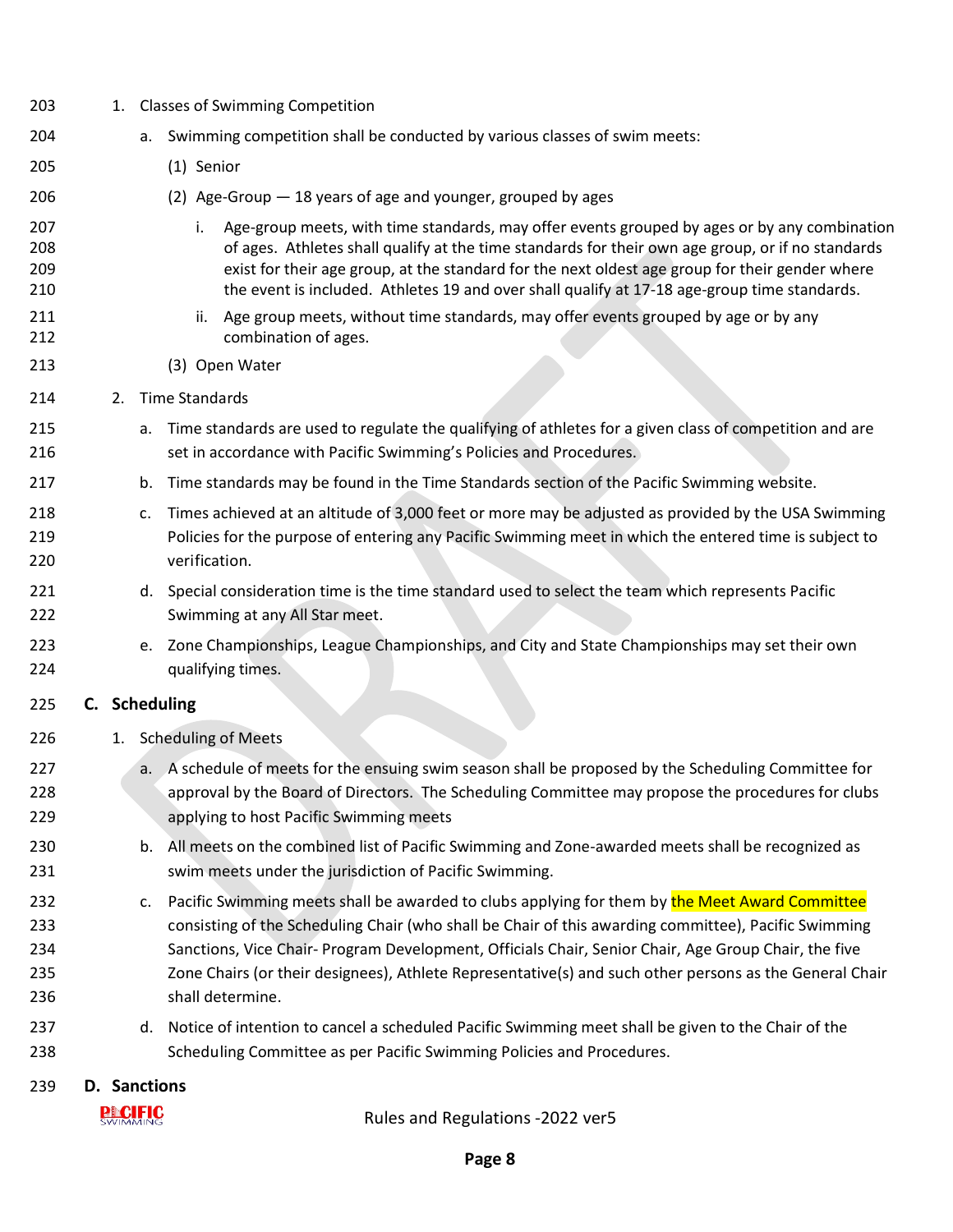- 1. Sanctioned Meet
- **a.** All USA Swimming events, whether they are competitive meets or exhibitions, shall be sanctioned. All clubs and/or leagues shall be a member of USA Swimming to be eligible to host a sanctioned meet.
- b. All organizations and athletes participating in a sanctioned meet shall be members in good standing of USA Swimming. Sanction fees for each class of meet can be found in the Pacific Swimming Policies and Procedures.
- c. Any organization in a LSC adjoining the territory of Pacific Swimming shall be permitted to hold a meet 247 at a pool within the territory of Pacific Swimming subject to the approval of the pool owner, any Pacific Swimming club located in the vicinity of the pool, and the Pacific Swimming Board of Directors or Executive Committee. Said meet shall be sanctioned and operated under Pacific Swimming rules.
- d. Any Pacific Swimming organization shall be permitted to hold a meet at a pool within the territory of another LSC subject to the approval of the pool owner, Pacific Swimming Board of Directors or Executive Committee and the LSC in whose jurisdiction the meet will be held. Said meet shall be sanctioned and operated under the rules of the LSC in whose jurisdiction the meet will be held.
- e. Any Pacific Swimming organization in one Zone shall be permitted to hold a meet at a pool within the 255 territory of Pacific Swimming subject to the approval of the pool owner, any Pacific Swimming club located in the vicinity of the pool, and the Board of Directors or Executive Committee of the Zone in which the meet will be held. Said meet shall be sanctioned and operated under Pacific Swimming rules.
- 2. Approved Meet
- a. An approved meet is a designated meet conducted by either USA Swimming or non-USA Swimming 260 organizations, which includes non-USA Swimming athletes as participants. Participating USA Swimming athletes may use their times as USA Swimming qualifying times.
- b. Approvals may be issued to member clubs for open competition conducted in accordance with USA Swimming technical rules if that competition has been specifically approved by the USA Swimming Program Operations Vice-President or his/her designee. Approved meet processing fees can be found in the Pacific Swimming Policies and Procedures.
- c. Approval or disapproval of the meet by the Pacific Swimming National Times Verification (NTV) Officer shall be made after the meet has been held. The decision shall be based on the report of the meet referee, NTV officer, or other designated official as to whether the conduct of the competition conformed to USA Swimming standards.
- d. Approved meets are subject to the USA Swimming Rules and Regulations.
- e. Complete official results of an approved meet shall be furnished to the Pacific Swimming NTV Officer.
- 3. Observed Meet
- a. Swims may be observed by assigned USA Swimming or YMCA officials for conformance with USA Swimming technical rules in a meet conducted under non-USA Swimming technical rules. Official times achieved at observed swims may be submitted for entry into the SWIMS database if all of the following conditions are met.

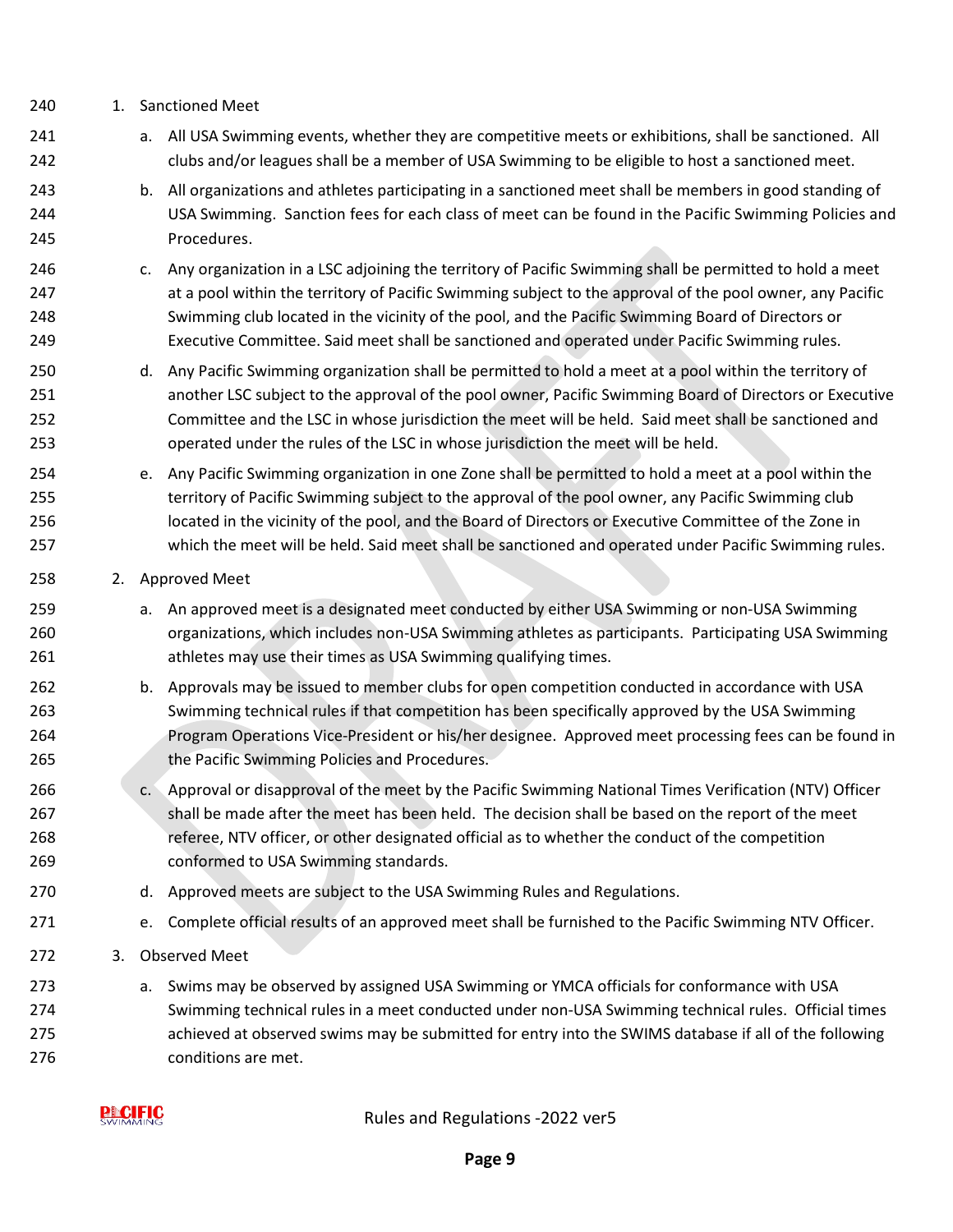277 b. The meet shall be a season-culminating Championship, e.g., League, Conference, District, Sectional, State, Regional, or be specifically approved by the USA Swimming Program Operations Vice President or designee. A time trial held in conjunction with the season-culminating championship meet that is officiated in accordance with the same standard as the championship meet may also be observed.

# **E. Pacific Swimming Records and Awards**

# 1. Records

- a. Pacific Swimming records may be set at any USA Swimming sanctioned, approved, observed meet, or sanctioned time trial. The record time shall appear in the results of the meet or time trial, and with the exception of records in 25-yard events, shall appear in the USA Swimming SWIMS database.
- b. Pacific Swimming has two sets of records for 17-18 and senior swimmers. Pacific Swimming Senior Program records may be set by 17-18 age group and senior Pacific Swimming athletes whose date of first registration in Pacific Swimming is prior to Sept. 1 of the calendar year in which the athlete graduated from high school. Pacific Swimming Open records may be set by 17-18 age group and senior Pacific Swimming swimmers regardless of their date of first registration in Pacific.
- 291 c. Times will not be accepted as Pacific Swimming records for Pacific Swimming athletes competing in a foreign meet that are not representing a Pacific Swimming or USA Swimming Select Team or a Pacific Swimming club.
- 2. Awards
- 295 a. Age Group Athlete and Senior Athlete Awards shall be made annually per Pacific Swimming Policies and Procedures.
-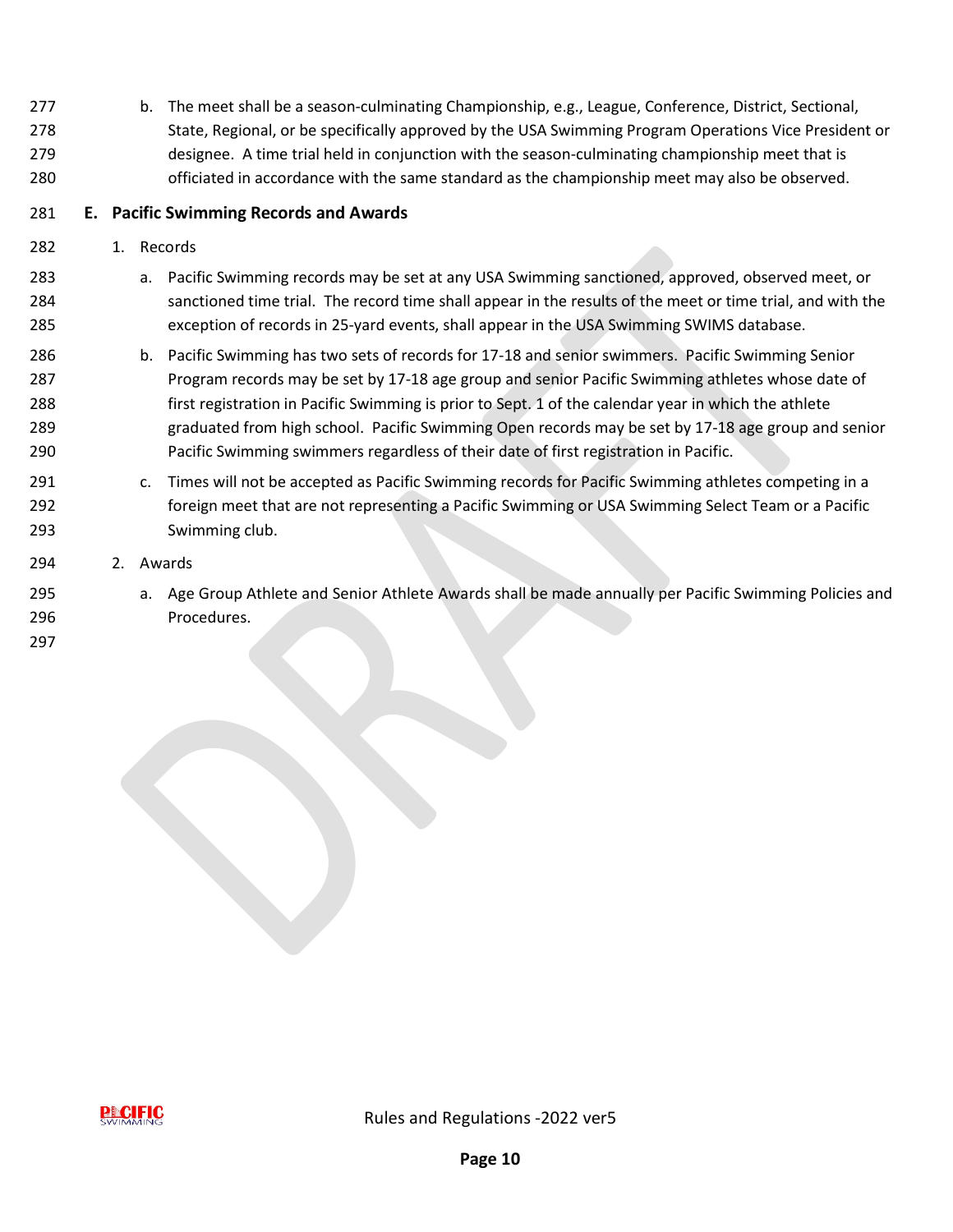<span id="page-11-0"></span>

| 298                             |                 | <b>SECTION 4</b>                                                                                                                                                                                                                                                                                                                                                                                                                                                                                                                      |
|---------------------------------|-----------------|---------------------------------------------------------------------------------------------------------------------------------------------------------------------------------------------------------------------------------------------------------------------------------------------------------------------------------------------------------------------------------------------------------------------------------------------------------------------------------------------------------------------------------------|
| 299                             |                 | <b>SWIM MEET PREPARATION</b>                                                                                                                                                                                                                                                                                                                                                                                                                                                                                                          |
| 300                             |                 | A. Meet Announcement                                                                                                                                                                                                                                                                                                                                                                                                                                                                                                                  |
| 301<br>302<br>303               |                 | 1. Meets shall be conducted under current USA Swimming and Pacific Swimming Rule and Regulations. The<br>sanction application and meet announcement shall be submitted by the deadlines outlined in the Pacific<br>Swimming Policies and Procedures.                                                                                                                                                                                                                                                                                  |
| 304<br>305<br>306               |                 | 2. All sanctioned and approved meet announcements shall be posted in a pdf format by the Pacific Swimming<br>Webmaster on the Meet Schedule page on Pacific Swimming's website within two (2) business days of the<br>sanction being granted.                                                                                                                                                                                                                                                                                         |
| 307<br>308                      | 3.              | The meet announcement shall contain all statements required by United States Swimming including but not<br>limited to the following statements:                                                                                                                                                                                                                                                                                                                                                                                       |
| 309                             |                 | "Held under the sanction of USA Swimming/Pacific Swimming"<br>a.                                                                                                                                                                                                                                                                                                                                                                                                                                                                      |
| 310<br>311                      |                 | "It is understood and agreed that USA Swimming shall be free from any liabilities or claims for damages<br>b.<br>arising by reason of injuries to anyone during the conduct of the event."                                                                                                                                                                                                                                                                                                                                            |
| 312<br>313<br>314<br>315<br>316 |                 | "Photography and video recording from behind the blocks or starting areas is prohibited unless prior<br>c.<br>permission is granted by the meet referee. Use of any audio or visual recording electronic devices,<br>including but not limited to film and digital camera, cell phones, tablets, and Google Glass, is not<br>permitted in changing areas, rest rooms or locker rooms. Violation of this recording prohibition may<br>result in the ejection from the swimming pool facility by the meet referee or his/her designee." |
| 317<br>318                      |                 | d. Information about water depth measured for a distance of 3 feet 3 % inches (1 meter) to 16 feet 5<br>inches (5.0 meters) from both end walls. USA Swimming Rules and Regulations Article 202.4C                                                                                                                                                                                                                                                                                                                                    |
| 319<br>320                      |                 | e. A complete schedule of lanes and time for all warm-up procedures which shall be adhered to by all<br>participants.                                                                                                                                                                                                                                                                                                                                                                                                                 |
| 321                             |                 | One of the following two statements as to the certification status of the competition course:<br>f.                                                                                                                                                                                                                                                                                                                                                                                                                                   |
| 322<br>323                      |                 | (1) "The competition course has been certified in accordance with 104.2.2C(4). The copy of such<br>certification is on file with USA Swimming"; OR                                                                                                                                                                                                                                                                                                                                                                                    |
| 324                             |                 | (2) "The competition course has not been certified in accordance with Article 104.2.2C(4)"                                                                                                                                                                                                                                                                                                                                                                                                                                            |
| 325                             |                 | "All coaches and deck officials shall visibly display their current USA Swimming membership card".<br>g.                                                                                                                                                                                                                                                                                                                                                                                                                              |
| 326<br>327<br>328<br>329        |                 | "Any athlete entered in the meet shall be certified by a USA Swimming member-coach as being<br>h.<br>proficient in performing a racing start or shall start each race from within the water. When<br>unaccompanied by a member-coach, it is the responsibility of the athlete or the athlete's legal guardian<br>to ensure compliance with this requirement".                                                                                                                                                                         |
| 330<br>331<br>332<br>333<br>334 |                 | "Any USA Swimming athlete-member competing at the meet shall be accompanied by a USA Swimming<br>i.<br>member-coach for the purposes of athlete supervision during warm-up, competition and warm-down. If<br>a coach-member of the athlete's USA Swimming Club does not attend the meet to serve in said<br>supervisory capacity, it is the responsibility of the athlete or the athlete's legal guardian to arrange for<br>supervision by a USA Swimming member-coach. The meet director or meet referee may assist the              |
|                                 | <b>PINCIFIC</b> | Rules and Regulations -2022 ver5                                                                                                                                                                                                                                                                                                                                                                                                                                                                                                      |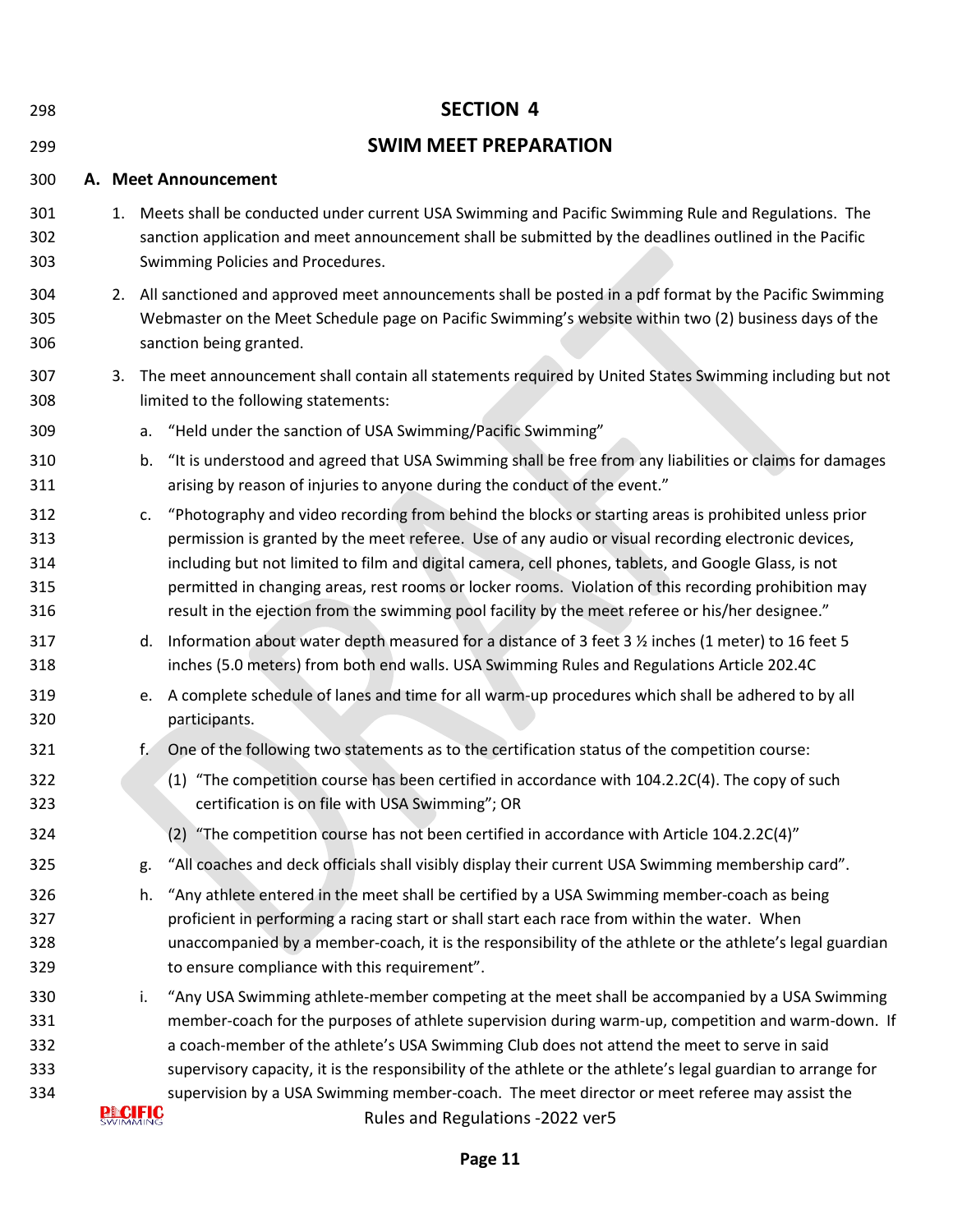| 335<br>336                             |    |              | athlete in making arrangements for such supervision; however, it is recommended that such<br>arrangements be made in advance of the meet by the athlete's USA Swimming Club Member-Coach."                                                                                                                                                                                                                                                                                                                                                                                                               |
|----------------------------------------|----|--------------|----------------------------------------------------------------------------------------------------------------------------------------------------------------------------------------------------------------------------------------------------------------------------------------------------------------------------------------------------------------------------------------------------------------------------------------------------------------------------------------------------------------------------------------------------------------------------------------------------------|
| 337                                    |    | j.           | "Changing into or out of swimsuits other than in locker rooms or other designated areas is prohibited"                                                                                                                                                                                                                                                                                                                                                                                                                                                                                                   |
| 338<br>339<br>340<br>341<br>342<br>343 |    | k.           | "Destructive Devices - Destructive devices to include but not limited to explosive devices and<br>equipment, firearms (open or concealed), blades, knives, mace, stun guns and blunt objects are strictly<br>prohibited in the swimming facility and its surrounding areas. If observed, the meet referee or his/her<br>designee may ask that these devices be stored safely away from the public or removed from the facility.<br>Noncompliance may result in the reporting to law enforcement authorities and ejection from the<br>facility. Law enforcement officers are exempt per applicable laws." |
| 344<br>345                             |    | $\mathsf{L}$ | "If local conditions warrant it, the meet referee, with the concurrence of the meet director, may require<br>a mandatory scratch down, subject to the provisions of Pacific Swimming Rules and Regulations".                                                                                                                                                                                                                                                                                                                                                                                             |
| 346<br>347                             |    |              | m. "No athlete will be permitted to compete unless the athlete is a member as provided in USA Swimming<br>Rules and Regulations Article 302"                                                                                                                                                                                                                                                                                                                                                                                                                                                             |
| 348                                    |    | n.           | A statement of the nature of prizes to be awarded                                                                                                                                                                                                                                                                                                                                                                                                                                                                                                                                                        |
| 349<br>350<br>351<br>352<br>353        |    |              | o. Wording shall be included in all non-championship meet announcements as follows: "Disability athletes<br>are welcome to attend this meet and should contact the Meet Director or Meet Referee regarding<br>special accommodations on entry times and seeding per Pacific Swimming policy." The preceding<br>statement may also be included in meet announcements for championship meets at the discretion of<br>the Meet Director and Meet Referee.                                                                                                                                                   |
| 354<br>355                             |    | p.           | The following paragraph relating to late entries shall be included in the Far Western meet<br>announcement:                                                                                                                                                                                                                                                                                                                                                                                                                                                                                              |
| 356<br>357                             |    |              | "LATE ENTRIES: Any team or athlete missing the entry deadline will be permitted to enter late, subject<br>to the following requirements:                                                                                                                                                                                                                                                                                                                                                                                                                                                                 |
| 358                                    |    |              | (1) Late entries shall be submitted through the Online Meet Entry system (OME);                                                                                                                                                                                                                                                                                                                                                                                                                                                                                                                          |
| 359<br>360                             |    |              | (2) These entries shall be received no later than 11:59 p.m. Pacific Time on day of the week,<br>MM/DD/YYYY;                                                                                                                                                                                                                                                                                                                                                                                                                                                                                             |
| 361<br>362                             |    |              | (3) The team of the athlete shall pay a one-time processing fee of \$75.00 and pay entry fees double the<br>regular per individual entry fees per relay event.                                                                                                                                                                                                                                                                                                                                                                                                                                           |
| 363<br>364                             |    |              | Late entries shall close two days (48 hours) after the published close of the meet. The purpose of late<br>entries is to assist coaches who have forgotten to enter relays or athlete(s) in event(s).                                                                                                                                                                                                                                                                                                                                                                                                    |
| 365<br>366                             | 4. |              | The meet announcement shall include whether on-deck registration will be permitted and under what<br>condition                                                                                                                                                                                                                                                                                                                                                                                                                                                                                           |
| 367<br>368<br>369<br>370               | 5. |              | All meets sponsored in whole or in part by Pacific Swimming shall include the statement "co-sponsored by<br>Pacific Swimming" in the meet announcement under the heading which lists the meet host, the dates of the<br>meet and the name of/or classification of the meet.                                                                                                                                                                                                                                                                                                                              |

**PACIFIC**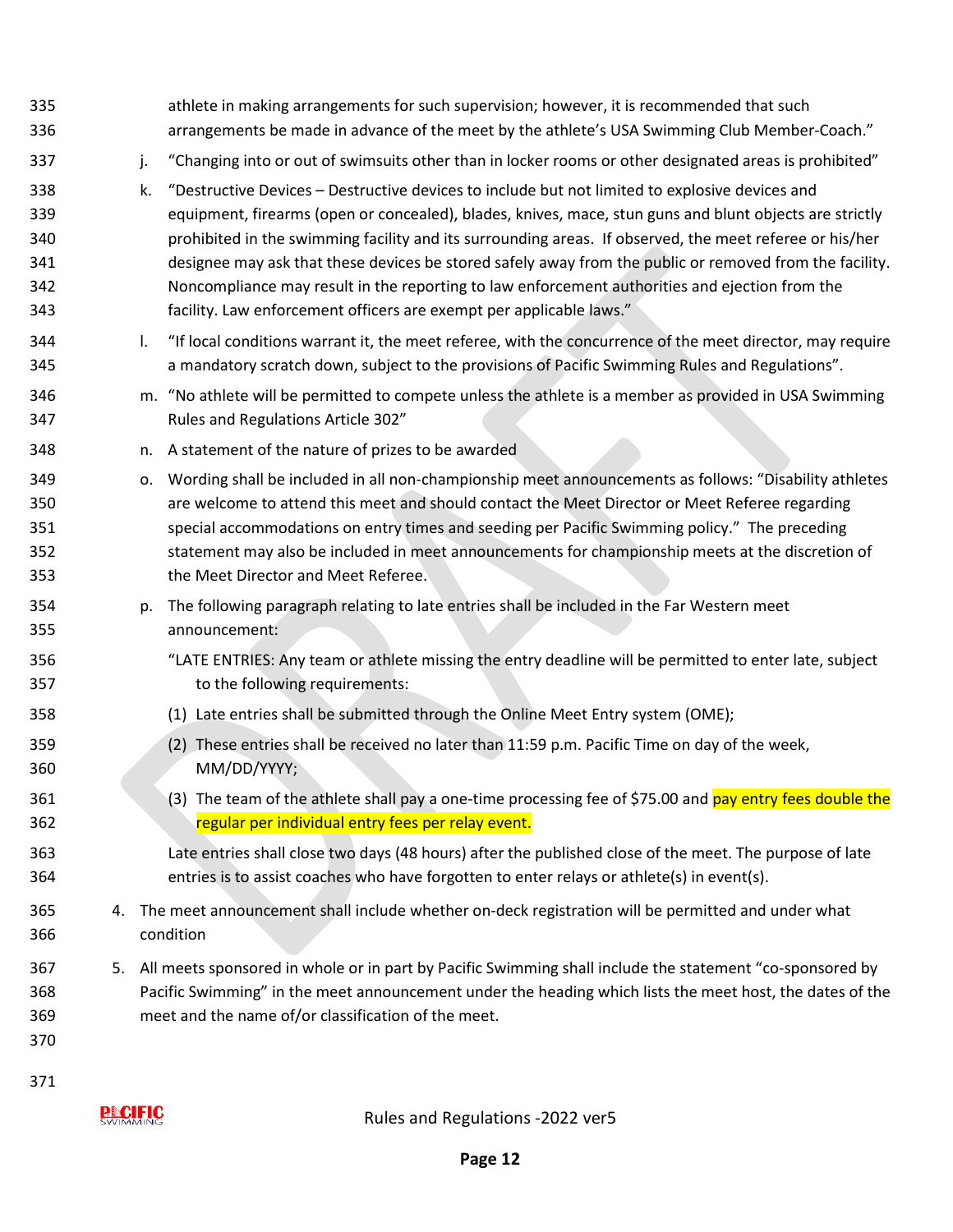# 373 **B. Entry Fees**

- 374 1. Entry feesshall be charged for each meet category. The meet host is not required to accept entries that do
- 375 not include applicable fees. Participation fees cannot be charged unless entry fees are charged. Pacific
- 376 Swimming may charge a credit card processing fee for online meet entries (OME).
- 377

| <b>Meet Category</b>                                   |                  | Individual Entry Fees |        | <b>Relay Entry Fees</b>                  |         |         |
|--------------------------------------------------------|------------------|-----------------------|--------|------------------------------------------|---------|---------|
|                                                        | <b>Total Fee</b> | To Host               | Due PC | <b>Total Fee</b>                         | To Host | Due PC  |
|                                                        |                  |                       |        | <b>LSC MEETS</b>                         |         |         |
| <b>Preliminaries and Finals</b><br><b>Senior Meets</b> | \$8.50           | \$5.95                | \$2.55 | \$20.00                                  | \$14.00 | \$6.00  |
| <b>Timed Finals</b><br><b>Senior Meets</b>             | \$7.00           | \$4.90                | \$2.10 | \$20.00                                  | \$14.00 | \$6.00  |
| JO Championships                                       | \$8.00           | \$5.60                | \$2.40 | \$20.00                                  | \$14.00 | \$6.00  |
| <b>FW Championships</b>                                | \$12.00          | \$8.40                | \$3.60 | \$20.00                                  | \$14.00 | \$6.00  |
| FW (late entry fee)                                    | \$20.00          | \$14.00               | \$6.00 | \$40.00                                  | \$28.00 | \$12.00 |
|                                                        |                  |                       |        | AGE GROUP MEETS                          |         |         |
| Other Preliminaries and<br><b>Finals Meets</b>         | \$6.00           | \$4.20                | \$1.80 | \$16.00                                  | \$11.20 | \$4.80  |
| Age Group Meets                                        | \$4.50           | \$3.15                | \$1.35 | \$9.00                                   | \$6.30  | \$2.70  |
|                                                        |                  |                       |        | "OTHER"                                  |         |         |
| <b>Time Trials</b>                                     |                  |                       |        | \$50.00 flat fee (includes sanction fee) |         |         |

378

379 NOTES:

- 380 a. Multi-classmeets applicable fee will be that of the highest category included in the meet.
- 381 b. Host clubs may impose a participation fee not to exceed \$8.00 for short course meets and \$14.00 for 382 long course meets per athlete to help defray meet expenses. Host clubs of meets scheduled by Zone 4 may 383 increase the foregoing participation fee amounts by \$1.00 per athlete to help defray expenses of the Zone. Relay-384 Only athletes are exempt from this surcharge, except in relay-only meets.
- 385 c. Leagues charging entry fees shall pay the Pacific Swimming portion applicable to the amount of the 386 entry fee as listed above.
- 387 d. Alternative entry fee formats for Dual, Tri, Quad, Closed Invitational and Super League are found in the 388 Policies and Procedures.
- 389 e. The Pacific Swimming fee does not apply to Disability Swimming Meets.

**RIKGI FIG**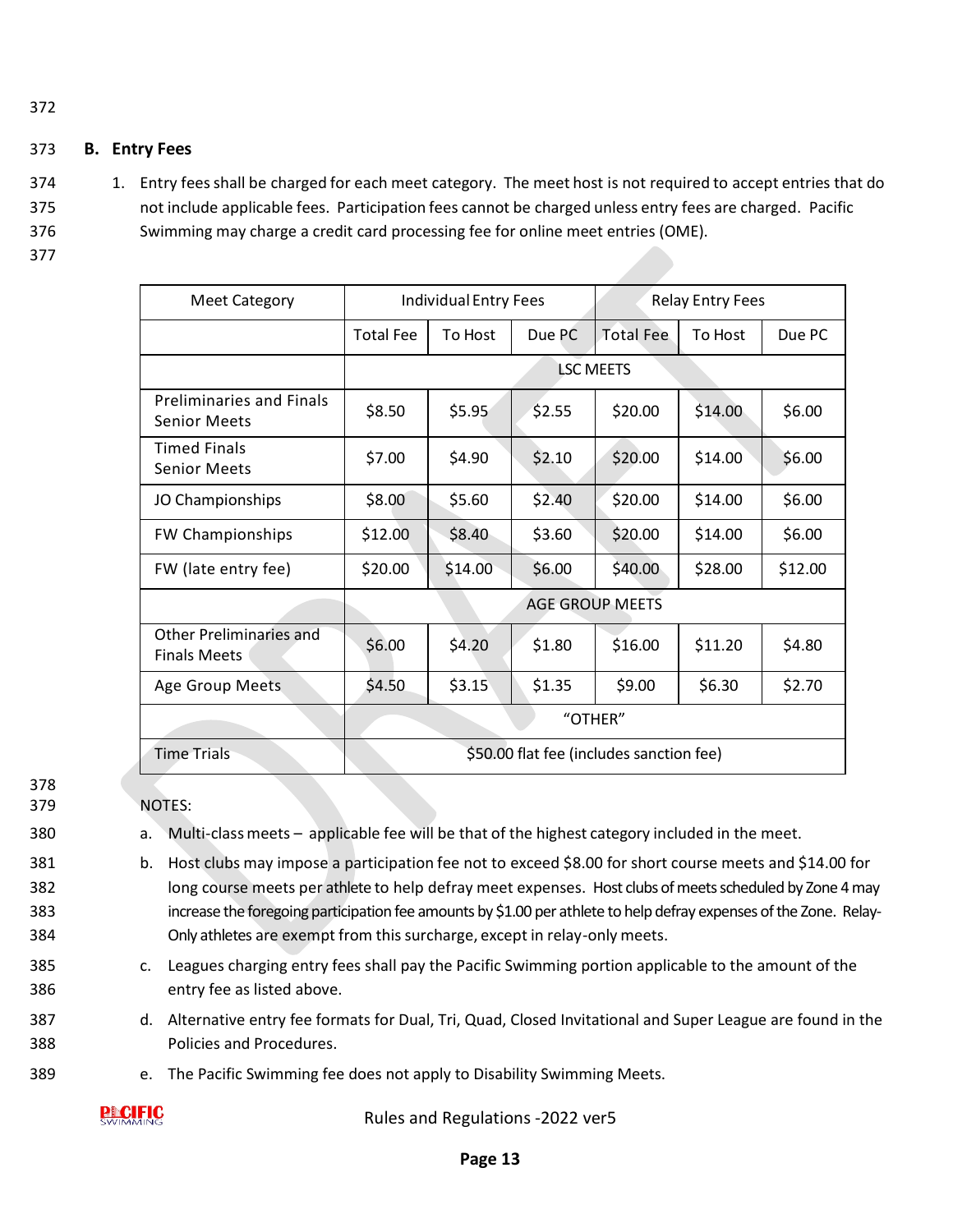- 390 f. If permitted in the meet announcement, any late fees collected for a preliminary and finals meet shall be distributed 30% to Pacific Swimming and 70% to the host club.
- 

# **C. Events**

- 394 1. All events shall conform to the current list in the USA Swimming Rules and Regulations. Exceptions may be made by application to and approval of Pacific Swimming Sanctions.
- 2. All LSC awarded Age Group Meets need approval from the Age Group Chair, and
- 3. All LSC Senior meets need approval from the Senior Chair. All Zone awarded meets need approval from Zone Sanction Chair.

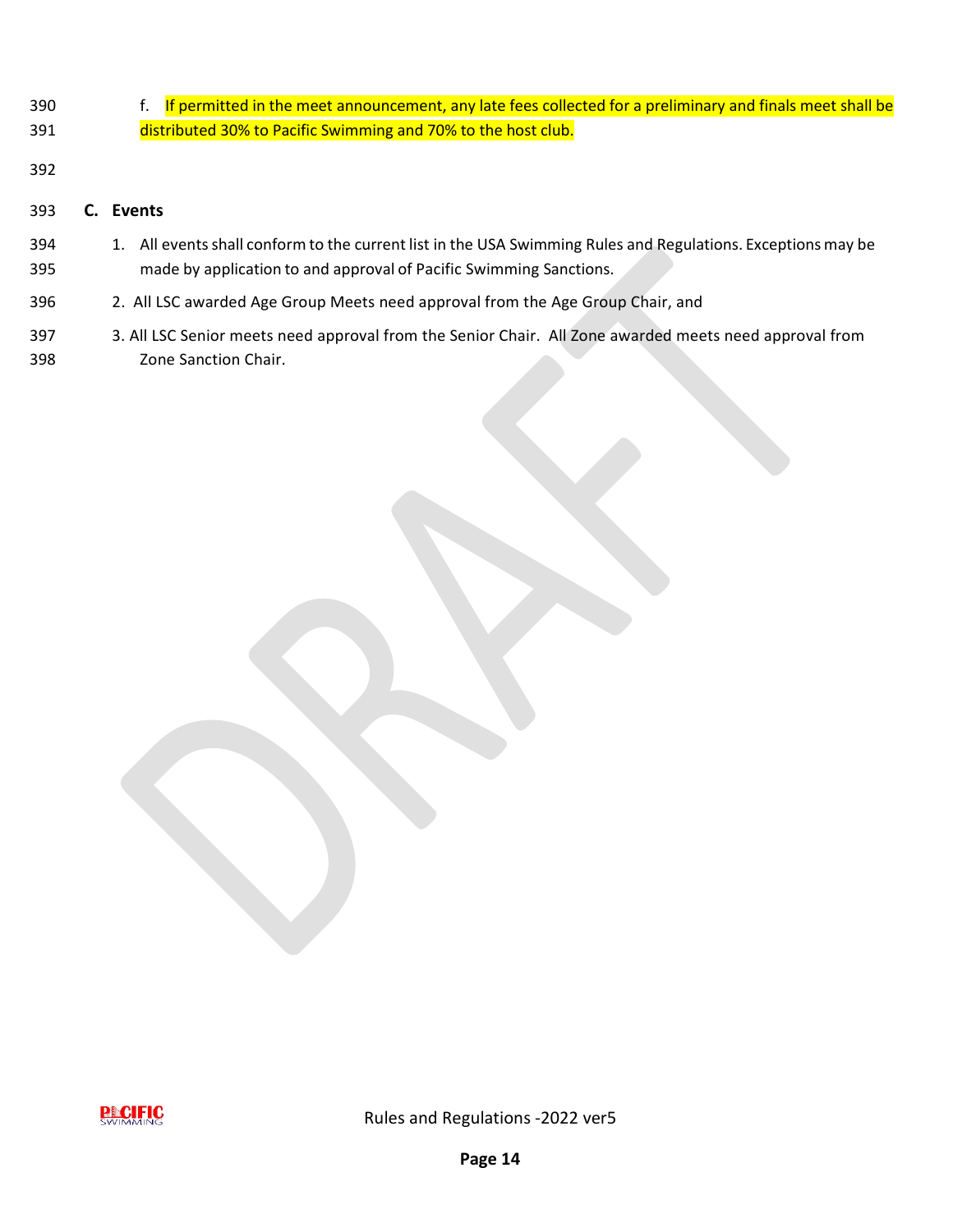<span id="page-15-0"></span>

| 399                      |    |                         | <b>SECTION 5</b>                                                                                                                                                                                                                                                                                                                                                                                                                                  |  |  |  |  |
|--------------------------|----|-------------------------|---------------------------------------------------------------------------------------------------------------------------------------------------------------------------------------------------------------------------------------------------------------------------------------------------------------------------------------------------------------------------------------------------------------------------------------------------|--|--|--|--|
| 400                      |    | <b>CONDUCT OF MEETS</b> |                                                                                                                                                                                                                                                                                                                                                                                                                                                   |  |  |  |  |
| 401                      |    | A. Rules                |                                                                                                                                                                                                                                                                                                                                                                                                                                                   |  |  |  |  |
| 402<br>403<br>404        |    |                         | 1. Meets shall be conducted under current rules and regulations of USA Swimming and Pacific Swimming. The<br>sanction application and meet announcement shall be submitted by the deadlines outlined in the Pacific<br>Swimming Policies and Procedures.                                                                                                                                                                                          |  |  |  |  |
| 405<br>406<br>407        |    |                         | 2. At each sanctioned competition, every warm-up session shall be supervised and controlled using the warm-<br>up procedures adopted by Pacific Swimming. A complete copy of the Pacific Swimming warm-up<br>procedures shall be provided with each sanction and shall be posted at the Clerk of Course during the meet.                                                                                                                          |  |  |  |  |
| 408<br>409<br>410        |    | 3.                      | Except for coaches accompanying athletes participating under the provisions of USA Swimming's "open<br>border" policy, all persons acting in any coaching or officiating capacity shall show proof of valid USA<br>Swimming membership in accordance with Pacific Swimming Policies and Procedures.                                                                                                                                               |  |  |  |  |
| 411                      |    |                         | 4. All animals except service animals are prohibited from all areas of the competition venue.                                                                                                                                                                                                                                                                                                                                                     |  |  |  |  |
| 412<br>413               |    | 5.                      | In Preliminaries and Finals meets, the finals may not begin less than one hour after the completion of the<br>last preliminary heat that day.                                                                                                                                                                                                                                                                                                     |  |  |  |  |
| 414<br>415<br>416<br>417 |    |                         | 6. No athlete will be eligible to participate in a Pacific Swimming-sponsored swim meet if the athlete or the<br>athlete's family is indebted to Pacific Swimming. Resolution of the indebtedness subsequent to selection or<br>entry in a Pacific Swimming-sponsored swim meet may not make the athlete eligible for participation. An<br>athlete will not be eligible for further participation as long as the indebtedness remains unresolved. |  |  |  |  |
| 418<br>419<br>420        |    | 7.                      | Timing systems to be provided by meet hosts of all meets sanctioned by Pacific Swimming shall conform to<br>USA Swimming Timing Rules Article 102.24. Minimum timing system requirements are described in USA<br>Swimming Policies and Procedures.                                                                                                                                                                                                |  |  |  |  |
| 421<br>422               |    | 8.                      | Any meet having qualifying time standards not in accordance with those published by Pacific Swimming shall<br>be approved by the Board of Directors prior to being sanctioned.                                                                                                                                                                                                                                                                    |  |  |  |  |
| 423                      | В. |                         | <b>Meet Operations</b>                                                                                                                                                                                                                                                                                                                                                                                                                            |  |  |  |  |
| 424                      |    |                         | 1. Entries                                                                                                                                                                                                                                                                                                                                                                                                                                        |  |  |  |  |
| 425<br>426               |    |                         | Competitors shall be current athlete members of USA Swimming. The meet host shall check all athlete<br>a.<br>registrations against the USA Swimming SWIMS database.                                                                                                                                                                                                                                                                               |  |  |  |  |
| 427<br>428               |    |                         | b. At all sanctioned meets that include time trials, only athletes that are entered in an individual event in<br>the meet are eligible to enter time trials.                                                                                                                                                                                                                                                                                      |  |  |  |  |
| 429<br>430               |    |                         | c. Once the meet or a meet session has met an imposed capacity and has closed, all further meet entries<br>and payments shall be returned per Pacific Swimming Policies and Procedures.                                                                                                                                                                                                                                                           |  |  |  |  |
| 431<br>432               |    |                         | (1) The host club shall accept entries in the order they are received. Athletes from the host club shall<br>not be given preference or exception.                                                                                                                                                                                                                                                                                                 |  |  |  |  |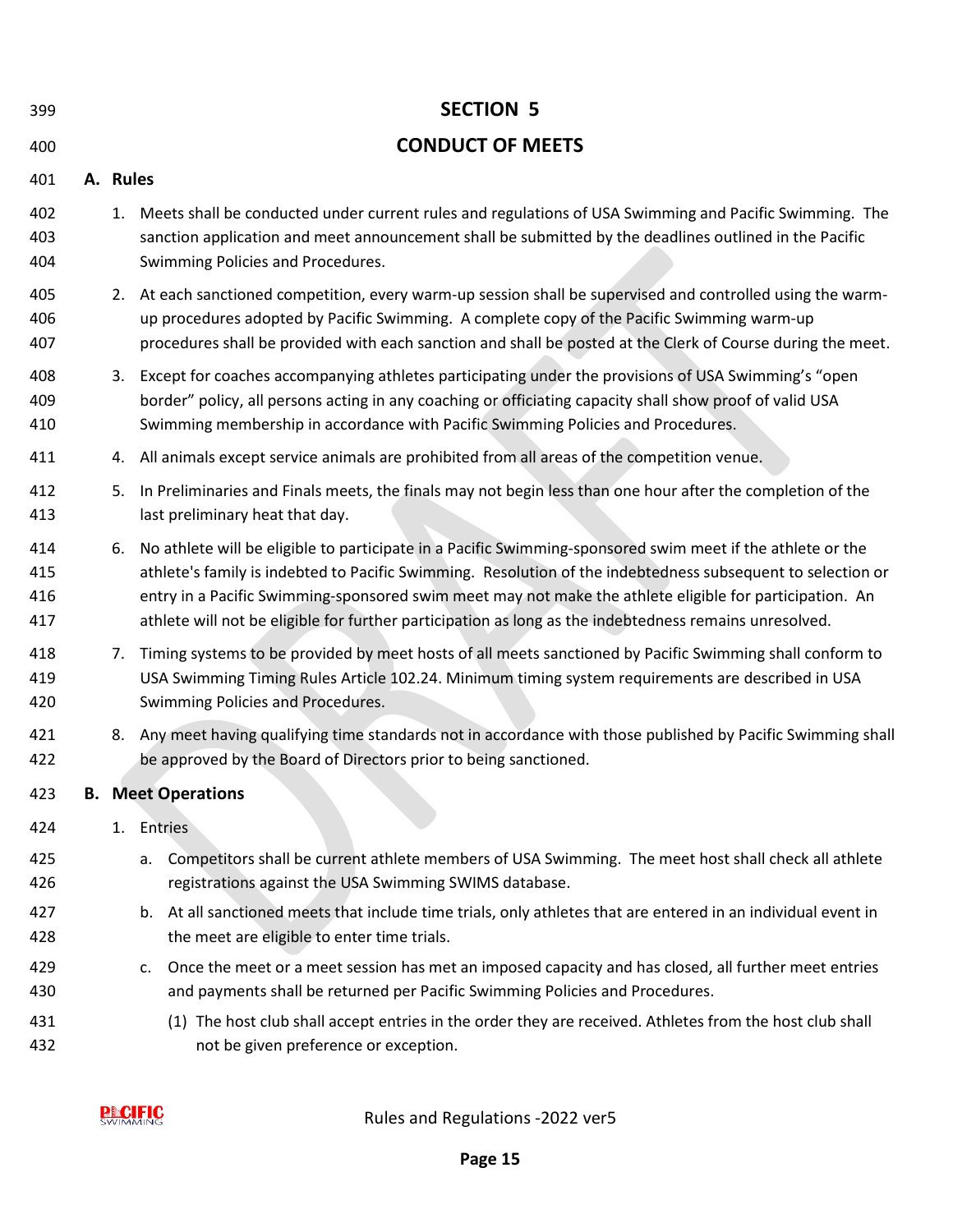(2) Failure of the host club to notify, in the prescribed manner, the athletes that their entries are not being accepted, shall result in a complaint filed with the Pacific Swimming Administrative Review Board. A host club not attempting to notify non-accepted entrants may be barred by the Board of Directors from hosting meets the following year. 2. Check-In a. No event shall be closed more than thirty (30) minutes before the scheduled start of the session. Close of check-in for remaining events shall be no more than sixty (60) minutes before the estimated time of the start of the first heat of the event. Zone Board of Directors may modify this rule for Zone meets in order to facilitate the check-in process. Any such modification must be posted in a location clearly visible to the coaches and athletes. 3. Scratch Down Procedures a. Mandatory Scratch-down – If conditions warrant, the referee, with the concurrence of the meet director, may require athletes to scratch an event or events in order to regulate and control the length of time for competition in a sanctioned meet. (1) Meet announcements shall include the following statement "If local conditions warrant it, the meet referee, with the concurrence of the meet director, may require a mandatory scratch down, subject 449 to the provisions of Pacific Swimming Rules and Regulations." (2) The mandatory scratch procedure shall be applicable to timed final events only. (3) To the maximum extent possible, the mandatory scratch requirement shall be applied uniformly to all age groups and all athletes. (4) The entry fee for each event scratched pursuant to the mandatory scratch procedure shall be refunded in full to athletes in cash prior to the close of the meet. 4. No Show Penalties a. Age Group Meet: Refer to Pacific Swimming Rules and Regulations Section 4. b. Senior Meet: Refer to Pacific Swimming Rules and Regulations Section 5. **C. Meet Results** 1. Meet results shall be submitted to Pacific Swimming no later than 48 hours after the completion of the meet, in the manner and format prescribed in Pacific Swimming Policies and Procedures. 2. Failure to provide meet results as required shall be grounds for denying future sanctions. **D. Financial Reports, Meet Summary Reports and Fees** 1. Financial Reports, Meet Summary Reports and Fees must be submitted to Pacific Swimming in accordance 464 with the Policies & Procedures. Failure to provide the required reports will result in fines that are outlined in Pacific Swimming's Policy and Procedures.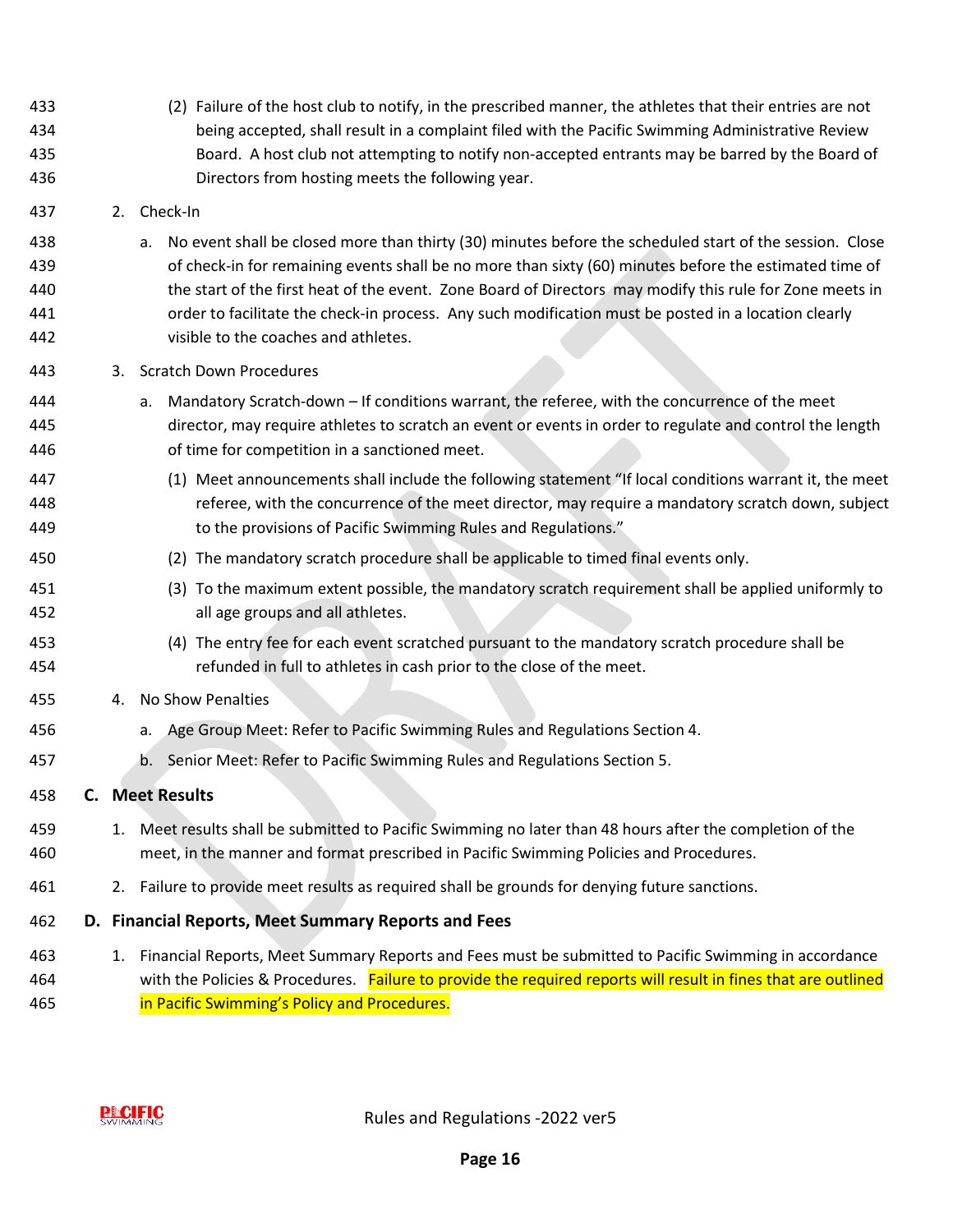<span id="page-17-0"></span>

| 466        |    |    | <b>SECTION 6</b>                                                                                                                                |
|------------|----|----|-------------------------------------------------------------------------------------------------------------------------------------------------|
| 467        |    |    | <b>AGE GROUP COMPETITION</b>                                                                                                                    |
| 468        | А. |    | <b>Meet Formats &amp; Qualifying</b>                                                                                                            |
| 469        |    |    | 1. Far Western Championships                                                                                                                    |
| 470        |    |    | a. Meets to be Preliminaries and Finals and may not include Time Trials.                                                                        |
| 471        |    |    | b. Meets may combine the 15-16 and 17-18 age groups.                                                                                            |
| 472        |    |    | c. Meets shall be awarded to the host team by the LSC.                                                                                          |
| 473        |    |    | 2. Junior Olympic Championships                                                                                                                 |
| 474        |    |    | a. Meets to be Preliminaries and Finals and may not include Time Trials.                                                                        |
| 475        |    |    | b. Meets events to be swum in single-age categories and have single-age time standards.                                                         |
| 476        |    |    | c. Competition Age categories shall be 10 & Under, 11, 12, 13, and 14.                                                                          |
| 477        |    |    | d. Meets may include mixed gender relays.                                                                                                       |
| 478        |    |    | e. Meets shall be awarded to the host team by the Meet Award Committee.                                                                         |
| 479        |    |    | 3. 10 & Under Championships                                                                                                                     |
| 480        |    |    | a. Athletes shall be 10 years of age or under on the first day of competition.                                                                  |
| 481        |    |    | b. Competition Age categories shall be 6 & Under, 7, 8, 9, and 10.                                                                              |
| 482        |    |    | c. Meets may include mixed gender relays.                                                                                                       |
| 483        |    |    | d. Meets shall be awarded to the host team by the Meet Award Committee.                                                                         |
| 484        |    |    | 4. Zone Awarded Meets                                                                                                                           |
| 485        |    |    | a. Zones shall determine the category and format used in zone awarded meets.                                                                    |
| 486        |    |    | 5. Athletes shall be qualified for a specific meet in a given stroke and distance when they have equaled or                                     |
| 487        |    |    | bettered the time standard for that event.                                                                                                      |
| 488        |    |    | Only times in the USA Swimming SWIMS database shall be acceptable to qualify for Junior Olympics and Far                                        |
| 489<br>490 |    |    | Westerns level competition and LSC Championship meets. In all other Age Group competition, coach-<br>verified entry times may also be accepted. |
| 491        |    | 7. | Athletes who compete in a meet event at or better than the minimum standard shall thereafter be                                                 |
| 492        |    |    | considered to be qualified in that particular event in all courses and may not again compete in the same                                        |
| 493        |    |    | event in a lower standard meet, even if they have not actually performed at or better than the time                                             |
| 494        |    |    | standard.                                                                                                                                       |
| 495        |    |    | 8. Qualifying By Stroke and Distance                                                                                                            |
| 496        |    |    | a. An athlete who achieves any Pacific Swimming age-group qualifying standard in one course (SCY, SCM,                                          |
| 497<br>498 |    |    | or LCM) shall be considered qualified at that same standard in the equivalent stroke and distance in all<br>courses.                            |
|            |    |    |                                                                                                                                                 |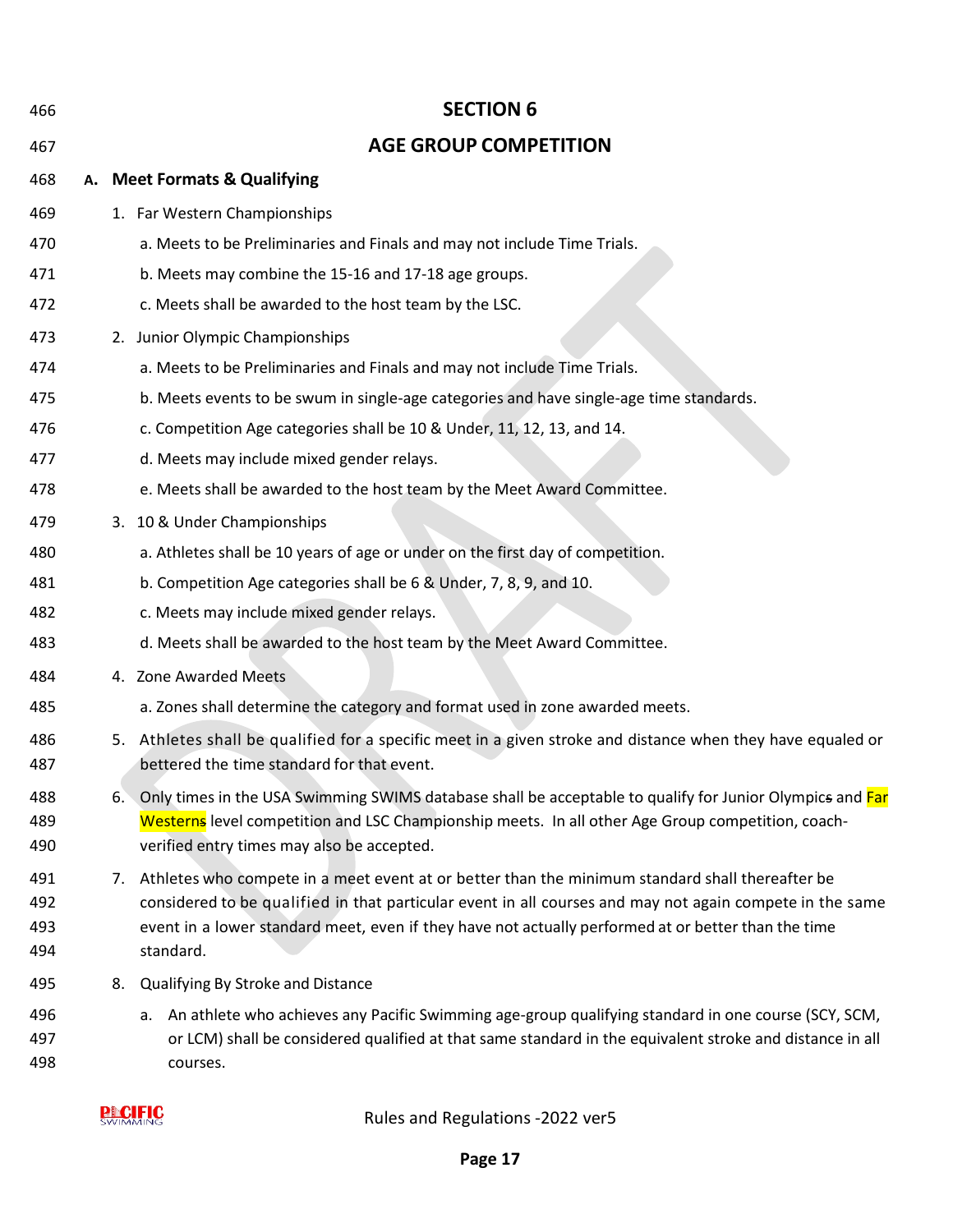| 499<br>500        |    | b. Athletes maintain their time standard level for the duration of a meet even if they qualify for the next<br>level during the meet. This rule also applies to relay events.                                                                                                                                  |  |
|-------------------|----|----------------------------------------------------------------------------------------------------------------------------------------------------------------------------------------------------------------------------------------------------------------------------------------------------------------|--|
| 501<br>502<br>503 |    | Any athlete, upon changing age groups, who has already met any standard in an event offered in the<br>c.<br>new age group shall be considered qualified at that level for that event in the new age group, as long as<br>the time has been achieved in the qualifying period (if any) for entry into the meet. |  |
| 504<br>505        |    | d. Athletes, who enter an event for which they are not qualified, or who have met the next higher time<br>standard, shall scratch the event.                                                                                                                                                                   |  |
| 506               |    | <b>B.</b> Eligibility                                                                                                                                                                                                                                                                                          |  |
| 507               |    | 1. Individual Eligibility                                                                                                                                                                                                                                                                                      |  |
| 508<br>509<br>510 |    | Registered athletes, up to and including age 18, are eligible to compete in the Age Group program<br>а.<br>in those events scheduled for their age group and shall swim in events offered for that age or age<br>group for an entire meet. Age on the first day of the meet governs for the entire meet.       |  |
| 511<br>512        |    | b. Athletes are eligible to compete only in the individual events for which they qualify in any meet unless<br>provisions in the meet announcement allow for bonus events.                                                                                                                                     |  |
| 513               |    | In multi-classed meets, the zone may further restrict an event to a specific time standard.<br>c.                                                                                                                                                                                                              |  |
| 514<br>515        |    | Invitational meets are open only to athletes from invited clubs. Invited clubs shall be named in the<br>d.<br>sanction.                                                                                                                                                                                        |  |
| 516<br>517        |    | e. Athletes registered in other LSCs may swim in Pacific meets for which they qualify with the exception of<br>Junior Olympics and 10 & Under Championships.                                                                                                                                                   |  |
| 518<br>519        |    | To be eligible for a Pacific Swimming All Star or Challenge meet team, an athlete shall be a lawful<br>f.<br>resident of the United States and a member of Pacific Swimming.                                                                                                                                   |  |
| 520               | 2. | <b>Event Limitations</b>                                                                                                                                                                                                                                                                                       |  |
| 521<br>522        |    | In Preliminaries and Finals meets, an athlete may compete in not more than three (3) individual<br>а.<br>events per day.                                                                                                                                                                                       |  |
| 523               |    | b. In Timed Finals meets, an athlete may compete in not more than five (5) individual events per day.                                                                                                                                                                                                          |  |
| 524<br>525        |    | An athlete may enter as many events as they wish, but shall not compete in more than the maximum<br>c.<br>events allowed by the meet format, and are not guaranteed a refund of excess entry fees.                                                                                                             |  |
| 526               |    | <b>C.</b> Conduct of Meets                                                                                                                                                                                                                                                                                     |  |
| 527<br>528        |    | 1. Championship meets may offer all events that are officially recognized by USA Swimming in each age group.<br>One or both distance events (1000/1650 Y Free in SCY and 800/1500 M Free in LCM) may be offered.                                                                                               |  |
| 529<br>530        |    | 2. Age Group meet formats will be outlined in the Minimum Age Group Meet Criteria documents established<br>by the Age Group Committee.                                                                                                                                                                         |  |
| 531<br>532        | 3. | Individual Scratch Rule - Athletes shall inform themselves of the meet starting time and shall report to the<br>proper meet authorities promptly upon call.                                                                                                                                                    |  |
| 533               |    | a. Pre-Seeded Meets                                                                                                                                                                                                                                                                                            |  |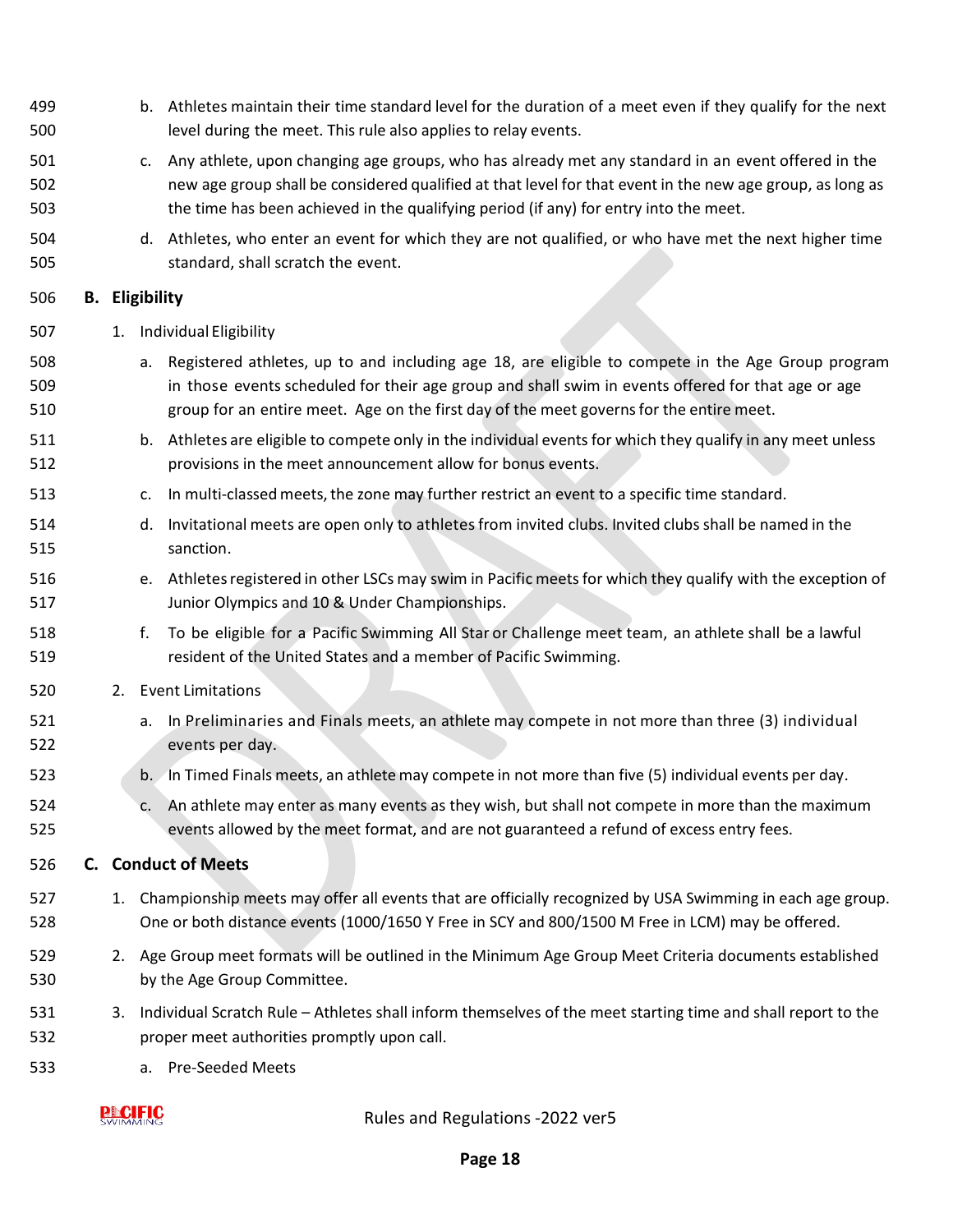| 568        |    | (1) Any athlete qualifying for a consolation final or final race in an individual event who fails to report to                                                                                                |  |
|------------|----|---------------------------------------------------------------------------------------------------------------------------------------------------------------------------------------------------------------|--|
| 567        | e. | Penalty for No-Show at Finals                                                                                                                                                                                 |  |
| 565<br>566 |    | (5) If a consolation final has already been contested, the Championship final shall be swum without<br>reseeding for the empty lane(s).                                                                       |  |
| 564        |    | alternate(s) in the appropriate lane(s), filling all lanes in the final.                                                                                                                                      |  |
| 562<br>563 |    | (4) Where consolation finals have not yet been swum and barring or withdrawal is known to the<br>referee, the referee may reseed the consolation final and the final, if necessary, to insert the             |  |
| 560<br>561 |    | alternates shall be announced along with the final qualifiers. These alternates shall not be penalized<br>if they are unavailable to compete in the finals.                                                   |  |
| 558<br>559 |    | (3) In the event of a withdrawal or barring of an athlete from competition, the referee shall fill the<br>consolation final or final when possible, with the next qualified athlete(s). First and second      |  |
| 557        |    | announcement of qualifiers following their last individual preliminary event.                                                                                                                                 |  |
| 556        |    | finals. In this case, they shall declare their final intention within thirty (30) minutes after the                                                                                                           |  |
| 554<br>555 |    | shall scratch within thirty (30) minutes after the announcement of qualifiers. During this period,<br>qualifiers may also notify the referee that they may not intend to compete in consolation finals or     |  |
| 553        |    | (2) Any athlete qualifying for any level of finals in an individual event who does not wish to compete                                                                                                        |  |
| 552        |    | beginning of competition for that day.                                                                                                                                                                        |  |
| 550<br>551 |    | d. Scratching from Consolation Finals and Finals<br>(1) Athletes may scratch or declare their intent to scratch a final event, or multiple final events at the                                                |  |
| 549        |    | the event.                                                                                                                                                                                                    |  |
| 548        |    | described in the meet announcement. Athletes who fail to timely check-in shall not be seeded in                                                                                                               |  |
| 547        |    | time of the start of the first heat of the event. Any change to the closing time of check-in shall be                                                                                                         |  |
| 545<br>546 |    | (1) No event shall be closed more than thirty (30) minutes before the scheduled start of the session.<br>Close of check-in for remaining events shall be no more than sixty (60) minutes before the estimated |  |
| 544        | c. | In LSC awarded meets that are Deck Seeded                                                                                                                                                                     |  |
| 542<br>543 |    | (2) Any athletes not reporting for or competing in an individual timed final event that they have<br>checked in for shall not be penalized.                                                                   |  |
| 540<br>541 |    | check-in for remaining events shall be no more than 60 minutes before the estimated time of the<br>start of the first heat of the event. Athletes who fail to check-in shall not be seeded in the event.      |  |
| 538<br>539 |    | b. In Zone awarded meets that are Deck Seeded<br>(1) No event shall be closed more than 30 minutes before the scheduled start of the session. Close of                                                        |  |
| 537        |    | not be penalized.                                                                                                                                                                                             |  |
| 536        |    | (3) Any athletes not reporting for or competing in a preliminary heat when finals are scheduled shall                                                                                                         |  |
| 535        |    | (2) Any athlete not reporting for or competing in an individual timed final event shall not be penalized.                                                                                                     |  |
| 534        |    | (1) Athletes shall report promptly to the starting blocks when their event/heat is called.                                                                                                                    |  |

```
Page 19
```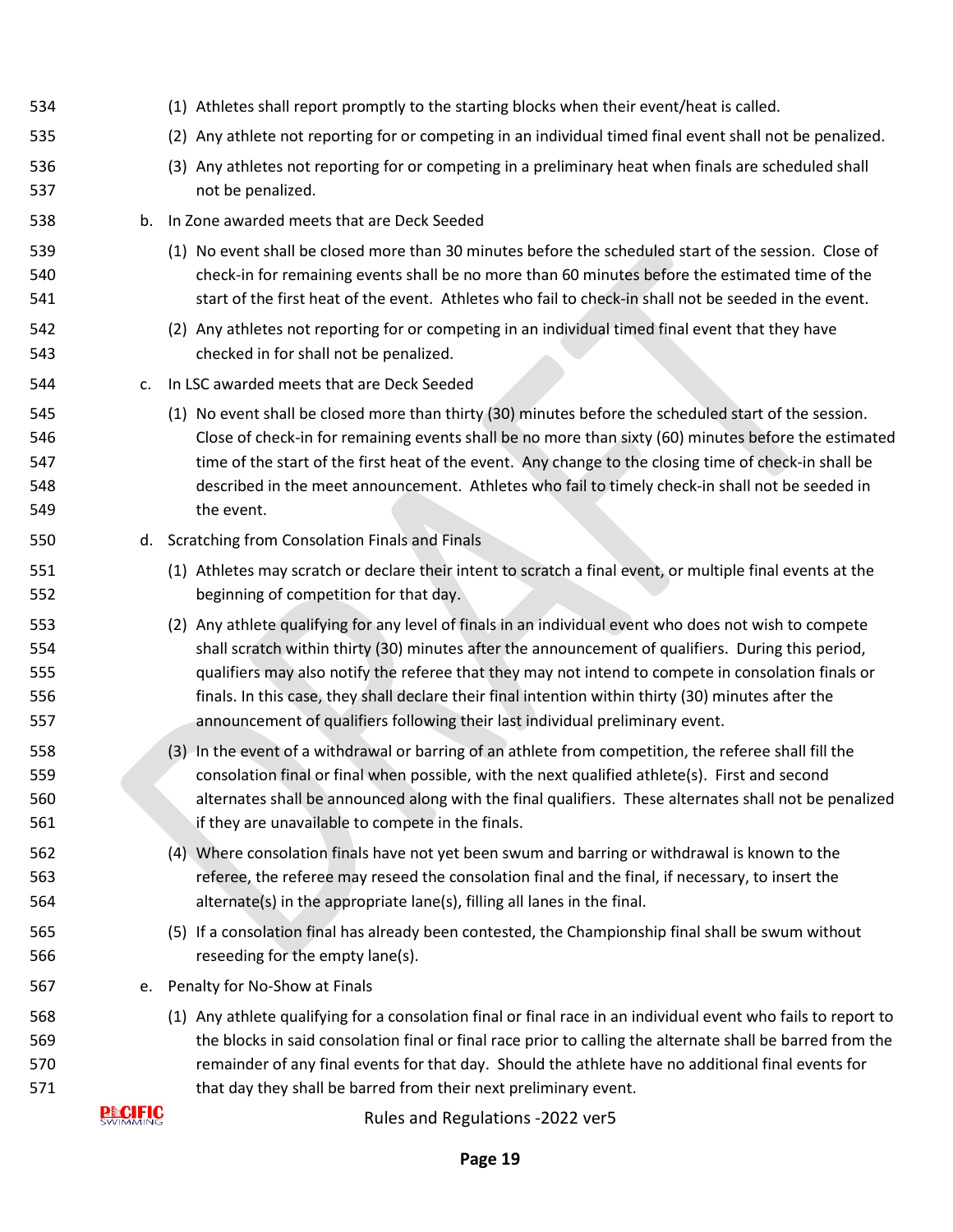- (2) If the No-Show occurs on the last day that the athlete is entered in an individual final event in the meet, and no other individual event penalty is applicable, the athlete shall be fined \$100.00. The fine will be increased to \$150.00 if after thirty (30) days of receiving the letter of notification the party has not made the payment.
- f. Exceptions No penalty shall apply for failure to withdraw or compete in an individual event if:
- (1) The referee is notified in the event of illness or injury and accepts the proof thereof.
- (2) It is determined by the referee that the No-Show is caused by circumstances beyond the control of the athlete.
- (3) The athlete qualified for any level of finals due to scratches of one or more original finalists.
- (4) The athlete is an alternate for any level of finals.
- g. Relay Scratch Rule Any relay team entered in a relay event that fails to compete in or report for that event shall not be penalized.

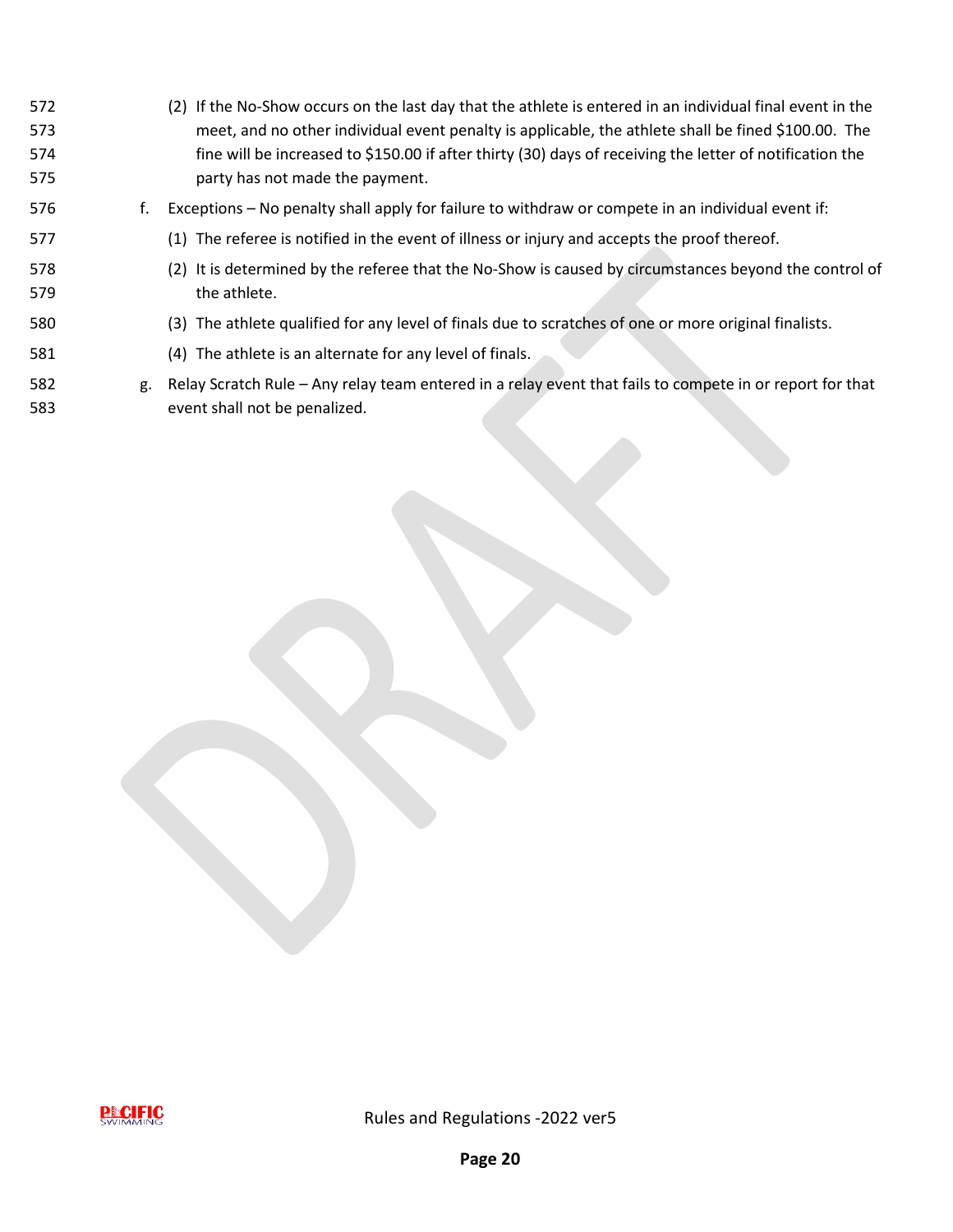<span id="page-21-0"></span>

| 584                                    |                       | <b>SECTION 7</b>                                                                                                                                                                                                                                                                                                                                                                                                                                                                                                                                                              |
|----------------------------------------|-----------------------|-------------------------------------------------------------------------------------------------------------------------------------------------------------------------------------------------------------------------------------------------------------------------------------------------------------------------------------------------------------------------------------------------------------------------------------------------------------------------------------------------------------------------------------------------------------------------------|
| 585                                    |                       | <b>SENIOR COMPETITION</b>                                                                                                                                                                                                                                                                                                                                                                                                                                                                                                                                                     |
| 586                                    |                       | A. Meet Formats & Qualifying                                                                                                                                                                                                                                                                                                                                                                                                                                                                                                                                                  |
| 587                                    |                       | 1. Senior Circuit                                                                                                                                                                                                                                                                                                                                                                                                                                                                                                                                                             |
| 588                                    |                       | The minimum age shall be thirteen (13) years old<br>а.                                                                                                                                                                                                                                                                                                                                                                                                                                                                                                                        |
| 589                                    |                       | Meets to be Preliminaries and Finals and to may include Time Trials<br>b.                                                                                                                                                                                                                                                                                                                                                                                                                                                                                                     |
| 590                                    |                       | 2. Senior 2                                                                                                                                                                                                                                                                                                                                                                                                                                                                                                                                                                   |
| 591<br>592                             |                       | The minimum age shall be twelve (12) years old, except High School Walk-On Meets, where athletes<br>а.<br>shall have been in high school or be a minimum of fifteen (15) years old.                                                                                                                                                                                                                                                                                                                                                                                           |
| 593<br>594                             |                       | Meets shall be either Timed Finals or Preliminaries and Finals and may include Time Trials in<br>b.<br>Preliminary/Final meets.                                                                                                                                                                                                                                                                                                                                                                                                                                               |
| 595                                    |                       | 3. Senior Open                                                                                                                                                                                                                                                                                                                                                                                                                                                                                                                                                                |
| 596                                    |                       | The minimum age shall be eleven (11) years old<br>а.                                                                                                                                                                                                                                                                                                                                                                                                                                                                                                                          |
| 597                                    |                       | Meets shall be either Timed Finals or Preliminaries and Finals and may not include Time Trials.<br>b.                                                                                                                                                                                                                                                                                                                                                                                                                                                                         |
| 598                                    |                       | 4. An athlete shall qualify in any sanctioned or approved competition, or in an observed swim.                                                                                                                                                                                                                                                                                                                                                                                                                                                                                |
| 599                                    | <b>B.</b> Eligibility |                                                                                                                                                                                                                                                                                                                                                                                                                                                                                                                                                                               |
| 600                                    | 1.                    | <b>Senior Meets</b>                                                                                                                                                                                                                                                                                                                                                                                                                                                                                                                                                           |
| 601<br>602<br>603                      |                       | In Senior Circuit and Senior 2 Preliminaries and Finals meets, athletes are eligible to enter all events in<br>а.<br>which they have equaled or bettered the listed time standards and shall not compete in more than three<br>(3) individual events per day.                                                                                                                                                                                                                                                                                                                 |
| 604<br>605<br>606                      |                       | In Senior 2 Timed Finals and Senior Open meets athletes are eligible to enter all events in which they<br>b.<br>have equaled or bettered the listed time standard, but shall not compete in more than four (4)<br>individual events per day.                                                                                                                                                                                                                                                                                                                                  |
| 607<br>608<br>609<br>610<br>611<br>612 |                       | Proof of time using the USA Swimming SWIMS Database as a standard shall be used to verify times for<br>all athletes entering Senior Circuit and Senior 2 meets, and 11-12 year old athletes entering Senior Open<br>meets. The time shall have been achieved prior to the closing date for entries to the meet. If the time<br>cannot be proven prior to the meet, the athlete shall not be allowed to check-in for the event until the<br>entry time has been proven. When possible, the coaches will be notified of their athletes who have not<br>proven their entry time. |
| 613                                    |                       | <b>C.</b> Conduct of Meets                                                                                                                                                                                                                                                                                                                                                                                                                                                                                                                                                    |
| 614<br>615<br>616                      |                       | 1. Senior meets shall offer all events that are swum in the National Championship meets. Relay events are<br>optional. One or both distance events (1000/1650 Y Free in SCY and 800/1500 M Free in LCM) may be<br>offered.                                                                                                                                                                                                                                                                                                                                                    |
| 617<br>618                             | 2.                    | Senior meet formats will be outlined in the Minimum Senior Meet Criteria document established by the<br>Senior Committee.                                                                                                                                                                                                                                                                                                                                                                                                                                                     |
|                                        |                       | <b>PARCIFIC</b><br>Rules and Regulations -2022 ver5                                                                                                                                                                                                                                                                                                                                                                                                                                                                                                                           |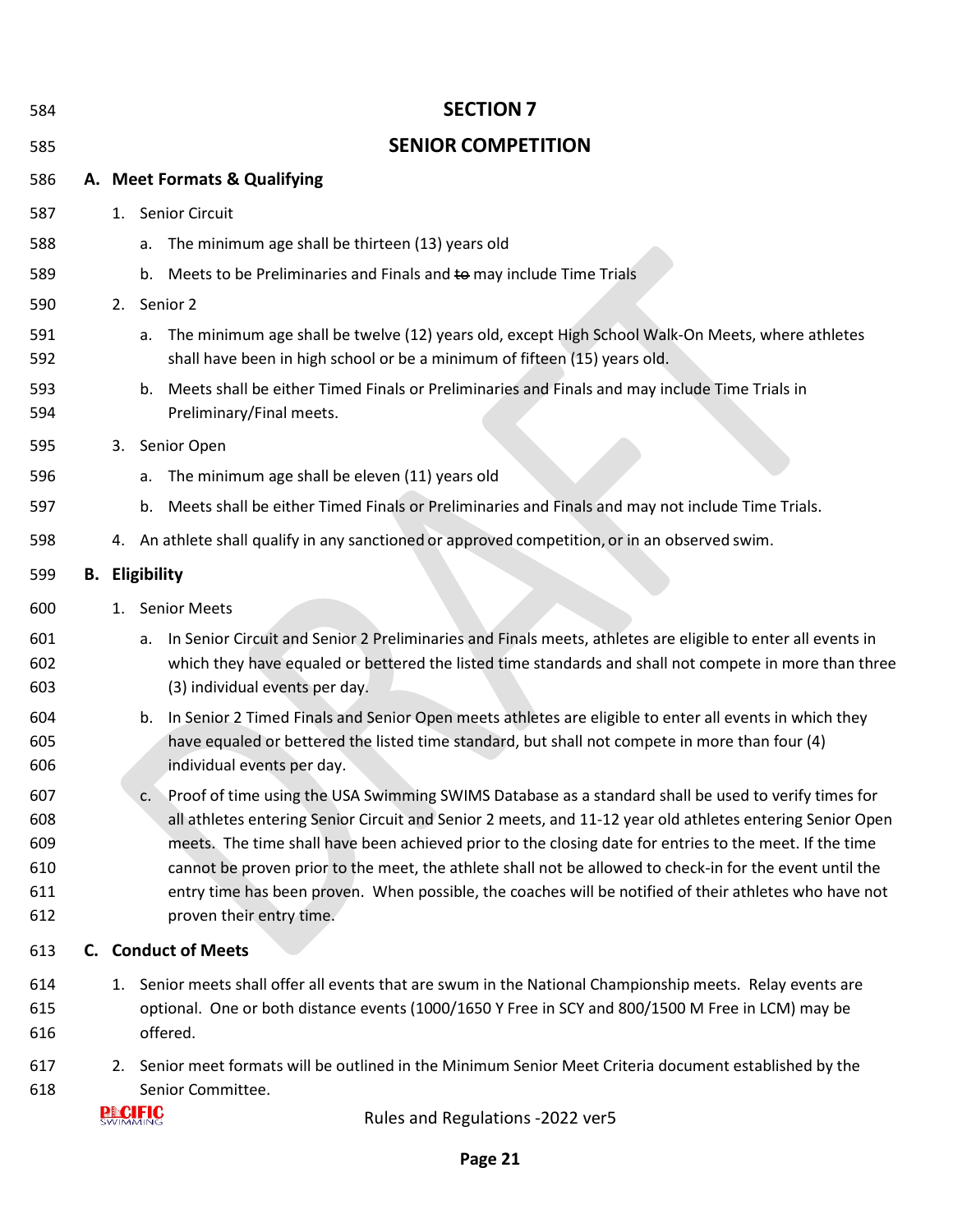| 619<br>620                             | 3.                                                                                                                                                                                                                                                                                                                                                                                                                                                                                                                                           |  | Individual Scratch Rule - Athletes shall inform themselves of the meet starting time and shall report to the<br>proper meet authorities promptly upon call.                                                                                                                                                                                                                                                                                                                                                            |  |
|----------------------------------------|----------------------------------------------------------------------------------------------------------------------------------------------------------------------------------------------------------------------------------------------------------------------------------------------------------------------------------------------------------------------------------------------------------------------------------------------------------------------------------------------------------------------------------------------|--|------------------------------------------------------------------------------------------------------------------------------------------------------------------------------------------------------------------------------------------------------------------------------------------------------------------------------------------------------------------------------------------------------------------------------------------------------------------------------------------------------------------------|--|
| 621                                    |                                                                                                                                                                                                                                                                                                                                                                                                                                                                                                                                              |  | a. Senior Timed Finals Meets that are Deck Seeded                                                                                                                                                                                                                                                                                                                                                                                                                                                                      |  |
| 622<br>623<br>624<br>625               |                                                                                                                                                                                                                                                                                                                                                                                                                                                                                                                                              |  | (1) No event shall be closed more than thirty (30) minutes before the scheduled start of the session.<br>Close of check-in for remaining events shall be no more than sixty (60) minutes before the estimated<br>time of the start of the first heat of the event. Athletes who fail to check-in shall not be seeded in<br>the event. Times of close of check-in for events shall be described in the Meet Announcement.                                                                                               |  |
| 626<br>627<br>628<br>629<br>630        | (2) Athletes entered in a timed final individual event that is Deck Seeded who have checked in for that<br>event, shall compete in the event unless they notify the clerk of the course before seeding for that<br>event has begun that they wish to scratch. Athletes who declare a false start or are charged with<br>delay of meet are considered to have competed in that event. Failure to compete in an event will<br>result in being barred from their next individual event.                                                         |  |                                                                                                                                                                                                                                                                                                                                                                                                                                                                                                                        |  |
| 631                                    |                                                                                                                                                                                                                                                                                                                                                                                                                                                                                                                                              |  | a. Senior Trials and Finals Meets that are Pre-Seeded.                                                                                                                                                                                                                                                                                                                                                                                                                                                                 |  |
| 632                                    |                                                                                                                                                                                                                                                                                                                                                                                                                                                                                                                                              |  | (1) Preliminaries                                                                                                                                                                                                                                                                                                                                                                                                                                                                                                      |  |
| 633<br>634<br>635<br>636<br>637        |                                                                                                                                                                                                                                                                                                                                                                                                                                                                                                                                              |  | Coaches wishing to scratch athletes must follow the instructions listed in the Meet<br>i.<br>Announcement. The scratch box will be located at the Scratch Desk at the start of the meet on<br>Saturday until the scratch deadline. The penalty for failing to show in an individual preliminary<br>heat in which such athlete is entered and has not been scratched or has not declared a false<br>start will be:                                                                                                      |  |
| 638                                    |                                                                                                                                                                                                                                                                                                                                                                                                                                                                                                                                              |  | The athlete will be barred from the rest of his/her events that day<br>ii.                                                                                                                                                                                                                                                                                                                                                                                                                                             |  |
| 639                                    |                                                                                                                                                                                                                                                                                                                                                                                                                                                                                                                                              |  | If the athlete qualifies for a final before missing an event, they may swim that final.<br>iii.                                                                                                                                                                                                                                                                                                                                                                                                                        |  |
| 640<br>641<br>642                      |                                                                                                                                                                                                                                                                                                                                                                                                                                                                                                                                              |  | iv. The athlete must positively check-in with the Administrative Referee for any subsequent days'<br>preliminary events they are entered in if they wish to swim that event.<br>Heat sheets for the next day will be posted as described in the Meet Announcement.<br>v.                                                                                                                                                                                                                                               |  |
| 643                                    |                                                                                                                                                                                                                                                                                                                                                                                                                                                                                                                                              |  | (2) Finals                                                                                                                                                                                                                                                                                                                                                                                                                                                                                                             |  |
| 644<br>645<br>646<br>647<br>648<br>649 |                                                                                                                                                                                                                                                                                                                                                                                                                                                                                                                                              |  | Any athlete qualifying for any level of finals in an individual event who does not wish to compete<br>shall scratch within thirty (30) minutes after the announcement of qualifiers. During this period,<br>qualifiers may also notify the Referee that they may not intend to compete in Bonus,<br>Consolation or Championship Finals. In this case they shall declare their final intention within<br>thirty (30) minutes after the announcement of qualifiers following their last individual<br>Preliminary Event. |  |
| 650<br>651<br>652<br>653<br>654<br>655 | Any athlete qualifying for a Bonus Final, Consolation Final or Championship Final race in an<br>ii.<br>individual event who fails to compete in said Bonus Final, Consolation Final or Championship<br>Final race prior to calling the alternate shall be barred from further competition for the<br>remainder of the meet. If the No-Show occurs on the last day that the athlete is entered in an<br>individual final event in the meet, and no other individual event penalty is applicable, the<br>athlete shall then be fined \$100.00. |  |                                                                                                                                                                                                                                                                                                                                                                                                                                                                                                                        |  |
| 656<br>657                             |                                                                                                                                                                                                                                                                                                                                                                                                                                                                                                                                              |  | iii. The fine shall be increased to \$150.00 if after thirty (30) days of receiving the letter of<br>notification the party has not made the payment.                                                                                                                                                                                                                                                                                                                                                                  |  |
| 658                                    | 4.                                                                                                                                                                                                                                                                                                                                                                                                                                                                                                                                           |  | Exceptions – No penalty shall apply for failure to withdraw or compete in an individual event if:                                                                                                                                                                                                                                                                                                                                                                                                                      |  |
| 659                                    |                                                                                                                                                                                                                                                                                                                                                                                                                                                                                                                                              |  | a. The referee is notified in the event of illness or injury and accepts the proof thereof.                                                                                                                                                                                                                                                                                                                                                                                                                            |  |
|                                        | <b>PANCIFIC</b>                                                                                                                                                                                                                                                                                                                                                                                                                                                                                                                              |  | Rules and Regulations -2022 ver5                                                                                                                                                                                                                                                                                                                                                                                                                                                                                       |  |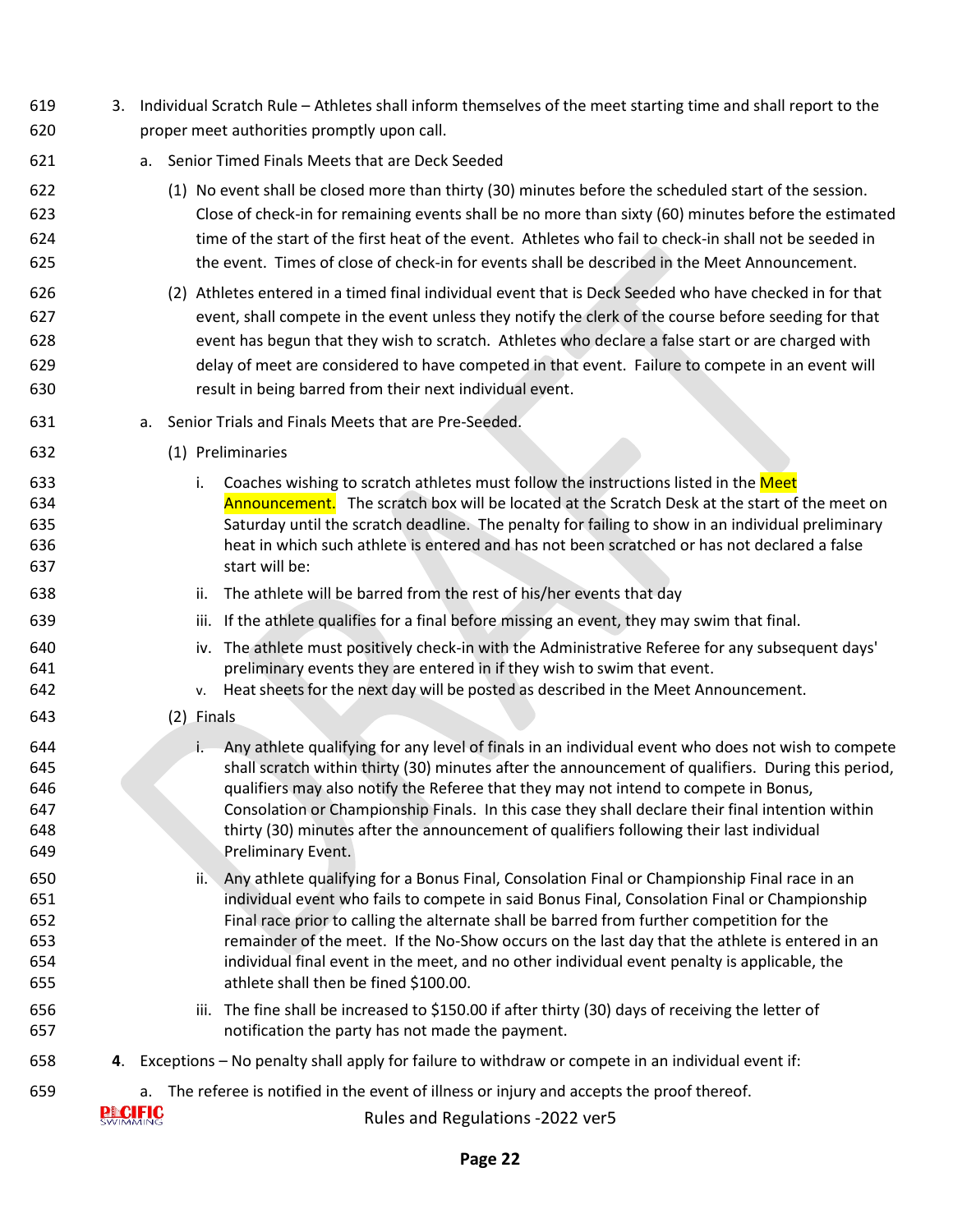- b. It is determined by the referee that the No-Show was caused by circumstances beyond the control of 661 the athlete.
- c. The athlete is an alternate for any level of finals
- **5**. Relay Scratch Rule Any relay team entered in a relay event that fails to compete in or report for that event shall not be penalized.
- 
- 
- 

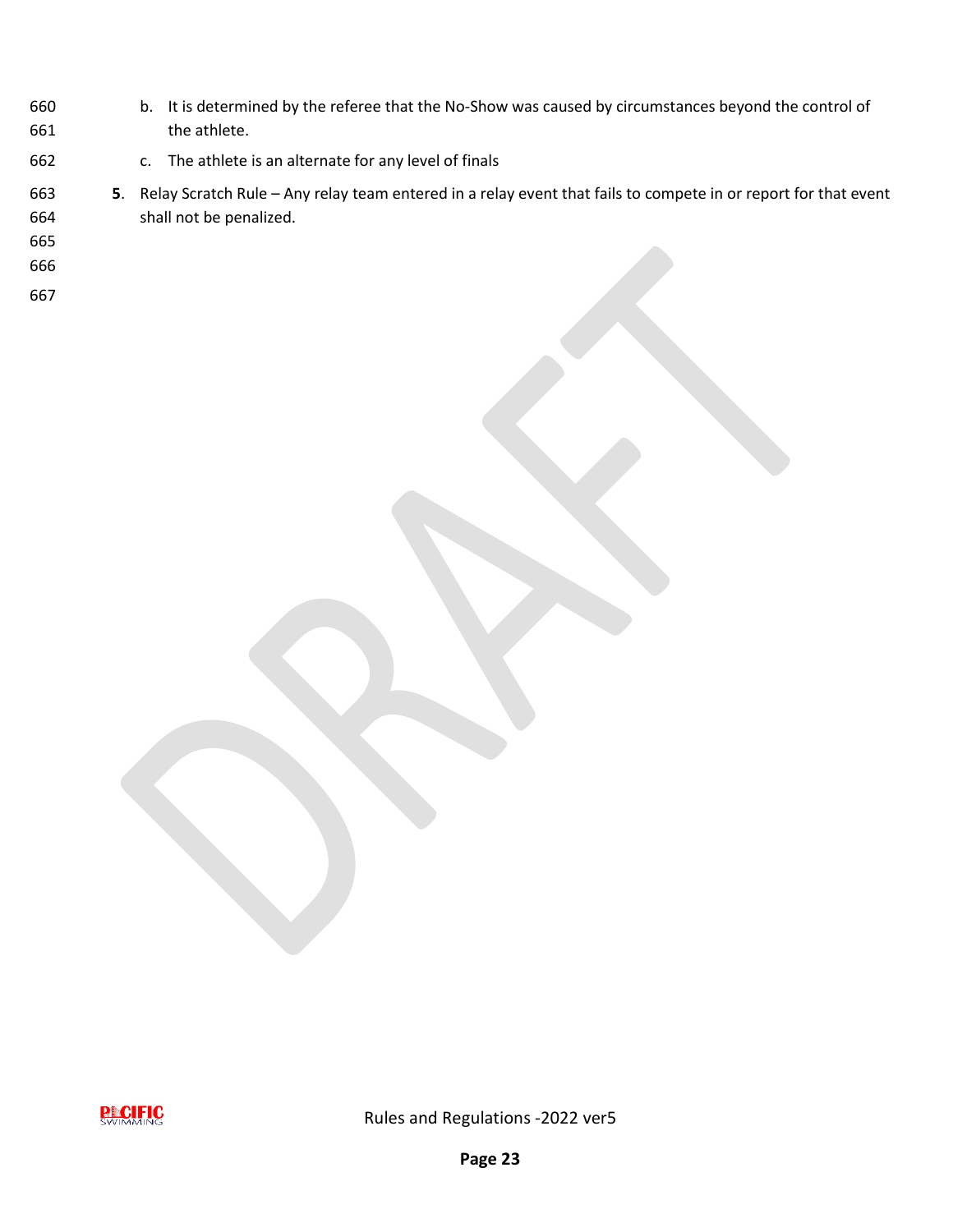<span id="page-24-0"></span>

| 668                      | <b>SECTION 8</b>                              |    |                                                                                                                                                                                                                                                                                                                                                              |  |
|--------------------------|-----------------------------------------------|----|--------------------------------------------------------------------------------------------------------------------------------------------------------------------------------------------------------------------------------------------------------------------------------------------------------------------------------------------------------------|--|
| 669                      | <b>CLOSED LEAGUES WITHIN PACIFIC SWIMMING</b> |    |                                                                                                                                                                                                                                                                                                                                                              |  |
| 670                      |                                               |    | A. Sanctions                                                                                                                                                                                                                                                                                                                                                 |  |
| 671<br>672<br>673        |                                               |    | 1. Meets shall be sanctioned by Pacific Swimming in accordance with Section 3.D. of these Rules and<br>Regulations. Sanction applications shall be requested from the Pacific Swimming Sanction Chair or the local<br>Zone Sanction Chair                                                                                                                    |  |
| 674                      |                                               |    | 2. All clubs and/or leagues shall be a member of USA Swimming to be eligible to host a sanctioned meet.                                                                                                                                                                                                                                                      |  |
| 675<br>676<br>677<br>678 |                                               | 3. | Dual Meets may submit one blanket application to cover sanctions for all scheduled dual meets with<br>one (1) copy of the schedule and one (1) copy of the list of events to be offered in the dual meet to the Zone<br>Sanction Chair and Pacific Swimming Sanctions Chair. Meet dates and list of events offered shall be included<br>if meet events vary. |  |
| 679                      |                                               | 4. | Championship meets shall be sanctioned separately.                                                                                                                                                                                                                                                                                                           |  |
| 680<br>681               |                                               | 5. | Member leagues which charge entry fees for a meet by individual, by club or through the league shall pay all<br>fees to Pacific Swimming. The fee schedule can be found in Pacific Swimming Policies and Procedures.                                                                                                                                         |  |
| 682                      |                                               | 6. | Dates of league championship meets shall be approved by the zone in which the meet will be held.                                                                                                                                                                                                                                                             |  |
| 683                      | <b>B.</b> Age Groups                          |    |                                                                                                                                                                                                                                                                                                                                                              |  |
| 684<br>685<br>686        |                                               |    | 1. In Closed League meets, athletes shall compete within the age groups specified in Pacific Swimming Rules<br>and Regulations Sections 3.B.1.a.                                                                                                                                                                                                             |  |
| 687                      |                                               |    |                                                                                                                                                                                                                                                                                                                                                              |  |
| 688                      |                                               |    |                                                                                                                                                                                                                                                                                                                                                              |  |
| 689                      |                                               |    |                                                                                                                                                                                                                                                                                                                                                              |  |
| 690                      |                                               |    |                                                                                                                                                                                                                                                                                                                                                              |  |
| 691                      |                                               |    |                                                                                                                                                                                                                                                                                                                                                              |  |
| 692                      |                                               |    |                                                                                                                                                                                                                                                                                                                                                              |  |
| 693                      |                                               |    |                                                                                                                                                                                                                                                                                                                                                              |  |
| 694                      |                                               |    |                                                                                                                                                                                                                                                                                                                                                              |  |
| 695                      |                                               |    |                                                                                                                                                                                                                                                                                                                                                              |  |
| 696                      |                                               |    |                                                                                                                                                                                                                                                                                                                                                              |  |
| 697                      |                                               |    |                                                                                                                                                                                                                                                                                                                                                              |  |
|                          |                                               |    | <b>PACIFIC</b><br>Rules and Regulations -2022 ver5                                                                                                                                                                                                                                                                                                           |  |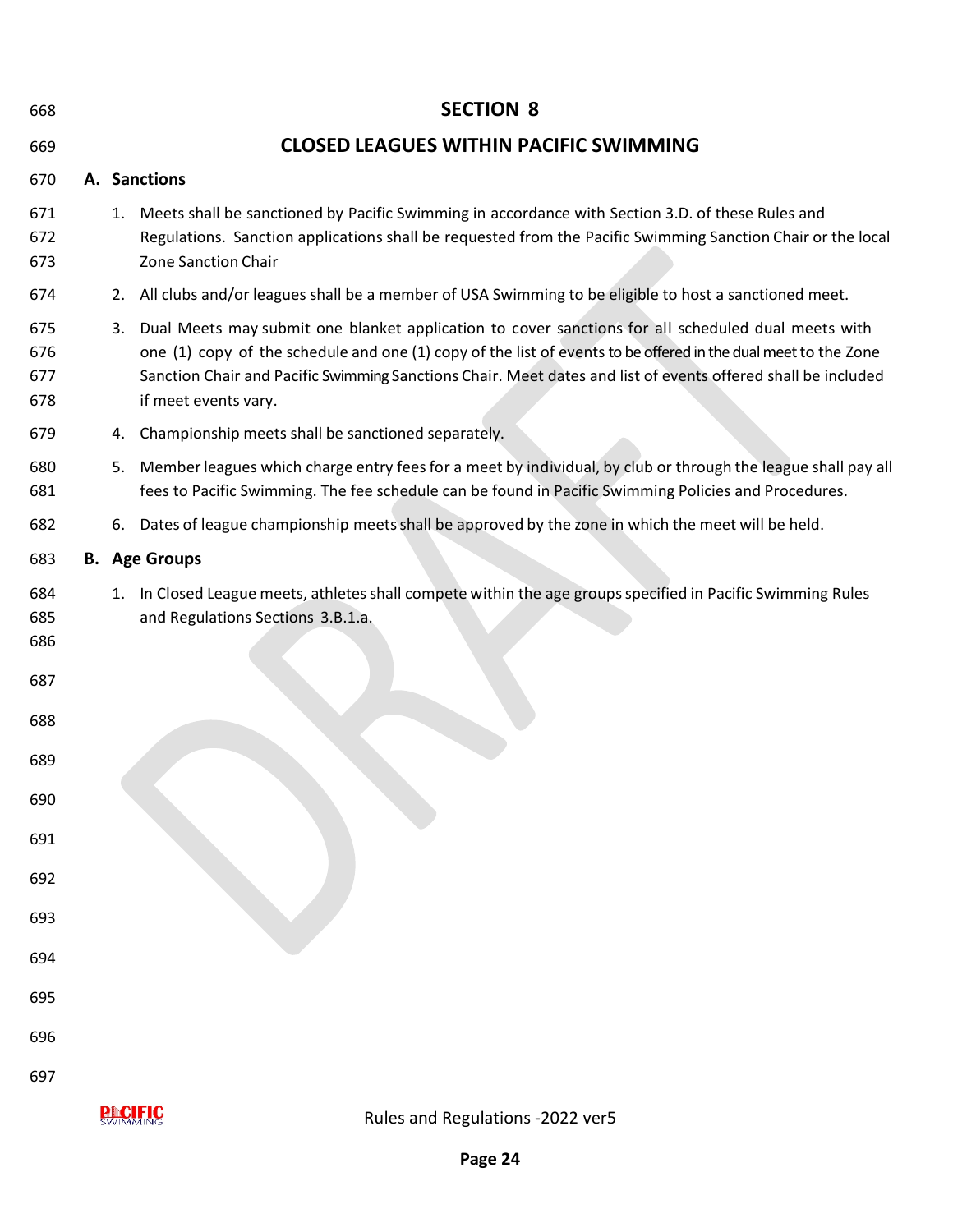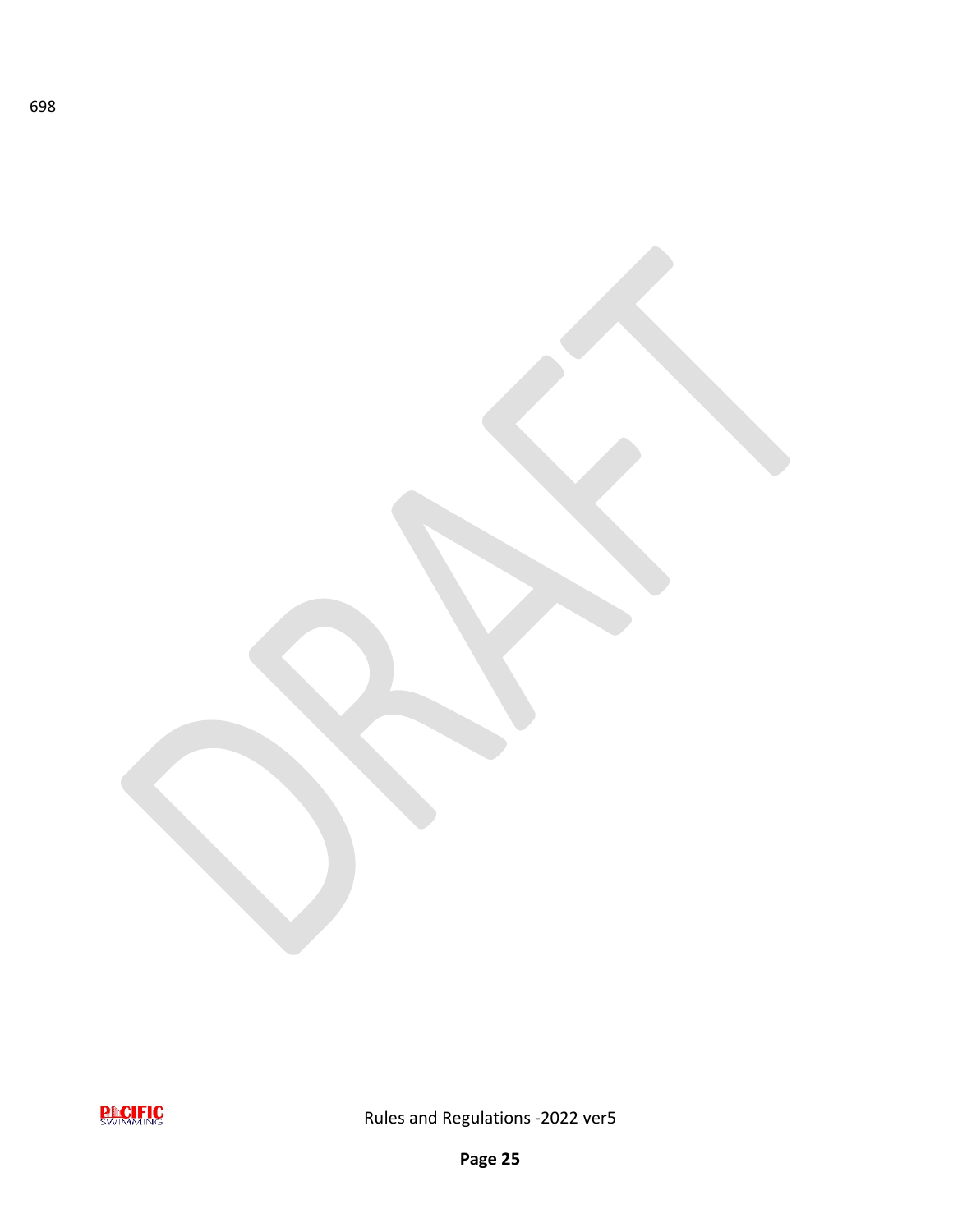<span id="page-26-1"></span><span id="page-26-0"></span>

| 699                             |    |    | <b>SECTION 9</b>                                                                                                                                                                                                                                                                                                                                                                                                                                                       |
|---------------------------------|----|----|------------------------------------------------------------------------------------------------------------------------------------------------------------------------------------------------------------------------------------------------------------------------------------------------------------------------------------------------------------------------------------------------------------------------------------------------------------------------|
| 700                             |    |    | <b>OFFICIATING</b>                                                                                                                                                                                                                                                                                                                                                                                                                                                     |
| 701                             |    |    | A. Operation of Swimming Meets                                                                                                                                                                                                                                                                                                                                                                                                                                         |
| 702<br>703<br>704               |    |    | 1. Pacific Swimming meets shall be staffed by currently registered non-athlete members of USA Swimming<br>certified as officials. Officials certified by Pacific Swimming or other LSCs, who are volunteers shall be<br>qualified by training and experience in the various capacities of officiating.                                                                                                                                                                 |
| 705                             |    |    | 2. Officials' positions and duties are described in the USA Swimming Rulebook.                                                                                                                                                                                                                                                                                                                                                                                         |
| 706                             |    |    | <b>B.</b> Organization                                                                                                                                                                                                                                                                                                                                                                                                                                                 |
| 707<br>708                      |    |    | 1. All currently registered non-athlete members of USA Swimming certified as an official registered with Pacific<br>Swimming shall be considered Pacific Swimming officials.                                                                                                                                                                                                                                                                                           |
| 709                             |    | 2. | The LSC Officials Chair shall preside over the Officials Committee.                                                                                                                                                                                                                                                                                                                                                                                                    |
| 710                             |    | 3. | The Zone Officials Chair may appoint qualified officials to conduct officials' clinics as necessary.                                                                                                                                                                                                                                                                                                                                                                   |
| 711                             | C. |    | <b>Qualification of Officials</b>                                                                                                                                                                                                                                                                                                                                                                                                                                      |
| 712<br>713                      |    | 1. | Clinics for the instruction of officials in various capacities shall be conducted by qualified instructors and<br>hosted by the Officials Committee, Zones, and clubs.                                                                                                                                                                                                                                                                                                 |
| 714<br>715                      |    |    | 2. All clinics shall be sanctioned and shall be approved by the Pacific Swimming Officials Chair or the Zone<br>Officials Chair. A sanction fee is not required.                                                                                                                                                                                                                                                                                                       |
| 716<br>717<br>718<br>719<br>720 |    | 3. | Persons instructed as officials at clinics shall serve at meets as trainees under the supervision of experienced<br>qualified officials. Certification of officials shall require the evaluation of the trainee and/or official<br>according to Pacific Swimming Officials Advancement Criteria and recommendation by meet referees under<br>whom the training was accomplished in addition to the clinic instruction and the approval of the Zone<br>Officials Chair. |
| 721<br>722                      |    |    | 4. The position and level for which the official is certified shall be entered into the Officials Tracking System<br>database of USA Swimming.                                                                                                                                                                                                                                                                                                                         |
| 723<br>724<br>725<br>726        |    | 5. | Swimming officials shall wear a uniform of appropriate clothing prescribed by the Officials Committee during<br>the performance of duties and display their current USA Swimming membership card at all times while<br>performing their duties.                                                                                                                                                                                                                        |
|                                 |    |    |                                                                                                                                                                                                                                                                                                                                                                                                                                                                        |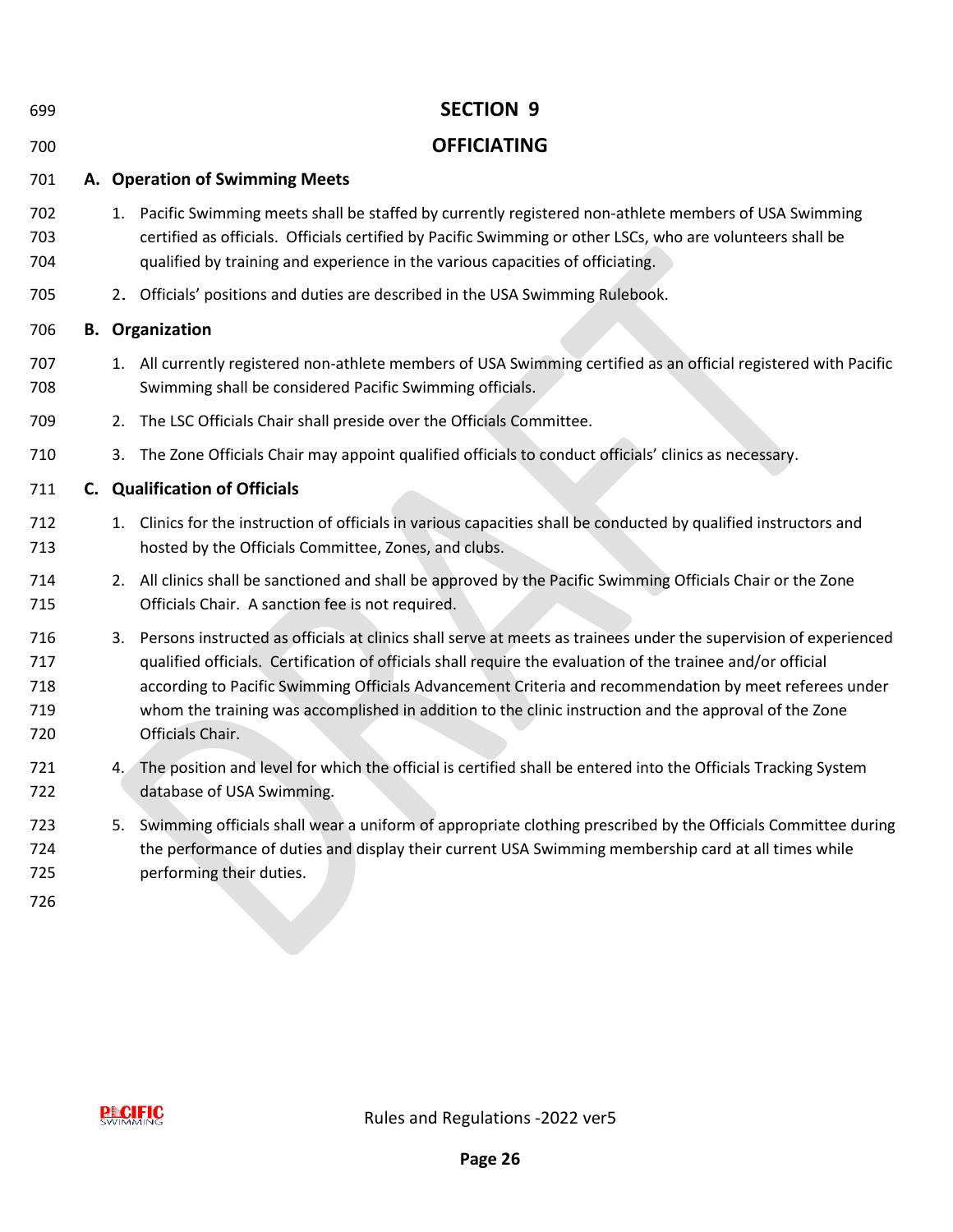<span id="page-27-0"></span>

| 727 | <b>SECTION 10</b>                                                                                              |
|-----|----------------------------------------------------------------------------------------------------------------|
| 728 | <b>TRAVEL SUPPORT</b>                                                                                          |
| 729 | A. Purpose                                                                                                     |
| 730 | To help defray the travel costs of Pacific Swimming athletes, coaches, and officials competing in or attending |
| 731 | Sectional level and higher meets as determined by the Board of Directors. Refer to Pacific Swimming's          |
| 732 | Policy & Procedures Section V for specific support amounts.                                                    |
| 733 |                                                                                                                |
| 734 |                                                                                                                |

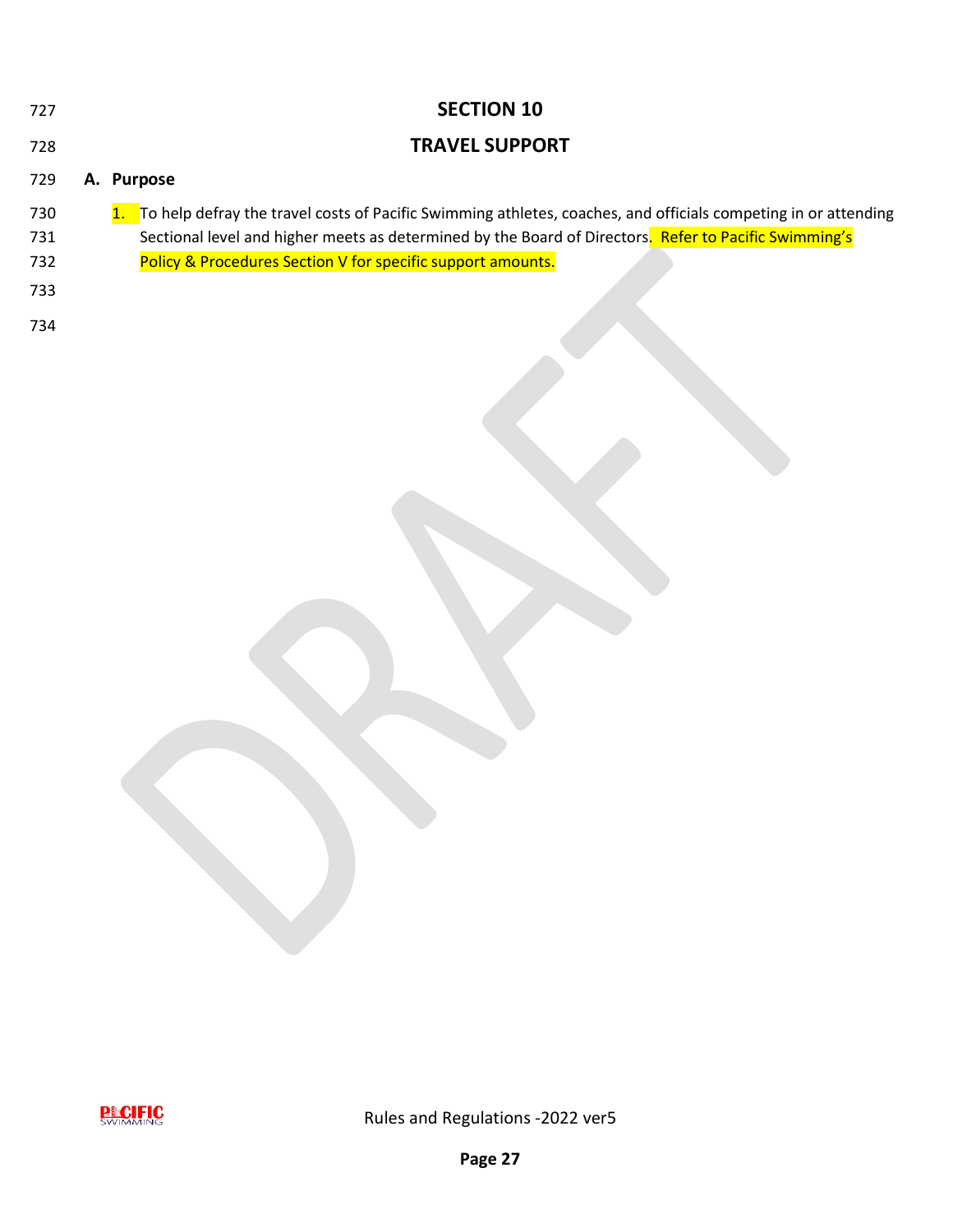| 735 | <b>SECTION 11</b>                                                                                        |
|-----|----------------------------------------------------------------------------------------------------------|
| 736 | Athlete, Coach/Manager and Parent Code of Conduct                                                        |
| 737 | A. Purpose                                                                                               |
| 738 | 1. The purpose of the Athlete, Parent and Coach/Manager Code of Conduct is to define and govern the      |
| 739 | behavior of athletes, coaches, managers, parents, and other staff members employed, associated with or   |
| 740 | representing Pacific Swimming-sponsored travel trips. These Policies and Codes shall apply to all of the |

 above-mentioned individuals while attending and participating in events or competition acknowledged, sanctioned, sponsored or hosted by Pacific Swimming and USA Swimming expect members to behave appropriately, ethically and responsibly in order to further the achievement of excellence in the sport of swimming and in life.

# **B. Authority**

 **1.** The review committee (consisting of the Age Group Chair or his delegate, the Head Coach, the Age Group Coach(es) of the individual(s) involved, a female athlete, a male athlete, and a non-coach member) shall have the enforcement authority to act and to effectuate adherence to the Honor Code and the Code of Conduct in compliance with Pacific Swimming and USA Swimming Rules and Regulations, Policies and Procedures, and guidance. In the occurrence of a Code of Conduct violation, Pacific Swimming is required to 751 report the violation to the National Review Board of USA Swimming. Pacific Swimming may only convene 752 the Administrative Review Board to hear complaints and appeals regarding administrative matters within Pacific Swimming which do not rise to the level of Code of Conduct violations and are not appeals of sanction decisions.

# **B. Applicability**

 1. These Codes shall apply to and are subject to adherence and compliance by all athletes, coaches, managers, parents, and other staff members while attending and participating in events or competition acknowledged, sanctioned, sponsored or hosted by Pacific Swimming or its subsidiaries.

# **C. Compliance**

- 1. Each athlete, coach, manager, parent, or other staff member of Pacific Swimming or of any club representing Pacific Swimming in competition is required to sign the Pacific Swimming Athlete, Coach/Manager, or Parent Code of Conduct (see Policies & Procedures).
- 2. The signed document shall be turned in before the competition and a signed copy of the document shall be available at the competition.

# **D. Athlete, Coach/Manager, and Parent Code of Conduct**

 **1.** The Board of Directors is authorized to update the Athlete, Coach/ Manager, and Parent Code of Conduct whenever changes are desirable or mandated by USA Swimming. The current versions of the Athlete, Coach/Manager, and Parent Code of Conduct are published in the Policies & Procedures. (Reference P&P)

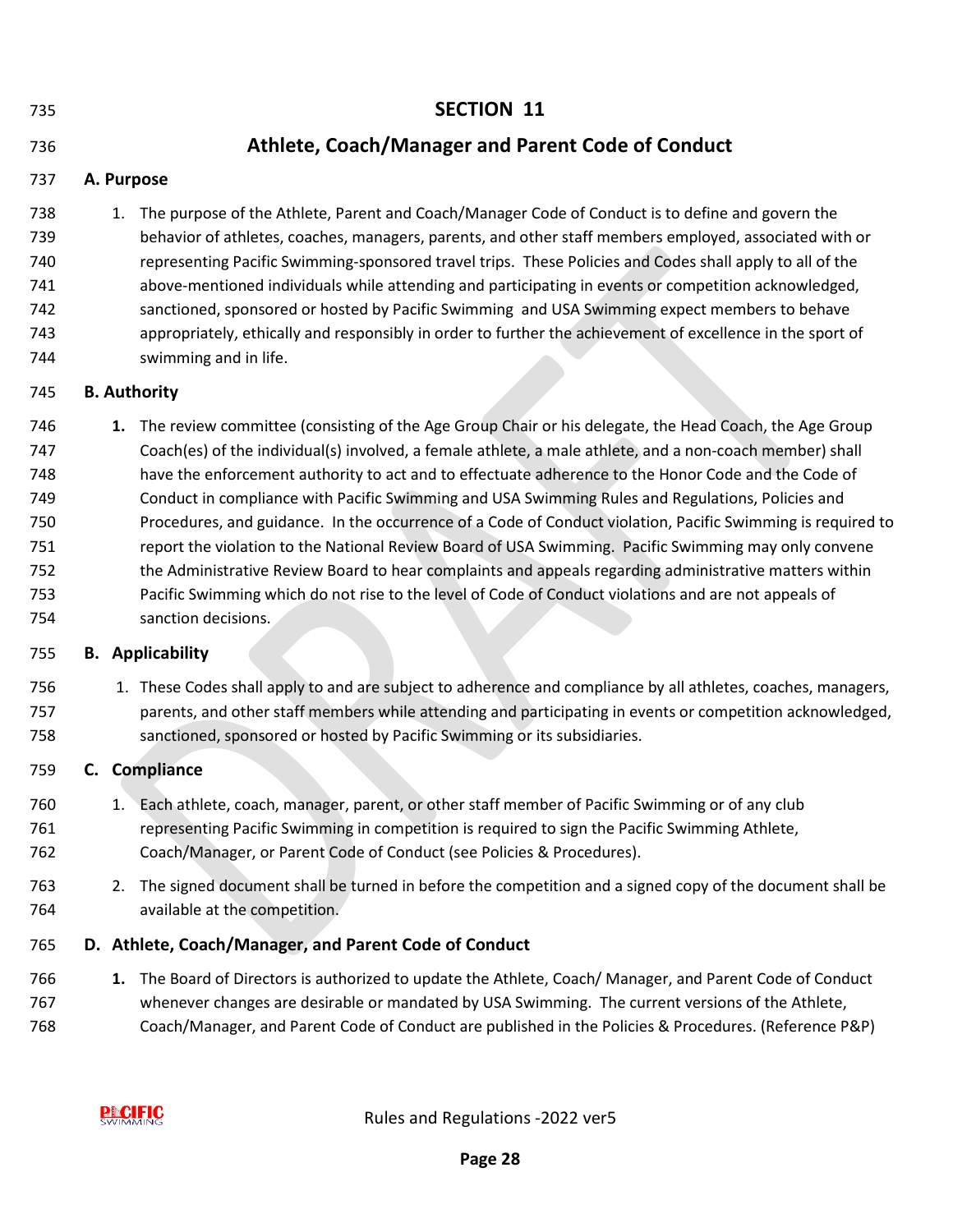<span id="page-29-0"></span>

| 769                      |    | <b>SECTION 12</b>                                                                                                                                                                                                                                                                                                                                                                                                                    |
|--------------------------|----|--------------------------------------------------------------------------------------------------------------------------------------------------------------------------------------------------------------------------------------------------------------------------------------------------------------------------------------------------------------------------------------------------------------------------------------|
| 770                      |    | <b>ELECTRONIC COMMUNICATION</b>                                                                                                                                                                                                                                                                                                                                                                                                      |
| 771<br>772<br>773<br>774 | 1. | Pacific Swimming recognizes the prevalence of electronic communication and social media in today's world.<br>Many of our athletes use these means as their primary method of communication. While Pacific Swimming<br>acknowledges the value of these methods of communication, Pacific Swimming also realizes that there are<br>associated risks that shall be considered when adults use these methods to communicate with minors. |
| 775<br>776<br>777<br>778 |    | 2. All communications between a coach or other adult including but not limited to official chaperone, manager<br>and athlete shall be professional in nature and for the purpose of communicating information about club<br>activities. The content and intent of all electronic communications shall adhere to the USA Swimming Code<br>of Conduct regarding Athlete Protection.                                                    |
| 779<br>780<br>781        |    | 3. Pacific Swimming will follow the current version of the USA Swimming Minor Athlete Abuse Protection Policy<br>(MAAPP) which is located on the USA-Swimming website. Pacific Swimming may impose additional<br>requirements for specific meets which will be included in the meet announcement.                                                                                                                                    |
| 782<br>783<br>784        | 4. | The Board of Directors is authorized to update the Electronic Communication Policy whenever changes are<br>desirable or mandated by USA Swimming. The current Electronic Communication Policy will be published in<br>the Policies & Procedures.                                                                                                                                                                                     |
| 785<br>786               |    |                                                                                                                                                                                                                                                                                                                                                                                                                                      |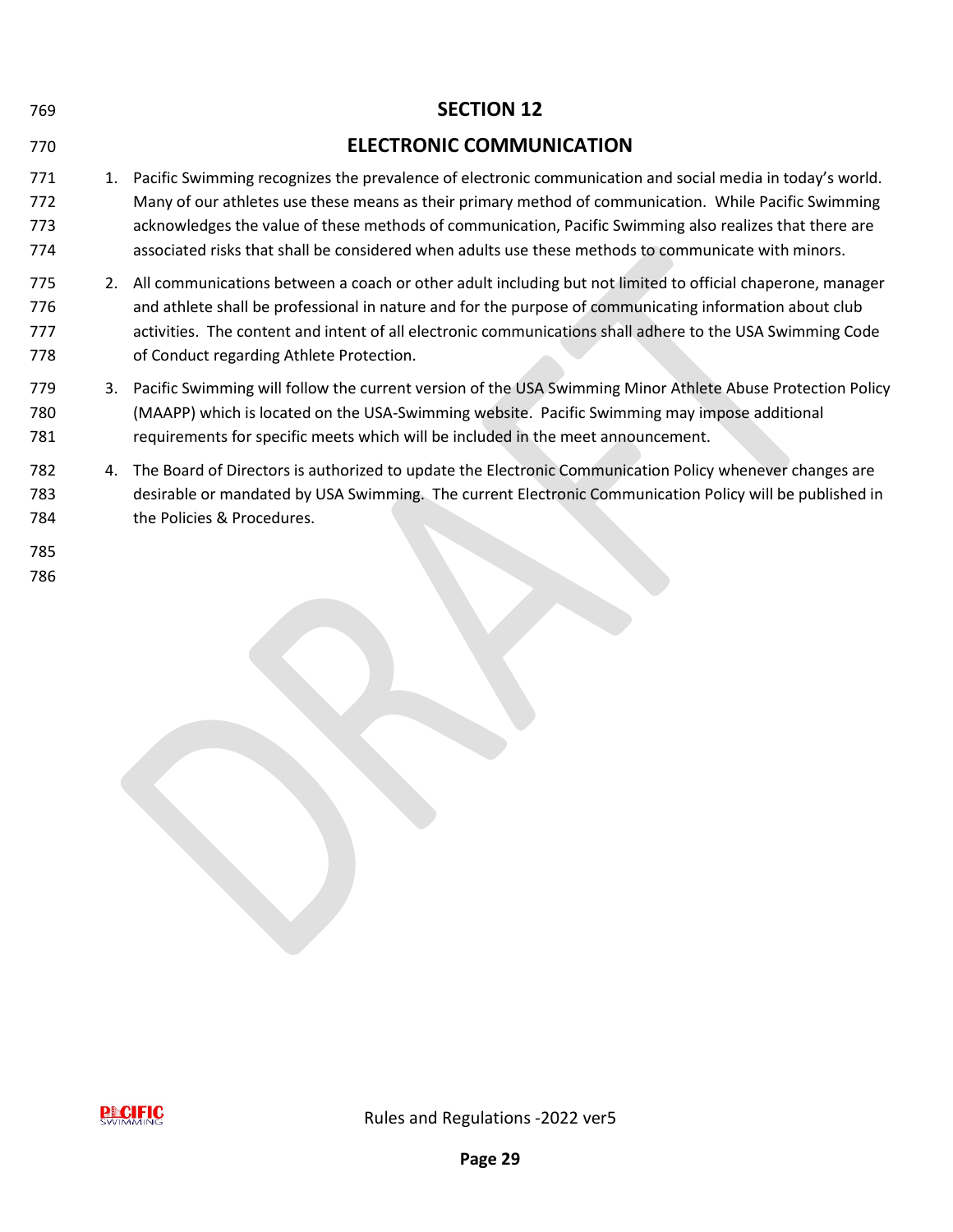| 787                      | <b>SECTION 13</b>                                                                                                                                                                                                                                                                                                                                                                    |
|--------------------------|--------------------------------------------------------------------------------------------------------------------------------------------------------------------------------------------------------------------------------------------------------------------------------------------------------------------------------------------------------------------------------------|
| 788                      | <b>Job Descriptions</b>                                                                                                                                                                                                                                                                                                                                                              |
| 789                      | <b>13.1 Elections</b>                                                                                                                                                                                                                                                                                                                                                                |
| 790<br>791<br>792<br>793 | The House of Delegates, at its annual meeting, shall elect the General Chair, the Vice-Chairs, the Senior Chair, the<br>Age Group Chair, the Secretary, the Treasurer, the Registration Chair, and the At-Large Members in odd-numbered<br>years. The House of Delegates shall also elect the members of the Administrative Review Board as specified in<br>Article 4 of the ByLaws. |
| 794                      | 13.2 Eligibility                                                                                                                                                                                                                                                                                                                                                                     |
| 70 E                     | Only Individual Mombors in good standing shall be oligible to hold office and must maintain thoir oligibility                                                                                                                                                                                                                                                                        |

 Only Individual Members in good standing shall be eligible to hold office and must maintain their eligibility throughout their term of office. In addition, a candidate shall only be eligible for the offices of General Chair,

 Administrative Vice Chair, Finance Vice Chair, Program Operations Vice Chair, or Program Development Vice Chair, if that person:

 1. has served as a Pacific Board member (Voting or Voice Member) for at least two years prior to seeking election for 800 those offices, and was an "active participant" during that term (attended at least 70 % of the Board Meetings during 801 the time he or she served on the Board).

802 2. and shall have been actively involved in some BOD functions (BOD member, member of a BOD Standing Committee, Ad Hoc Committee, and/or Task Force) within the past 6 years. (Bylaws 2016, Passed HOD, submitted for USA-S approval June 25, 2016 - ByLaws revision withdrawn by Pacific Swimming over objections by USA-S reviewer)

# **13.3 Duties and Responsibilities of General Chair and Vice chairs**

807 1. General Chair - The General Chair shall oversee and have general charge of the management, business operations, 808 affairs and property of Pacific Swimming, and general supervision over its officers and agents; shall call meetings 809 when and where deemed necessary; shall preside at all meetings; and, except as otherwise provided in these Bylaws 810 and with the advice and consent of the Board of Directors, shall appoint committee chairs and members for standing 811 and special committees as may be necessary to permit Pacific Swimming to effectively, efficiently and economically conduct its affairs. The General Chair shall report to the Board of Directors all matters within the General Chair's knowledge that the Board of Directors should consider in the best interests of Pacific Swimming. (motion 2103GC03 - passed HOD 5/21/2021)

 2. Administrative Vice Chair - The Administrative Vice Chair shall conduct meetings in the absence of the General Chair and, at the request of the General Chair or in the event of the disability of the General Chair, shall perform all 817 of the duties of the General Chair, and when so acting shall have all of the powers of the General Chair. The Administrative Vice Chair shall chair, and have general charge of the business, affairs and property of the division 819 that administers Pacific Swimming business and affairs. The Administrative Vice Chair shall aid in the development of 820 policy and the coordination of the activities of the officers and committees within the division internally and with 821 other divisions, and committees and coordinators. The Administrative Division shall be responsible for the creation and maintenance of Pacific Swimming's Policies and Procedures Manual. The Administrative Vice Chair shall be custodian of the records of Pacific Swimming, and attest the execution of all duly authorized instruments. The **ParciFIC**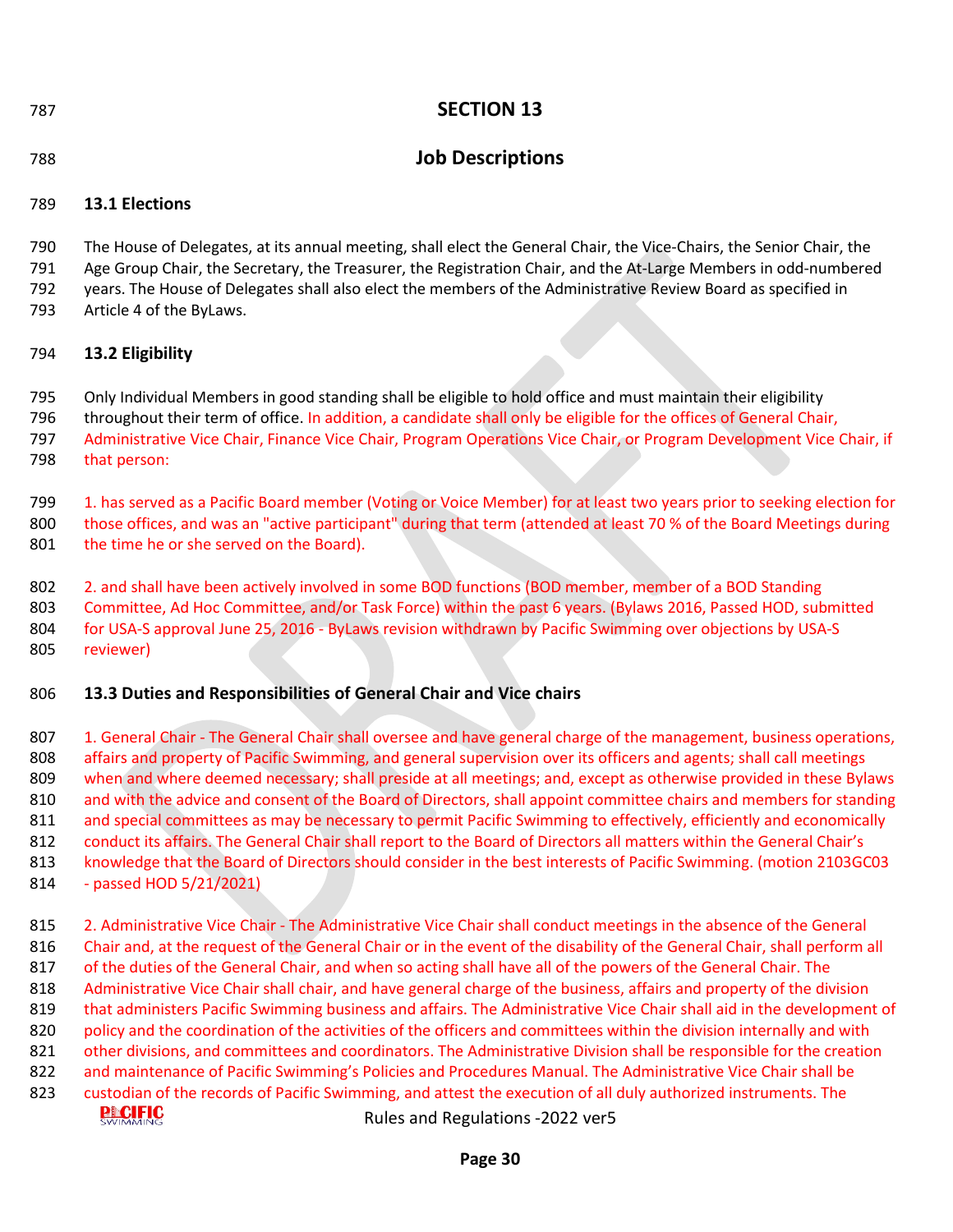824 Administrative Vice Chair shall cause to be kept copies of all minutes, official correspondence, meeting and other 825 notices, and any other records of Pacific Swimming. (motion 2103GC04 - passed HOD 5/21/2021)

826 3. Finance Vice Chair - The Finance Vice Chair is the chief financial officer of Pacific Swimming (PC). The Finance Vice 827 Chair shall have general charge of the affairs and property of the division that includes the Treasury function, the 828 development and implementation of an investment program for PC working capital, funded reserves and 829 endowment funds and the development and implementation of a marketing and fund-raising plan for PC. The 830 Finance Vice Chair shall prepare an annual budget for PC operations and present the budget for approval by the 831 Board of Directors and the House of Delegates. In addition, the Finance Vice Chair shall cause to be conducted the 832 audit or review required pursuant to Article 8 of the ByLaws and shall review, or shall cause the Audit Committee to 833 review, the annual audit or review report and recommend acceptance and appropriate action, if any, with regard 834 thereto by the Board of Directors and the House of Delegates. The Finance Vice Chair is responsible for the 835 adequacy of PC system of internal financial and accounting controls. The Finance Vice Chair is ultimately responsible 836 for PC compliance with Article 8 of the ByLaws. The Finance Vice Chair shall issue regular reports listing the current 837 budget variances by line item, all expenditures and the current fund and account balances for the fiscal year to date, 838 together with such other items as the General Chair or the Board of Directors may direct. (Motion 2103GC04, FNC 839 Task Force revision, passed BOD 7/21/2021)

840 **T**he Finance Vice Chair shall:

841 • have charge of and supervision over and be responsible for the funds, moneys, securities and other financial 842 **instruments of PC;** 

843 • cause the moneys, securities and other financial instruments of PC to be deposited in the name and to the credit 844 of PC in such institutions as shall be designated in accordance with Section 6.12 or to be otherwise invested as the

- 845 Board of Directors may direct;
- 846 cause to be appropriately segregated and accounted for any endowment funds, scholarship or award funds and 847 any similar special purpose funds or accounts;

848 • cause the funds of PC to be disbursed by checks or drafts, automated debits or wire transfers upon the authorized 849 depositories of PC, and obtain and preserve proper vouchers for all moneys disbursed;

850 • cause to be kept in the safe keeping of the Treasurer or person authorized in writing by the Treasurer, correct 851 books of account and other financial records of all its affairs and transactions and such duplicate books of account as 852 the Board of Directors or the Finance Vice Chair shall determine; • upon request and at reasonable hours cause such 853 books or duplicates thereof to be exhibited to any member of the Board of Directors and upon application and at 854 reasonable hours cause the quarterly financial reports and the annual audited financial statement to be exhibited to 855 any member of PC or USA Swimming;

856 • cause PC to be in compliance with the requirements of Section 7.4.2;

857 • have the authority to require from the officers, committee chairs, coordinators, staff or agents of PC reports or 858 statements giving such information as the Finance Vice Chair (Treasurer) may determine to be appropriate or helpful 859 with respect to any and all financial transactions of PC;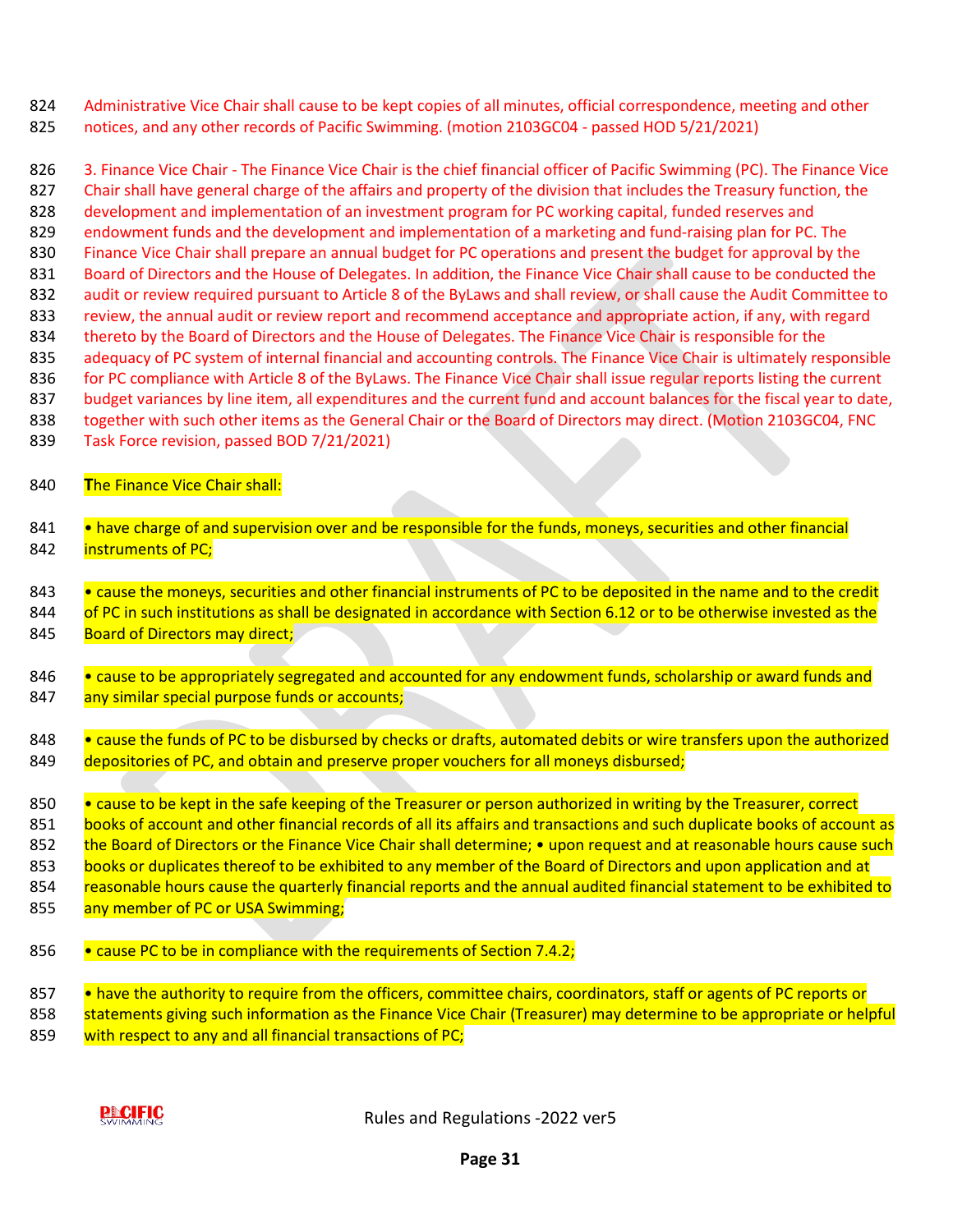860 • make the books and records available and otherwise fully cooperate with those conducting the annual audit or 861 review of PC accounts and cause the preparation and timely filing of all required federal, state and local tax returns, 862 and other financial and tax reports with the applicable government official, and forward a copy of the annual

863 financial statement and audit or review reports and any federal tax return to the Administrative Vice Chair for

- 864 posting to the PC website. Additionally, submit these same documents electronically to USA Swimming's national
- 865 headquarters in accordance with Article 8;

866 • in general, perform all the other duties incident to the corporate treasury (recommend omit all highlighted section 867 such that FVC section will be consistent with other positions.)

868 4. Program Operations Vice Chair - The Program Operations Vice Chair is to direct, supervise, and coordinate those 869 committees whose function relates directly to the operation of the Program Operations Division of Pacific 870 Swimming. The charge of the reporting committees and coordinators is to implement plans and projects related to

871 the conduct of Pacific Swimming's swimming events and programs.

- 872 1. The Program Operations Vice Chair is a member of the Board of Directors and the Executive Committee.
- 873 2. The Program Operations Vice Chair shall assume the duties of the office of the General Chair in the event that the 874 General Chair and the Administrative Vice Chair are absent, or are unable to perform these duties.

875 3. The Program Operations Vice Chair is an ex-officio member and shall direct, supervise, and coordinate the 876 activities for the following committees: Officials Committee, Time Recognition, Zone Chairs, and Governance 877 Committee.

878 4. The Program Operations Vice Chair shall maintain regular contact with the chairs, and coordinators of the above 879 listed committees. The Vice Chair shall request and receive written committee reports on a regular basis. (motion 880 2103GC03 - passed HOD 5/21/2021)

881 5. Program Development Vice Chair - The Program Development Vice Chair is to direct, supervise, and coordinate 882 those committees whose function relates directly to the operation of the Program Development Division of Pacific 883 Swimming. The charge of the reporting committees is to create, organize, and evaluate programs that will support 884 the development of the athlete membership.

- 885 1. The Program Development Vice Chair is a member of the Board of Directors and the Executive Committee.
- 886 2. The Program Development Vice Chair, shall assume the duties of the office of the General Chair in the event that 887 the General Chair, Administrative Vice Chair, Program Operation Vice Chair are absent, or are unable to perform 888 these duties.

889 3. The Program Development Vice Chair is an ex-officio member and shall direct, supervise, and coordinate the 890 activities for the following committees: Senior Committee, Age Group Committee, Disability Swimming, Diversity 891 Committee and Athlete Committee.

892 4. The Program Development Vice Chair shall maintain regular contact with the chairs and coordinators of the above 893 listed committees. The Vice Chair shall request and receive written committee reports on a regular basis. (motion 894 2103GC03 - passed HOD 5/21/2021)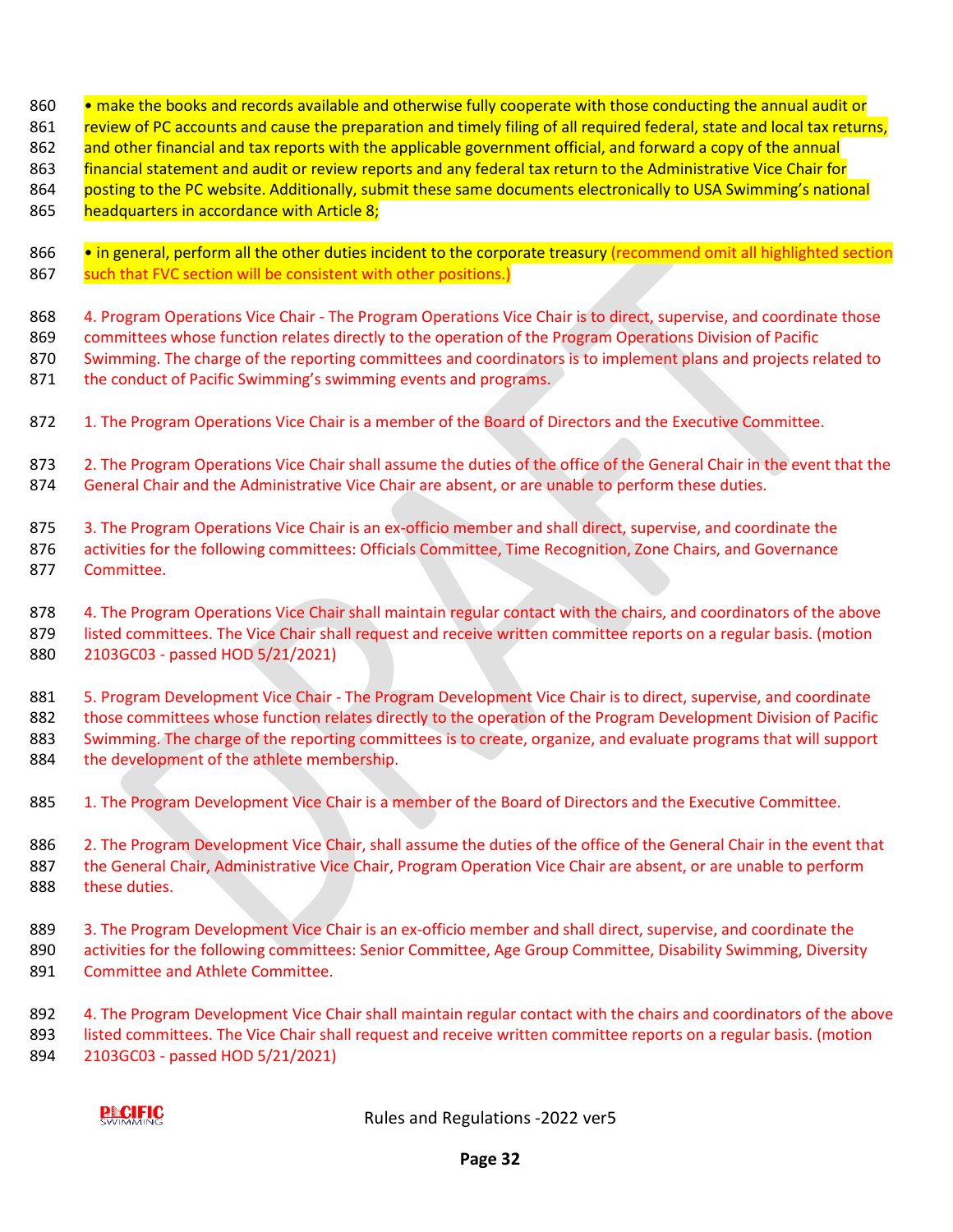# 896 **CATALOG OF CHANGES**

<span id="page-33-0"></span>

| October 10, 2015  | HOD approved revisions of Rules and Regulations<br>document                                                                     |
|-------------------|---------------------------------------------------------------------------------------------------------------------------------|
| October 10, 2015  | Old Rules and Regulations archived                                                                                              |
| October 28, 2015  | Rules and Regulations formatted for uniformity                                                                                  |
| November 16, 2015 | Section 1E1b(1) and (2) reworded to match website<br>regarding new Senior Records                                               |
|                   | Section 2B1 chart changed to spell out Preliminaries and<br>Finals and change CBA+ to Age Group Meets                           |
|                   | Section 3B3a(1)3 reworded for clarity                                                                                           |
|                   | Section 4C1 reworded and capitalization corrected for<br>meet names                                                             |
|                   | ction 9C1c reworded information regarding relay-only<br>swimmer travel support, redirecting them to Policies and<br>Procedures. |
| November 19, 2015 | Section 6A1e removed for redundancy                                                                                             |
| January 22, 2016  | Section 5A5 sentence removed as it is a Procedure not a<br>Rule                                                                 |

895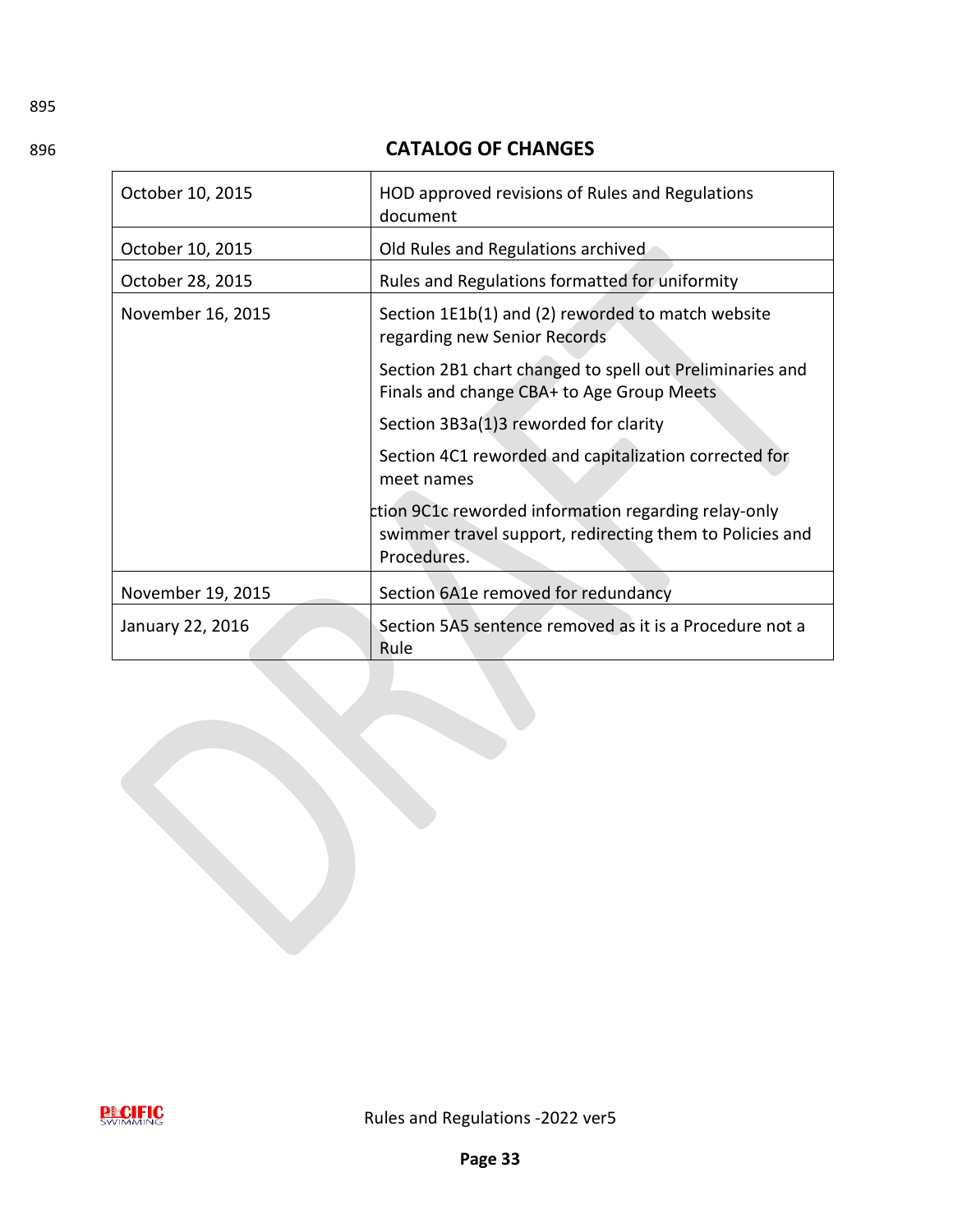| May 7, 2016      | Section 1B1b & c moved to Section 1B1a(2) i & ii                            |
|------------------|-----------------------------------------------------------------------------|
|                  | Section 1B1a(3) wording deleted                                             |
|                  | Section 2B1 wording changed from "class" to "category"                      |
|                  | Section 3B3a(3) wording changed                                             |
|                  | Section 4A1-4 wording changed to remove "class"                             |
|                  | Section 4B2 deleted; Section 4B3 becomes 4B2                                |
|                  | PC P&P Section IX2.0 becomes R&R Section 2A3o                               |
|                  | PC P&P Section IX3.0 becomes R&R Section 3A8                                |
|                  | PC P&P Section IX12.0 becomes R&R Section 2A5                               |
|                  | Section 4C2c(2) deleted wording to close loophole                           |
|                  | Section 4C2c(3) deleted wording to close loophole                           |
|                  | Section 4C2e(1) deleted wording to close loophole                           |
|                  | Section 5C3b(2) deleted wording to close loophole                           |
|                  | Section 3D3 changes 30 days to 14 days                                      |
|                  | Section 3D4 added re: invoices and penalties                                |
| October 19, 2016 | Section 2, Far Western Late Entry wording added                             |
| May 19, 2018     | Section 5C4-5 changed to positive check-in                                  |
|                  | Section 5A3b changed Senior Open Meet parameters                            |
|                  | Section 2B1 changed Senior Meet categories for fees                         |
|                  | Appendix B changed wording on allowable substances                          |
| TBD              | Summary of Proposed Changes to Rules and Regulations:                       |
|                  |                                                                             |
|                  | 1. Renumbered Table of Contents including page<br>numbers. Note: Will       |
|                  | wait until all additions and deletions are completed<br>before renumbering  |
|                  | pages and making sure that the Index is correct.                            |
|                  | 2. Added Zone Descriptions and Membership Classes and<br>House of Delegates |
|                  | 3. Incorporated Zone Meet Autonomy into Section 1                           |
|                  | 4. Section 3 Clarify ability for teams / organizations to<br>host meets     |
|                  | Rules and Regulations -2022 ver5                                            |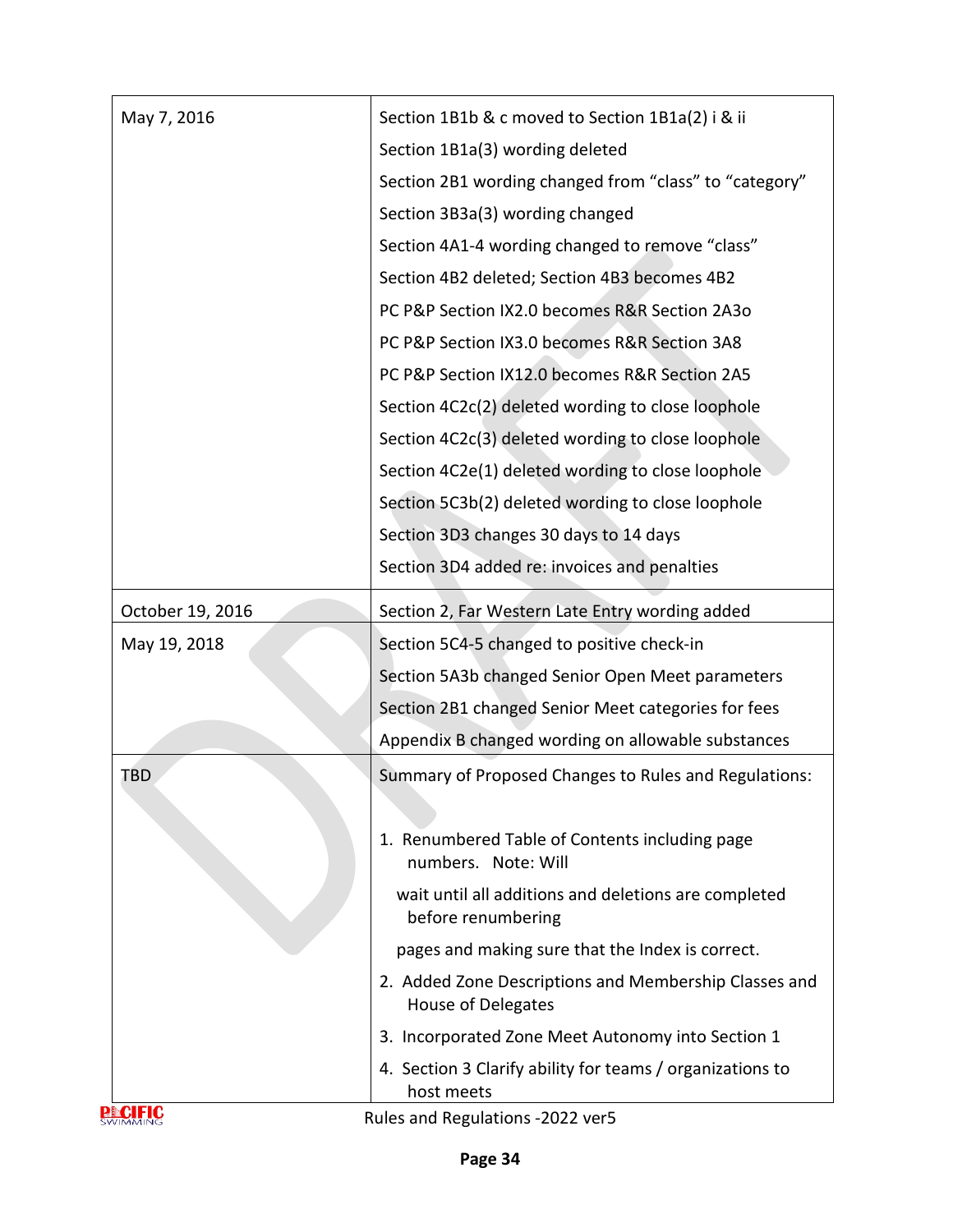| in a different Zone or LSC providing they receive<br>appropriate approvals.                                                                                                                                                     |
|---------------------------------------------------------------------------------------------------------------------------------------------------------------------------------------------------------------------------------|
| 5. Section 4 Swim Meet Preparation - Meet<br>Announcement. Allowed for                                                                                                                                                          |
| new announcement requirements by United States<br>Swimming.                                                                                                                                                                     |
| 6. Section 4 Swim Meet Preparation - Entry Fees.<br>Added<br>permission for                                                                                                                                                     |
| Pacific Swimming to add a credit card processing fee for<br><b>OME</b>                                                                                                                                                          |
| Defined amount of FW late entry fee due to Host and to<br><b>LSC</b>                                                                                                                                                            |
| Updated LC participation fee to \$14                                                                                                                                                                                            |
| 7. Updated Scratch procedure for Senior meets                                                                                                                                                                                   |
| 8. Permission granted to Zone BOD to modify the check in<br>process to                                                                                                                                                          |
| facilitate Zone level meets.                                                                                                                                                                                                    |
| 9. Added to Travel Support Requirements                                                                                                                                                                                         |
| A signed Coaches / Managers Code of Conduct for<br>C.<br>all coaches                                                                                                                                                            |
| and managers attending the meet shall be on file with<br><b>Pacific</b>                                                                                                                                                         |
| Swimming's Membership Office.                                                                                                                                                                                                   |
| 10. Updated Section XXX Pacific Swimming Travel Policy                                                                                                                                                                          |
| 11. Updated Section XXX Electronic Communication                                                                                                                                                                                |
| 12. Moved Appendix A - Pacific Swimming Athletes Honor<br>Code and Appendix B Pacific Swimming<br>Coach/Manage Code of Conflict to the Policy and<br>Procedures Manual.                                                         |
| Also, various wordsmithing to clarify the meaning and<br>intent of various rules, flexibility to include new<br>requirements mandated by USA-S and updates to<br>allow for current operating procedures and<br>interpretations. |